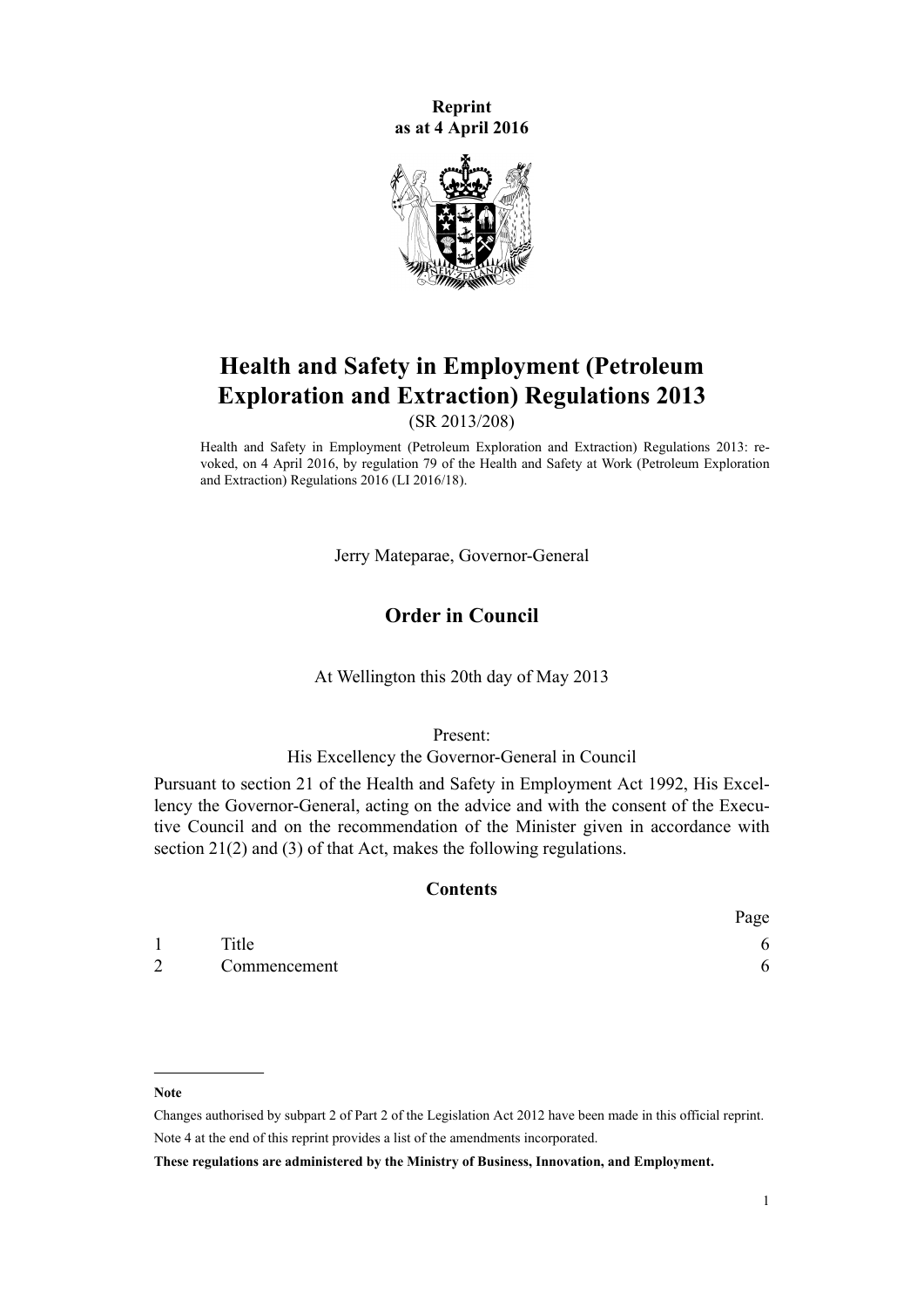# **[Part 1](#page-5-0) [Preliminary provisions](#page-5-0)**

# [3](#page-5-0) [Interpretation](#page-5-0) [6](#page-5-0) [4](#page-10-0) [Meaning of employer and employee](#page-10-0) [11](#page-10-0) [5](#page-10-0) [Meaning of operator](#page-10-0) [11](#page-10-0) [6](#page-11-0) [Meaning of independent](#page-11-0) [12](#page-11-0) *[Relationship between Act and regulations](#page-11-0)* [7](#page-11-0) [Relationship between Act and regulations](#page-11-0) [12](#page-11-0) *[Compliance by previous duty holder or well operator](#page-11-0)* [8](#page-11-0) [Compliance by previous duty holder of installation or well](#page-11-0) [operator counted as compliance by successor](#page-11-0) [12](#page-11-0) **[Part 2](#page-12-0) [General duties](#page-12-0)** [9](#page-12-0) [Application](#page-12-0) [13](#page-12-0) [10](#page-12-0) [Duty holder must ensure safety of installation](#page-12-0) [13](#page-12-0) [11](#page-12-0) [Duty holder must appoint installation manager](#page-12-0) [13](#page-12-0) [12](#page-12-0) [Petroleum workers must comply with instructions](#page-12-0) [13](#page-12-0) [13](#page-12-0) [Duty holder must take steps to manage hazardous liquids, vapours,](#page-12-0) [or gases](#page-12-0) [13](#page-12-0) [14](#page-13-0) [Duty holder must take steps to ensure safe disposal of waste](#page-13-0) [petroleum](#page-13-0) [14](#page-13-0) [15](#page-13-0) [Duty holder must take precautions with sources of ignition](#page-13-0) [14](#page-13-0) **[Part 3](#page-13-0) [Lower-tier production installations](#page-13-0)** [16](#page-13-0) [Application](#page-13-0) [14](#page-13-0) [17](#page-13-0) [Operator must establish major accident prevention policy](#page-13-0) [14](#page-13-0) [18](#page-13-0) [Operator must review major accident prevention policy](#page-13-0) [14](#page-13-0) [19](#page-14-0) [Operator must keep records](#page-14-0) [15](#page-14-0) *[Transitional provision](#page-14-0)* [20](#page-14-0) [Transitional provision relating to existing lower-tier production](#page-14-0) [installations](#page-14-0) [15](#page-14-0) **[Part 4](#page-14-0)**

# **[Notice and safety case requirements](#page-14-0)**

| 21 | Application                                                    | 15 |
|----|----------------------------------------------------------------|----|
|    | Notice requirements                                            |    |
| 22 | Operator must give design notice                               | 16 |
| 23 | Operator must give relocation notice                           | 16 |
| 24 | Duty holder must give notice of combined operation             | 16 |
|    | Requirement for a safety case                                  |    |
| 25 | Installation must not be operated without accepted safety case | 17 |

2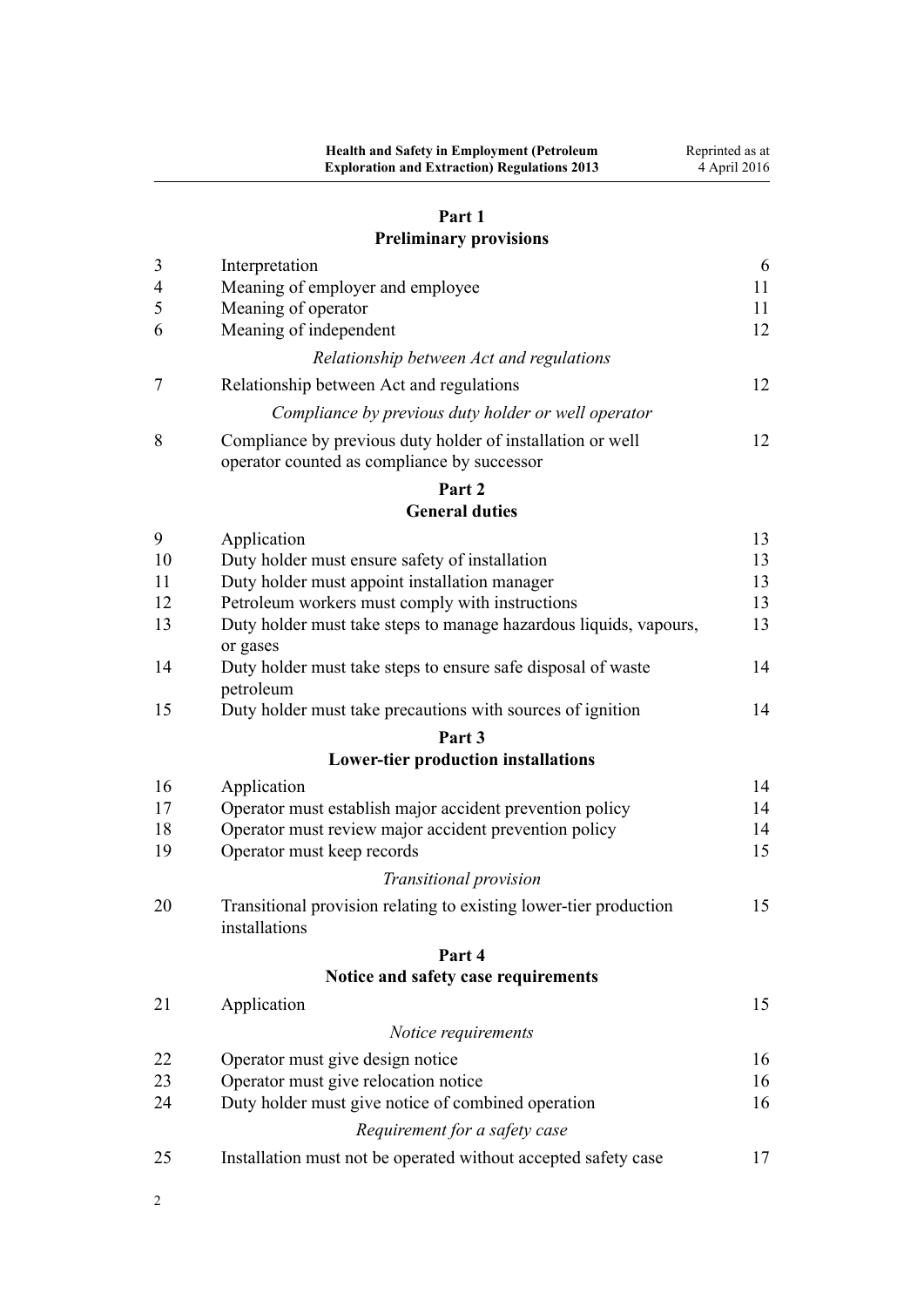| 4 April 2016 | Reprinted as at                                                                                                           | Health and Safety in Employment (Petroleum<br><b>Exploration and Extraction) Regulations 2013</b> |          |  |
|--------------|---------------------------------------------------------------------------------------------------------------------------|---------------------------------------------------------------------------------------------------|----------|--|
| 26           | Requirements for safety case                                                                                              |                                                                                                   | 17       |  |
| 27           | Duty holder must consult petroleum workers                                                                                |                                                                                                   | 18       |  |
| 28           | Operator must prepare safety case where production exceeds<br>threshold quantities for lower-tier production installation |                                                                                                   | 18       |  |
|              |                                                                                                                           | Consideration of and decisions on safety cases                                                    |          |  |
| 29           | WorkSafe may request further information                                                                                  |                                                                                                   | 18       |  |
| 30           | WorkSafe must notify duty holder of decision                                                                              |                                                                                                   | 19       |  |
| 31           | Criteria for acceptance of safety case                                                                                    |                                                                                                   | 19       |  |
| 32           | WorkSafe may impose limits or conditions on safety case                                                                   |                                                                                                   | 20       |  |
| 33           | WorkSafe may reject safety case                                                                                           |                                                                                                   | 20       |  |
|              |                                                                                                                           | Revision of safety cases                                                                          |          |  |
| 34           | Safety case must be revised in certain situations                                                                         |                                                                                                   | 21       |  |
| 35           | WorkSafe may request revised safety case                                                                                  |                                                                                                   | 21       |  |
| 36           | Duty holder must give revised safety case within 5 years                                                                  |                                                                                                   | 23       |  |
| 37           | Decision on revised safety case                                                                                           |                                                                                                   | 23       |  |
|              |                                                                                                                           | Withdrawal of acceptance of safety case                                                           |          |  |
| 38           | WorkSafe may withdraw acceptance of safety case                                                                           |                                                                                                   | 23       |  |
|              |                                                                                                                           | Compliance with safety case requirements                                                          |          |  |
| 39<br>40     | WorkSafe may consent to conduct of activity otherwise than in<br>accordance with safety case                              | Duty holder must ensure compliance with safety case requirements                                  | 25<br>25 |  |
|              |                                                                                                                           | Duty holder to retain records                                                                     |          |  |
| 41           | Duty holder must retain records of safety case                                                                            |                                                                                                   | 25       |  |
|              |                                                                                                                           | Transitional provisions relating to safety cases                                                  |          |  |
| 42           | Transitional provision for existing offshore installations                                                                |                                                                                                   | 26       |  |
| 43           | Transitional provision for other existing installations                                                                   |                                                                                                   | 26       |  |
|              |                                                                                                                           | Part 5                                                                                            |          |  |
|              |                                                                                                                           | Certificates of fitness and verification schemes for offshore<br>installations                    |          |  |
| 44           | Application                                                                                                               |                                                                                                   | 26       |  |
|              |                                                                                                                           | Certificates of fitness                                                                           |          |  |
| 45           | fitness                                                                                                                   | Duty holder must ensure installation has compliant certificate of                                 | 26       |  |
| 46           | Installation no longer complies with certificate of fitness                                                               |                                                                                                   | 27       |  |
| 47           | Recognition of inspection bodies                                                                                          |                                                                                                   | 27       |  |
| 48           | Conditions of recognition                                                                                                 |                                                                                                   | 28       |  |
| 49           | Withdrawal of recognition                                                                                                 |                                                                                                   | 28       |  |
| 50           | Gazette                                                                                                                   | WorkSafe must publish recognition or withdrawal of recognition in                                 | 29       |  |
| 51           |                                                                                                                           | Transitional provision relating to recognition of inspection bodies                               | 29       |  |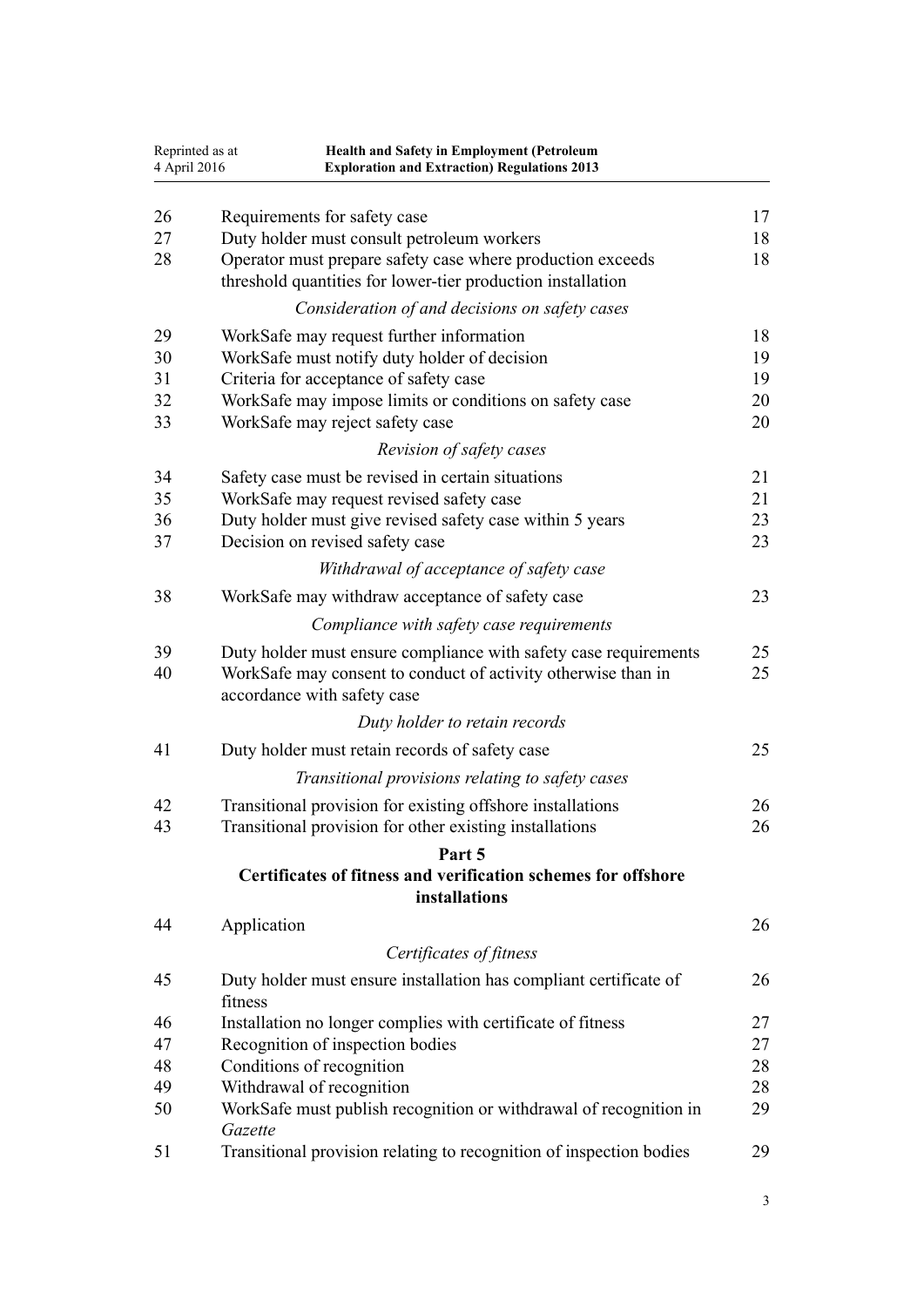|          | Health and Safety in Employment (Petroleum<br><b>Exploration and Extraction) Regulations 2013</b>                                     | Reprinted as at<br>4 April 2016 |
|----------|---------------------------------------------------------------------------------------------------------------------------------------|---------------------------------|
| 52       | Inspection body must carry out inspections and issue certificates of<br>fitness                                                       | 29                              |
| 53       | Transitional provision relating to certificates of fitness                                                                            | 29                              |
|          | Verification schemes                                                                                                                  |                                 |
| 54       | Meaning of verification scheme                                                                                                        | 30                              |
| 55       | Steps duty holder must take to develop verification scheme                                                                            | 30                              |
| 56       | Recognition of verification schemes                                                                                                   | 31                              |
| 57       | Implementation of verification scheme                                                                                                 | 32                              |
| 58       | WorkSafe may withdraw recognition                                                                                                     | 32                              |
| 59       | Duty holder must keep verification scheme under review                                                                                | 32                              |
| 60       | Duty holder must ensure continuing effect given to verification<br>scheme                                                             | 33                              |
| 61       | Duty holder must retain record of verification scheme                                                                                 | 33                              |
| 62       | Transitional provision relating to verification schemes                                                                               | 33                              |
|          | Part 6<br><b>Well operations</b>                                                                                                      |                                 |
| 63       |                                                                                                                                       | 33                              |
|          | Application                                                                                                                           |                                 |
|          | General duties                                                                                                                        |                                 |
| 64       | Well operator's primary duty                                                                                                          | 33                              |
| 65       | Duty holder must ensure persons have adequate knowledge, skills,<br>support, etc                                                      | 34                              |
|          | Assessment of conditions below ground                                                                                                 |                                 |
| 66       | Well operator must assess conditions below ground before well is<br>designed                                                          | 34                              |
| 67       | Well operator must continue to assess conditions below ground                                                                         | 34                              |
|          | Duties in relation to design and construction                                                                                         |                                 |
| 68       | Well operator must ensure well designed to allow safe suspension<br>or abandonment                                                    | 35                              |
| 69       | Well operator must ensure use of appropriate materials                                                                                | 35                              |
|          | Well control equipment                                                                                                                |                                 |
| 70       | Well operator to ensure use of suitable well control equipment                                                                        | 35                              |
|          | <b>Well examination schemes</b>                                                                                                       |                                 |
| 71       | Well operator must prepare and implement well examination<br>scheme                                                                   | 35                              |
| 72       | Well operator must retain records of well examination scheme                                                                          | 36                              |
|          | Notice of well operations                                                                                                             |                                 |
|          |                                                                                                                                       |                                 |
| 73<br>74 | Well operator must notify WorkSafe before well-drilling operations<br>Well operator must notify WorkSafe of certain workover and well | 37<br>37                        |
|          | intervention operations                                                                                                               |                                 |
| 75       | WorkSafe may grant exemptions from notice requirement                                                                                 | 38                              |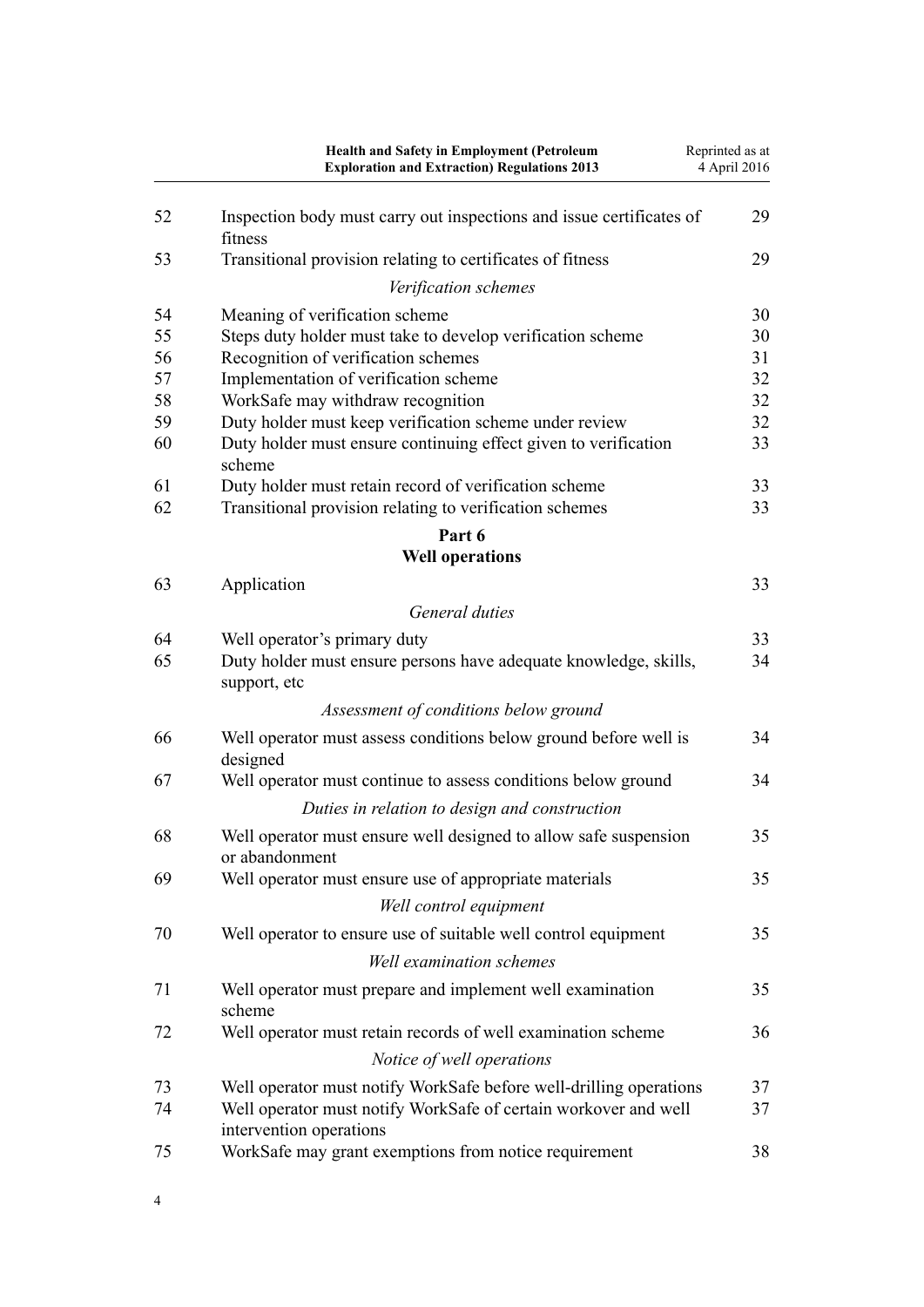| Reprinted as at<br>4 April 2016 | <b>Health and Safety in Employment (Petroleum</b><br><b>Exploration and Extraction) Regulations 2013</b>                                     |          |
|---------------------------------|----------------------------------------------------------------------------------------------------------------------------------------------|----------|
| 76                              | Well operator must make and retain daily well operation reports                                                                              | 38       |
|                                 | Part 7                                                                                                                                       |          |
|                                 | Dangerous occurrences and emergencies                                                                                                        |          |
|                                 | Notice of dangerous occurrences                                                                                                              |          |
| 77                              | Application                                                                                                                                  | 39       |
| 78                              | Duty holder must notify dangerous occurrences                                                                                                | 39       |
|                                 | Emergency response plan                                                                                                                      |          |
| 79<br>80                        | Duty holder must prepare emergency response plan<br>Duty holder must regularly review emergency response plan                                | 41<br>41 |
|                                 | Protection of accommodation                                                                                                                  |          |
| 81                              | Duty holder must ensure safe accommodation                                                                                                   | 42       |
|                                 | Arrangements for managing emergencies, evacuation, and escape                                                                                |          |
| 82<br>83                        | Duty holder must ensure temporary refuge provided<br>Duty holder must establish escape routes and provide offshore life-<br>saving equipment | 42<br>42 |
|                                 | Management of particular hazards                                                                                                             |          |
| 84                              | Management of particular hazards in all installations                                                                                        | 44       |
|                                 | Part 8<br><b>Miscellaneous provisions</b>                                                                                                    |          |
|                                 | Fees                                                                                                                                         |          |
| 85                              | Fees                                                                                                                                         | 44       |
|                                 | <i><b>Offences</b></i>                                                                                                                       |          |
| 86                              | Offences                                                                                                                                     | 44       |
|                                 | Revocation                                                                                                                                   |          |
| 87                              | Regulations revoked                                                                                                                          | 45       |
|                                 |                                                                                                                                              |          |
|                                 | <b>Schedule 1</b><br>Matters to be addressed by safety management systems for<br>installation                                                | 46       |
|                                 | <b>Schedule 2</b><br>Information required in notice for design or relocation of<br>production installation                                   | 48       |
|                                 | <b>Schedule 3</b>                                                                                                                            | 50       |
|                                 | Information required in notice of combined operations                                                                                        |          |
|                                 | <b>Schedule 4</b><br>Information required in safety case for installation                                                                    | 51       |
|                                 | <b>Schedule 5</b><br>Form of certificate of fitness                                                                                          | 54       |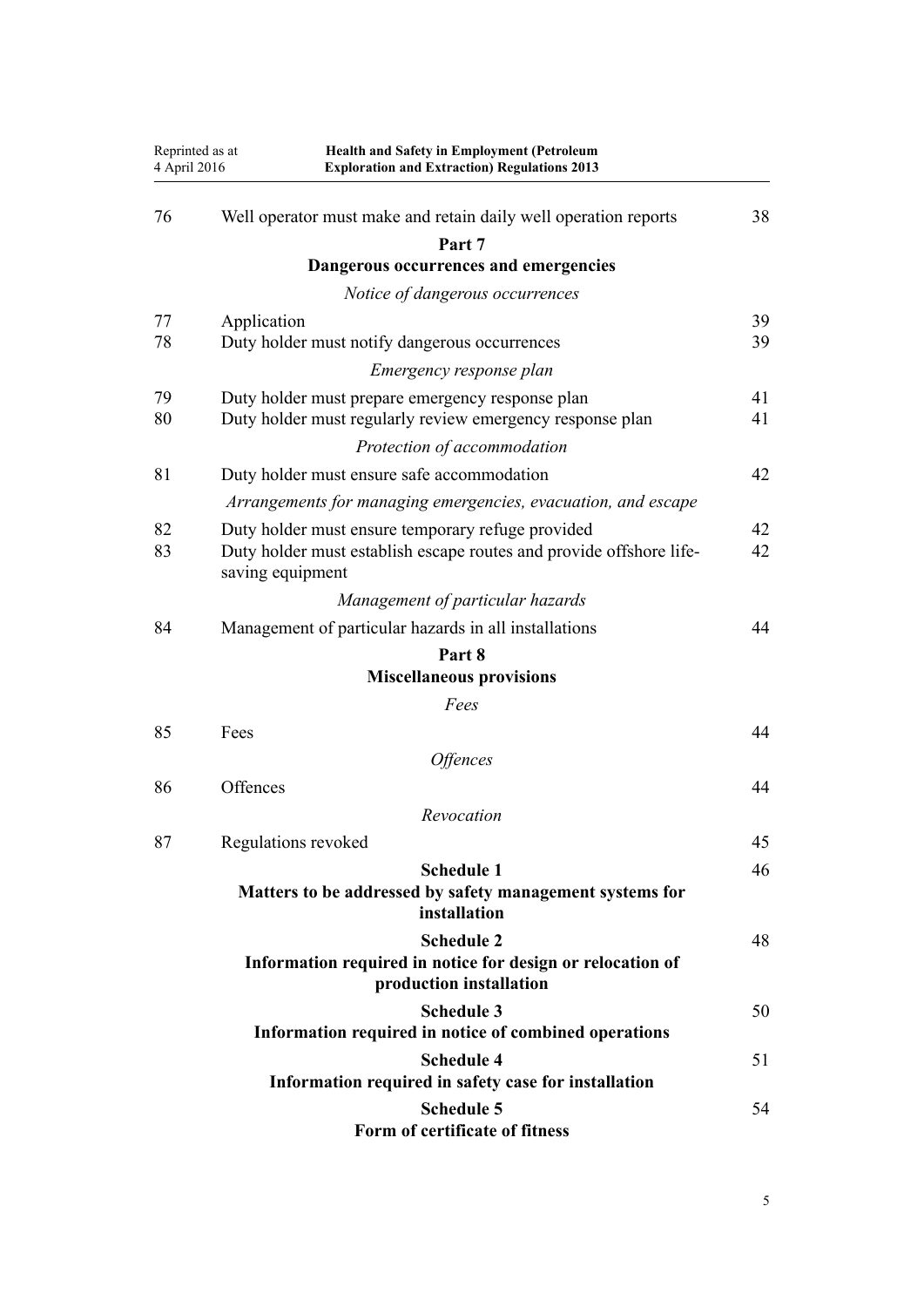<span id="page-5-0"></span>

| <b>Health and Safety in Employment (Petroleum</b><br><b>Exploration and Extraction Regulations 2013</b> | Reprinted as at<br>4 April 2016 |
|---------------------------------------------------------------------------------------------------------|---------------------------------|
| Schedule 6<br>Information required for verification scheme                                              | 55                              |
| <b>Schedule 7</b><br>Information required in notice of well operations                                  | 56                              |
| <b>Schedule 8</b><br>Information required in notice of dangerous occurrence                             | 58                              |
| <b>Schedule 9</b><br><b>Fees</b>                                                                        | 60                              |

# **Regulations**

#### **1 Title**

These regulations are the Health and Safety in Employment (Petroleum Exploration and Extraction) Regulations 2013.

#### **2 Commencement**

These regulations come into force on 30 June 2013.

# **Part 1**

# **Preliminary provisions**

## **3 Interpretation**

In these regulations, unless the context otherwise requires,—

**abandon**, in relation to a well, means to seal the well in order to render it permanently inoperative, and **abandonment** has a corresponding meaning

**Act** means the [Health and Safety in Employment Act 1992](http://prd-lgnz-nlb.prd.pco.net.nz/pdflink.aspx?id=DLM278828)

**certificate of fitness** means a certificate of fitness of the kind referred to in [regulation 52](#page-28-0) and issued under these regulations by an inspection body

**coal**—

- (a) means anthracite, bituminous coal, lignite, peat, and sub-bituminous coal; and
- (b) includes every other substance worked or normally worked with coal

**competent person** means a person who has the knowledge, experience, skill, and qualifications to carry out a task required by these regulations

#### **duty holder** means—

- (a) in relation to a production installation, the operator; and
- (b) in relation to a non-production installation, the owner

**emergency response plan** has the meaning set out in [regulation 79\(4\)](#page-40-0)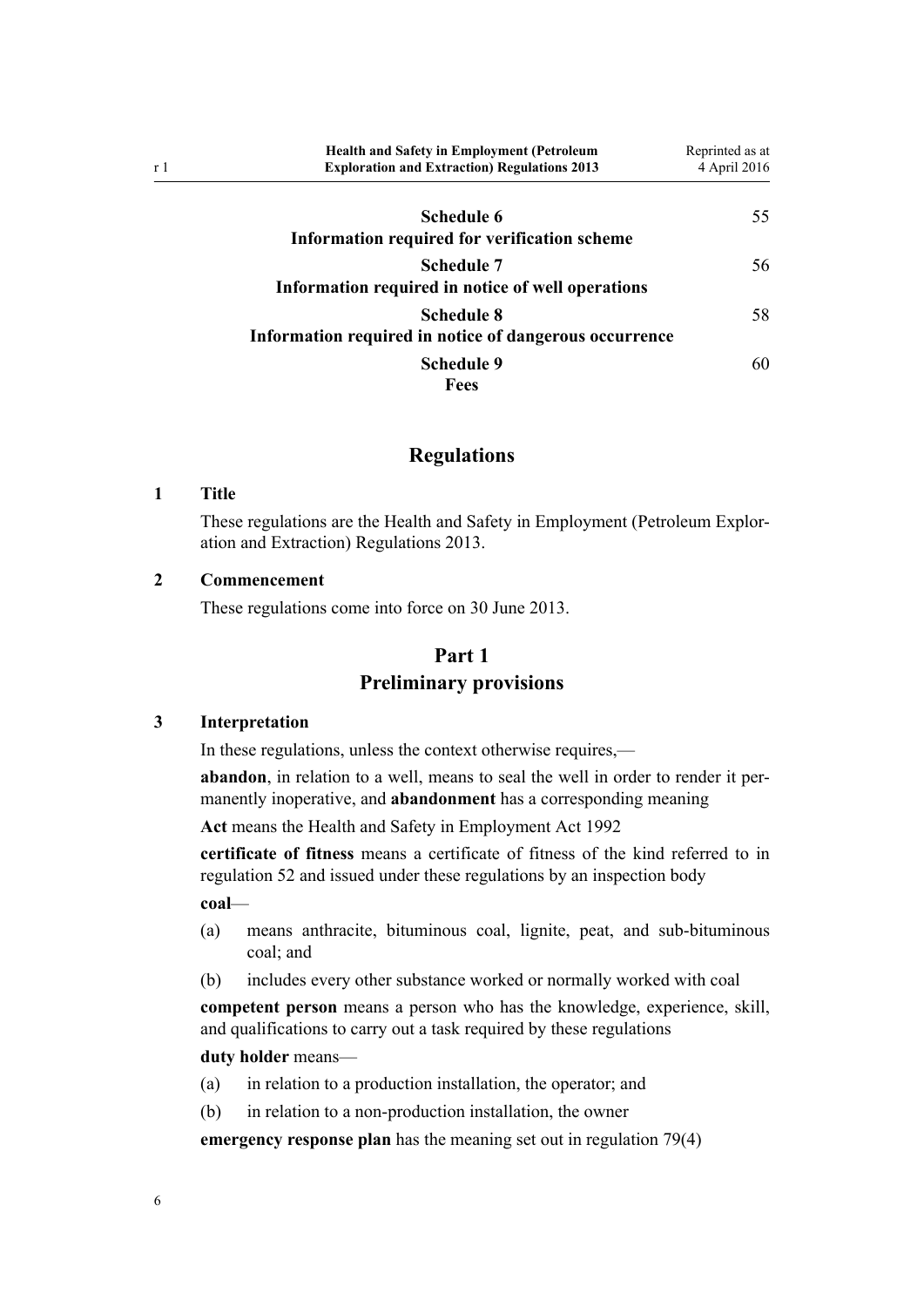**employee** has the meaning set out in [regulation 4\(2\)](#page-10-0)

**employer** has the meaning set out in [regulation 4\(1\)](#page-10-0)

**former regulations** means the [Health and Safety in Employment \(Petroleum](http://prd-lgnz-nlb.prd.pco.net.nz/pdflink.aspx?id=DLM298206) [Exploration and Extraction\) Regulations 1999](http://prd-lgnz-nlb.prd.pco.net.nz/pdflink.aspx?id=DLM298206)

**independent** has the meaning set out in [regulation 6](#page-11-0)

**inspection body** means a person or organisation recognised by WorkSafe under [regulation 47](#page-26-0)

**inspector** means a health and safety inspector appointed under [section 29\(1\)](http://prd-lgnz-nlb.prd.pco.net.nz/pdflink.aspx?id=DLM279613) of the Act

**installation** means a production installation or a non-production installation

**integrity**, in relation to an installation,—

- (a) means structural soundness and strength, and stability; and
- (b) in the case of a floating installation, includes buoyancy

**lifeboat** means a totally enclosed motor-propelled survival craft

**lower-tier production installation** means an onshore production installation where petroleum is or is intended to be produced, and in respect of which-

- (a) the actual or expected average oil production over any continuous 12 month period is below 820 barrels per day; and
- (b) the actual or expected average net gas production over any continuous 12-month period is below 15 million standard cubic feet of gas per day; and
- (c) the amount of liquefied flammable gases (including liquefied petroleum gas and natural gas) that is or is likely to be at the installation does not, at any time, exceed 50 tonnes

**major accident** means an event connected with an installation, including a natural event, having the potential to cause multiple fatalities of persons on or near the installation

**major accident hazard** means a hazard that has the potential to cause a major accident

**major accident prevention policy** means a policy required under [regulation](#page-13-0) [17](#page-13-0)

#### **non-production installation**—

- (a) means any vessel or structure that functions independently of a production installation and is used or is intended to be used for drilling a well; but
- (b) does not include—
	- (i) any vessel or structure during mobilisation or demobilisation; or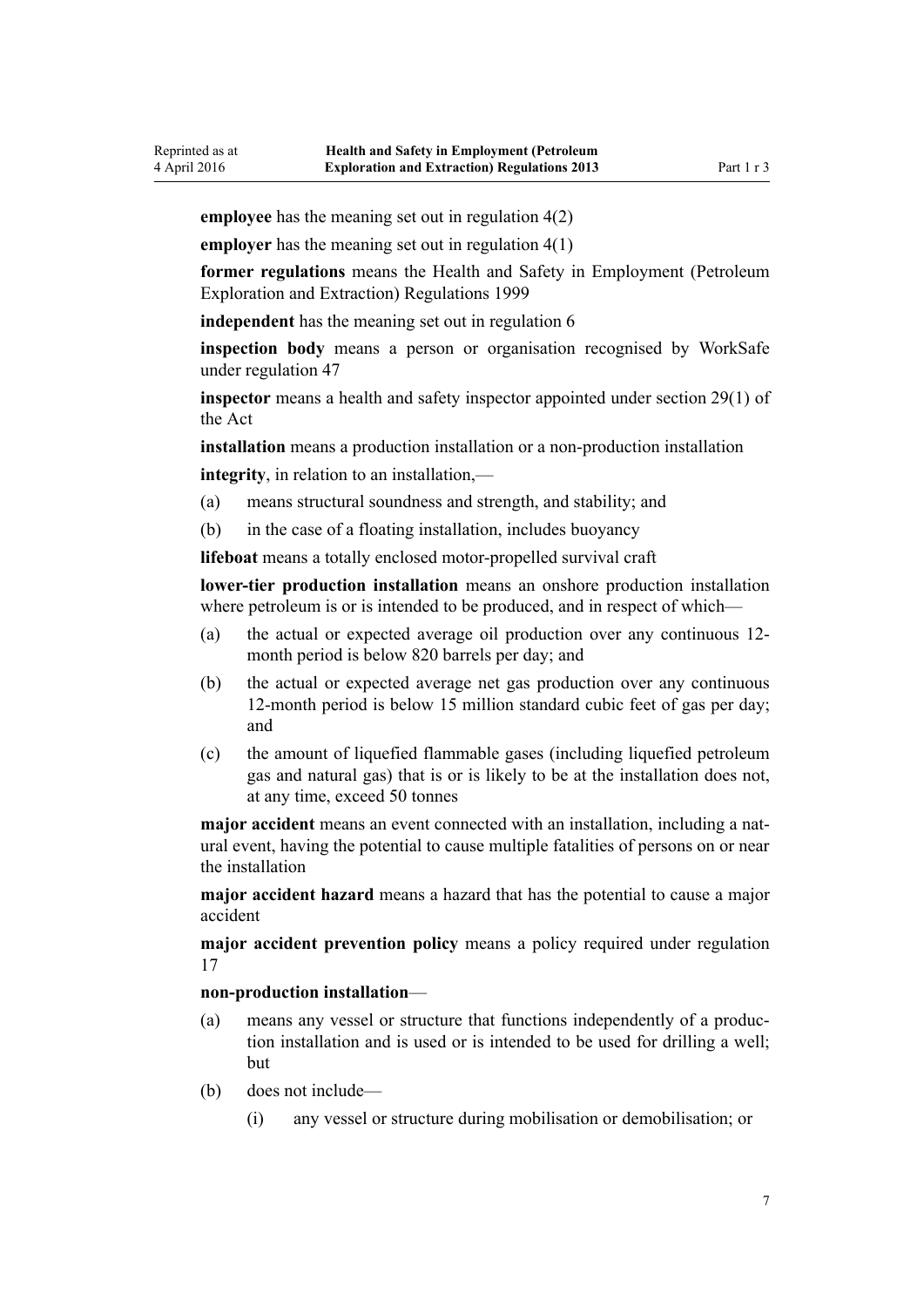(ii) equipment solely used to drill a hole for conductor casing at an onshore well site

**occupied**, in relation to an installation, means an installation—

- (a) that is normally occupied by the lesser of—
	- (i) 12 people; and
	- (ii) the single flight capacity of any helicopter servicing the installation; and
- (b) where—
	- (i) more than 24 hours' occupancy in any 7-day period is normally planned; and
	- (ii) overnight occupancy is normally planned

**offshore** means anywhere that is the seaward side of the mean high-water mark

**on an installation** includes at or in an installation

**operator** has the meaning set out in [regulation 5](#page-10-0)

**owner** means—

- (a) the employer appointed by the permit operator to control the operation of a non-production installation; or
- (b) the permit operator, if the permit operator is an employer of employees on the non-production installation, or at the well site, and—
	- (i) no employer is appointed; or
	- (ii) the permit operator has notified the appointed employer in writing that the permit operator is to be treated as the owner for the purposes of these regulations

**participating interest** means an undivided share of a permit that is expressed as a percentage recorded on the permit

**permit operator** means the person described in [section 27](http://prd-lgnz-nlb.prd.pco.net.nz/pdflink.aspx?id=DLM246334) of the Crown Minerals Act 1991

#### **petroleum**—

- (a) means—
	- (i) any naturally occurring hydrocarbon (other than coal), whether in a gaseous, liquid, or solid state; or
	- (ii) any naturally occurring mixture of hydrocarbons (other than coal), whether in a gaseous, liquid, or solid state; or
	- (iii) any naturally occurring mixture of 1 or more hydrocarbons (other than coal), whether in a gaseous, liquid, or solid state, and 1 or more of the following, namely, carbon dioxide, helium, hydrogen sulphide, or nitrogen; and
- (b) includes—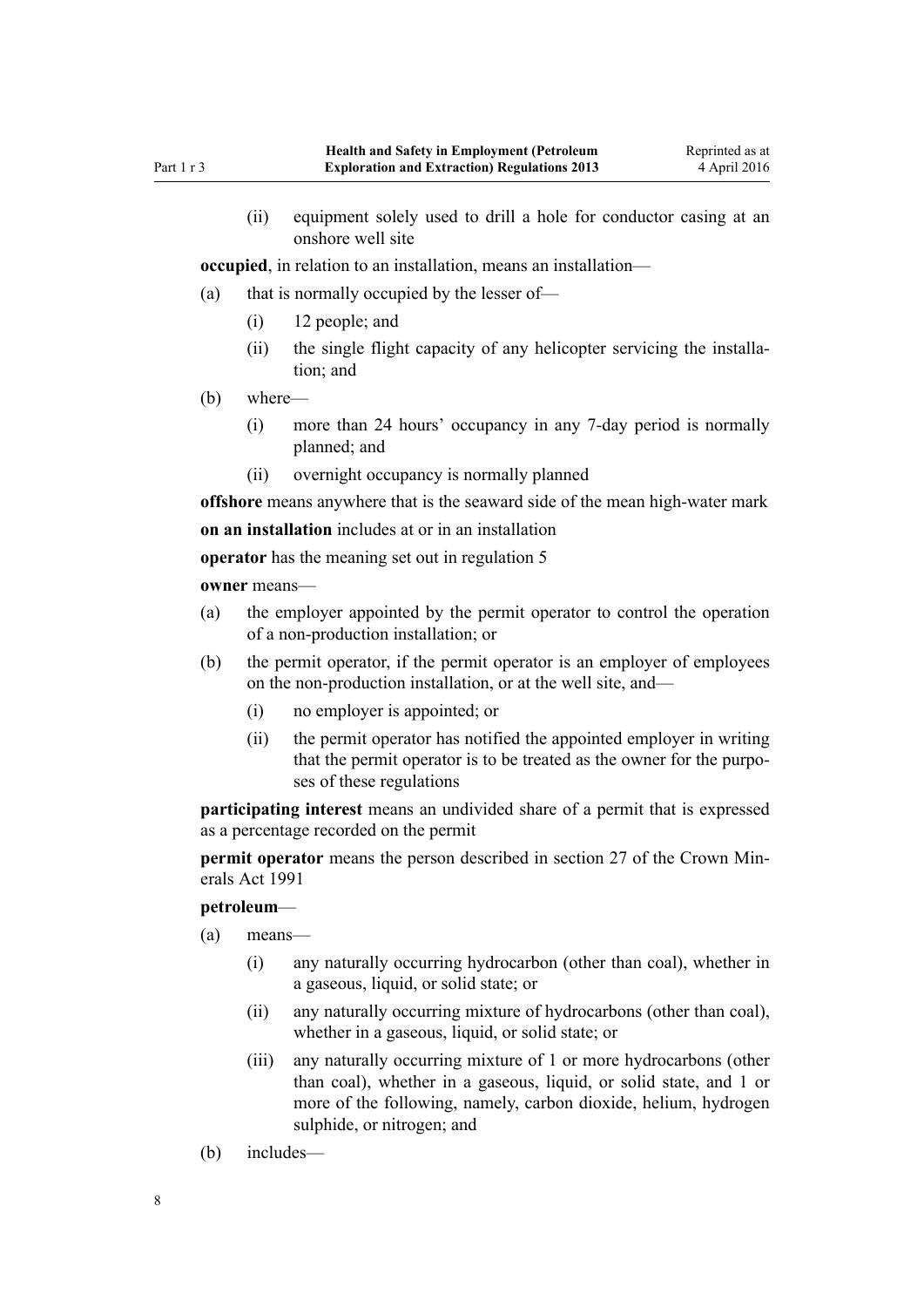- (i) any petroleum that has been mined or otherwise recovered from its natural condition; and
- (ii) any petroleum that has been mined or otherwise recovered but has been returned to a natural reservoir for storage purposes

#### **petroleum worker**—

- (a) means any person employed in any capacity on an installation; and
- (b) includes any contractor or subcontractor engaged to carry out any work on the installation, and the employees of any such contractor or subcontractor

# **production installation**—

- (a) means any vessel or structure used, or intended to be used, for any 1 or more of the following activities:
	- (i) the extraction of petroleum:
	- (ii) the separation, treatment, and initial processing of petroleum:
	- (iii) the injection of gas into underground geological formations:
	- (iv) the recovery of gas stored in underground geological formations; and
- (b) includes—
	- (i) any well by which the petroleum is extracted; and
	- (ii) any pipe or system of pipes used to transport petroleum from a well to a vessel or structure referred to in paragraph (a) or to transport gas or liquids from that vessel or structure to a well; and
- (c) includes any plant and equipment that is associated with—
	- (i) any vessel or structure referred to in paragraph (a); or
	- (ii) any well referred to in paragraph  $(b)(i)$ ; or
	- (iii) any pipe or system of pipes referred to in paragraph  $(b)(ii)$ ; but
- (d) does not include equipment that extracts petroleum for the purpose of well testing for a period of not more than 90 days

**safety case**, in relation to an installation, means the document containing the information required in [Schedule 4](#page-50-0)

#### **safety-critical element**—

- (a) means any part of an installation or its plant (including a computer program)—
	- (i) that has the purpose of preventing, or limiting the effect of, a major accident; or
	- (ii) the failure of which could cause or contribute substantially to a major accident; and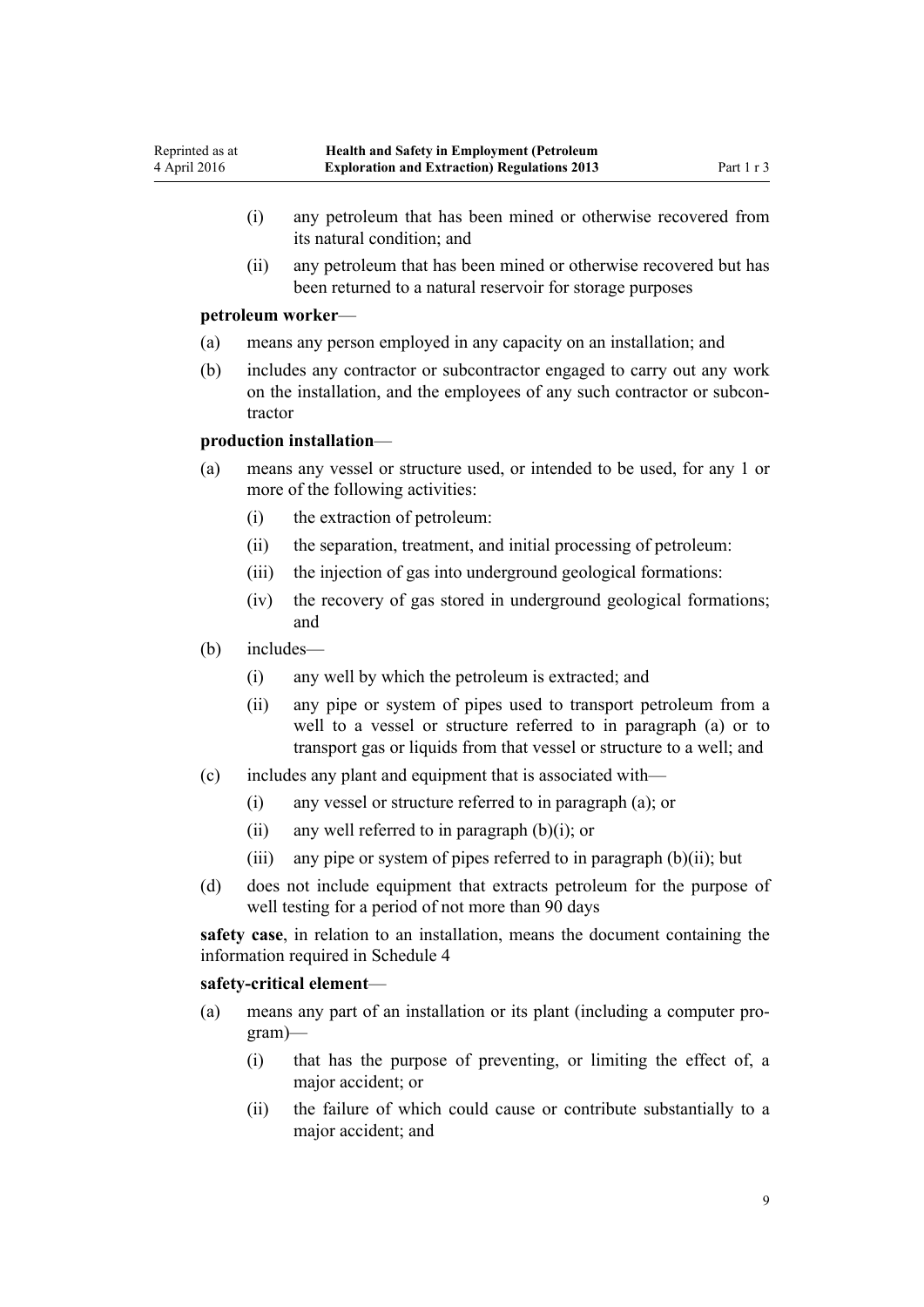| (b)   |                                                                                                                                         | without limiting the generality of paragraph (a), includes plant installed<br>at the installation for the purpose of-                                                                                   |  |
|-------|-----------------------------------------------------------------------------------------------------------------------------------------|---------------------------------------------------------------------------------------------------------------------------------------------------------------------------------------------------------|--|
|       | (i)                                                                                                                                     | detecting smoke, fire, accumulations of flammable (and other haz-<br>ardous) gases, leakages of flammable liquids, and other events<br>that may require an emergency response; or                       |  |
|       | (ii)                                                                                                                                    | giving warning of an emergency by audible and, where necessary,<br>visual alarm systems; or                                                                                                             |  |
|       | (iii)                                                                                                                                   | limiting the extent of an emergency, including—                                                                                                                                                         |  |
|       |                                                                                                                                         | measures to combat fire and explosions:<br>(A)                                                                                                                                                          |  |
|       |                                                                                                                                         | (B)<br>emergency shut-down systems:                                                                                                                                                                     |  |
|       |                                                                                                                                         | (C)<br>facilities for the monitoring and control of the emergency<br>and for organising evacuation; or                                                                                                  |  |
|       | (iv)                                                                                                                                    | protecting petroleum workers from explosion, fire, heat, smoke,<br>hazardous gas, or fumes during any period while petroleum work-<br>ers may need to remain on an installation during an emergency; or |  |
|       | (v)                                                                                                                                     | safely evacuating all petroleum workers to a place of safety; or                                                                                                                                        |  |
|       | (vi)                                                                                                                                    | providing safe means of escape in the event that arrangements for<br>evacuation fail                                                                                                                    |  |
|       |                                                                                                                                         | safety management system means a system—                                                                                                                                                                |  |
| (a)   | to assure the safe operation of an installation through the effective man-<br>agement of hazards, including major accident hazards; and |                                                                                                                                                                                                         |  |
| (b)   | that addresses the matters set out in Schedule 1                                                                                        |                                                                                                                                                                                                         |  |
|       |                                                                                                                                         | suspend, in relation to a well, means to render the well temporarily inopera-<br>tive, and suspension has a corresponding meaning                                                                       |  |
|       |                                                                                                                                         | verification scheme has the meaning set out in regulation 54                                                                                                                                            |  |
| well- |                                                                                                                                         |                                                                                                                                                                                                         |  |
| (a)   |                                                                                                                                         | means a borehole drilled for the purpose of exploring for, appraising, or<br>extracting petroleum; and                                                                                                  |  |

- (b) includes—
	- (i) any borehole for injection or reinjection purposes; and
	- (ii) any down-hole pressure containing equipment; and
	- (iii) any pressure-containing equipment on top of the well

**well intervention operation** means an operation in which a well is re-entered for a purpose other than to continue drilling or to maintain or repair it

# **well operation**—

- (a) means the drilling, completion, suspension, or abandonment of a well; and
- (b) includes—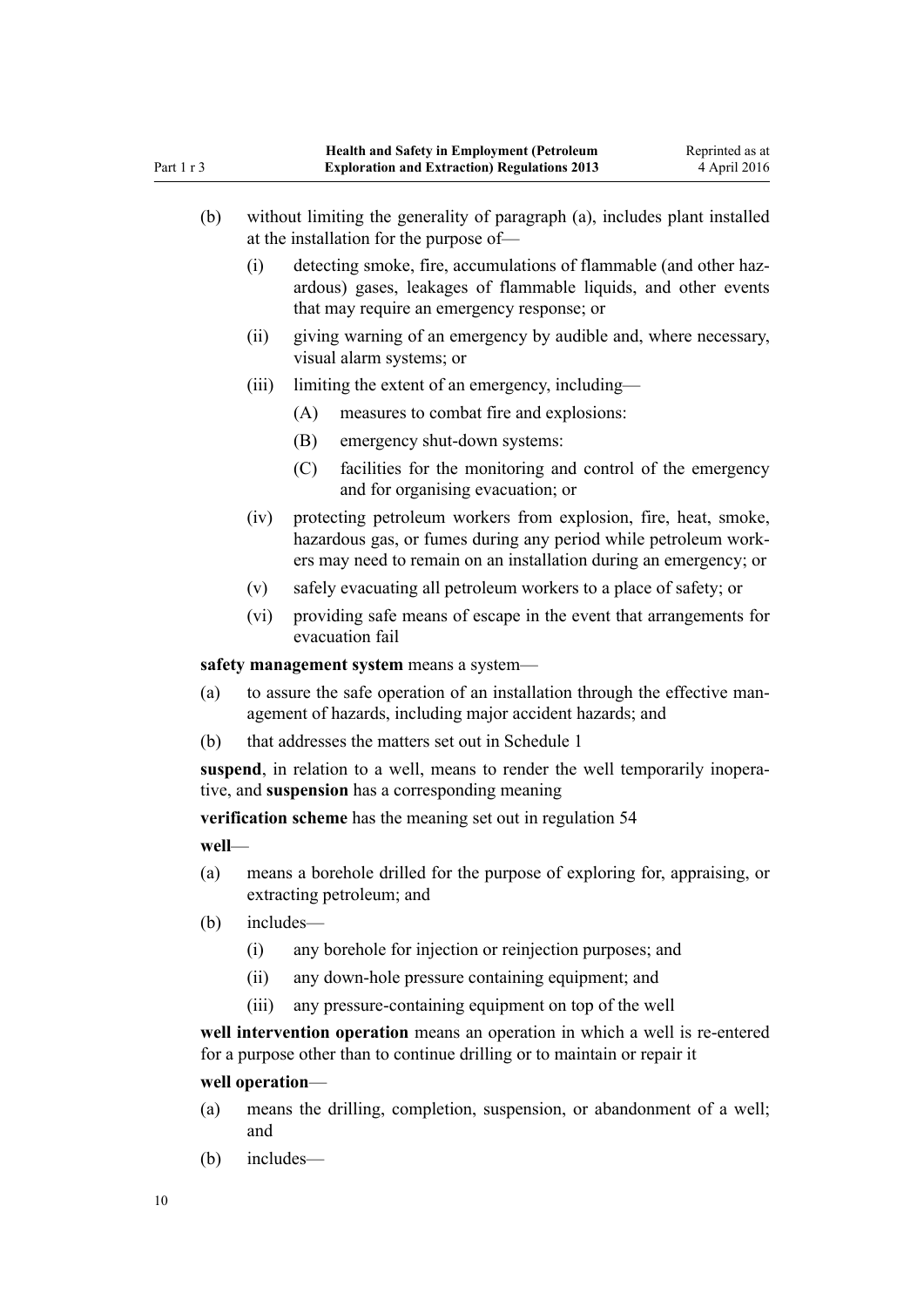- <span id="page-10-0"></span>(i) the recommencement of drilling after a well has been completed, suspended, or abandoned; and
- (ii) any other operation in relation to a well during which there may be an accidental release of fluids from the well that could give rise to the risk of a major accident

**well operator**, in relation to a well or proposed well, means—

- (a) the employer appointed by the permit operator to perform the function of organising and supervising—
	- (i) the drilling of that well; and
	- (ii) all operations to be carried out by means of that well; or
- (b) the permit operator, if the permit operator is an employer of employees at the well site and—
	- (i) no employer is appointed; or
	- (ii) the permit operator has notified the appointed employer in writing that the permit operator is to be treated as the well operator for the purposes of these regulations

**workover operation** means an operation in which a well is re-entered for the purpose of maintaining or repairing it.

Regulation 3 **inspection body**: amended, on 16 December 2013, by [section 22](http://prd-lgnz-nlb.prd.pco.net.nz/pdflink.aspx?id=DLM5302071) of the WorkSafe New Zealand Act 2013 (2013 No 94).

# **4 Meaning of employer and employee**

- (1) In these regulations, **employer** includes—
	- (a) a person who controls a place of work; and
	- (b) a principal who controls the place of work at which a contractor or subcontractor, or an employee of a contractor or subcontractor, works.
- (2) In these regulations, **employee**,—
	- (a) in relation to a person who controls a place of work, means a person lawfully at work in the place; and
	- (b) in relation to a principal, means an employee of a contractor or subcontractor or, if a contractor or subcontractor is an individual, the contractor or subcontractor.

# **5 Meaning of operator**

- (1) In these regulations, **operator** means—
	- (a) the employer appointed by the permit operator to manage and control the execution of the main functions of a production installation; or
	- (b) the permit operator, if the permit operator is an employer of employees working on the production installation and—
		- (i) no employer is appointed; or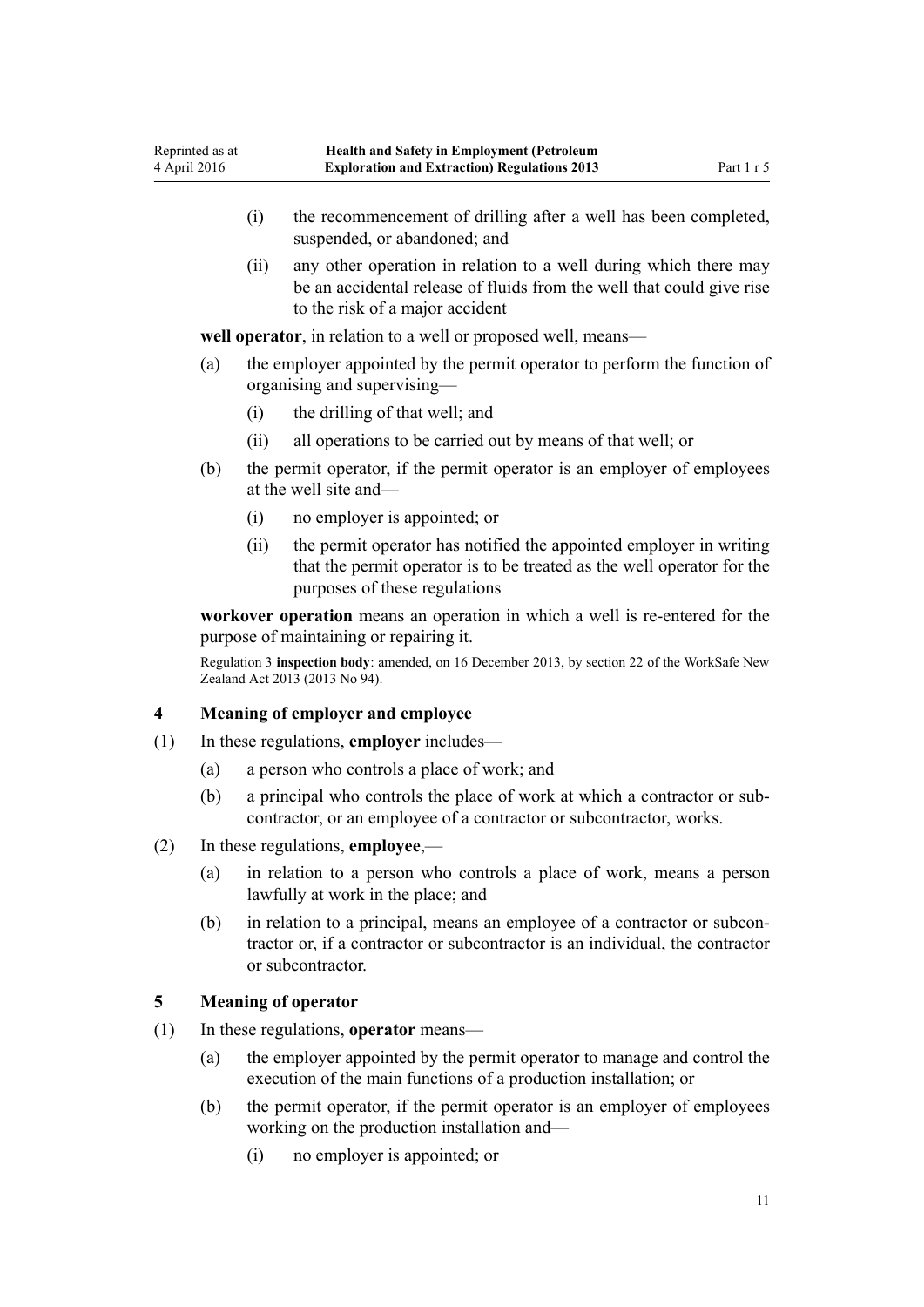- <span id="page-11-0"></span>(ii) the permit operator has notified the appointed employer in writing that the permit operator is to be treated as the operator for the purposes of these regulations; or
- (iii) despite the appointment of an employer, the permit operator is in fact managing and controlling the execution of the main functions of the production installation.
- (2) Subclause  $(1)(b)(iii)$  overrides subclause  $(1)(a)$ .

# **6 Meaning of independent**

In these regulations, a person is **independent** in the exercise of a function if—

- (a) the function does not involve the examination of any thing for which the person has or has had a level of responsibility that could compromise the person's objectivity; or
- (b) the function involves the examination of a thing and the person—
	- (i) is sufficiently independent of and separate from the line management of the thing to ensure that the person will be objective in the exercise of his or her function; and
	- (ii) is sufficiently free from any influence that could compromise the person's independence, including influence of an operational or financial nature.

# *Relationship between Act and regulations*

# **7 Relationship between Act and regulations**

A person on whom a duty is imposed by these regulations in relation to a particular set of circumstances must, on the occurrence of those circumstances, comply with that duty, despite the fact that the Act may impose the same, a similar, or an additional duty on that person in relation to that set of circumstances.

# *Compliance by previous duty holder or well operator*

# **8 Compliance by previous duty holder of installation or well operator counted as compliance by successor**

- (1) This regulation applies to a duty holder of an installation and a well operator.
- (2) If a duty holder or well operator to whom this regulation applies is succeeded by a new duty holder or well operator, anything done in compliance with these regulations by the duty holder or well operator, as the case may be, must be treated as having been done by their successor.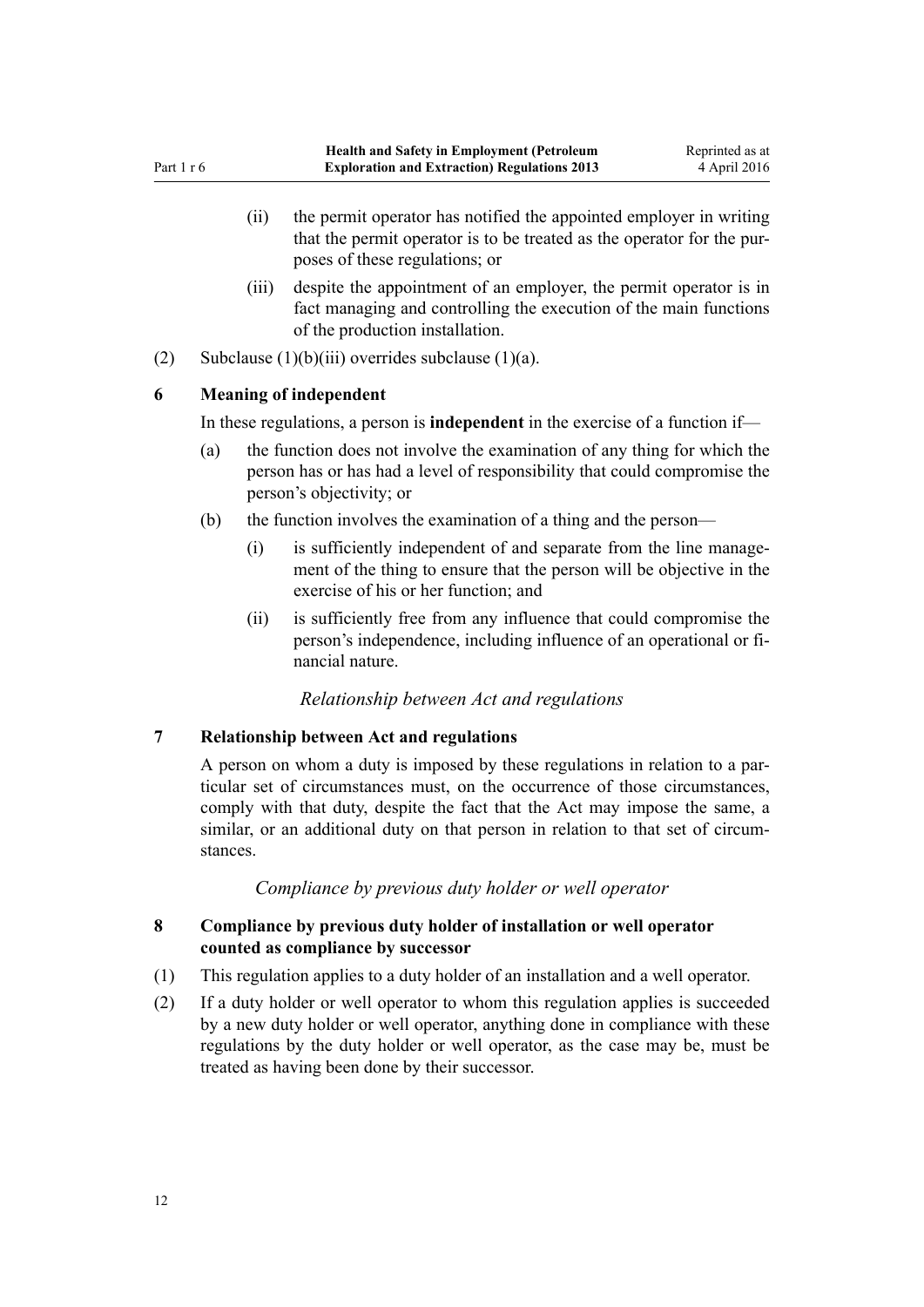# **Part 2 General duties**

#### <span id="page-12-0"></span>**9 Application**

This Part applies to non-production installations and production installations.

### **10 Duty holder must ensure safety of installation**

- (1) The duty holder must take all practicable steps to ensure that—
	- (a) the installation is safe for any person on or near the installation; and
	- (b) all work and other activities carried out on the installation are carried out in a manner that is safe for any person on or near the installation.
- (2) The duty holder must ensure that the installation at all times possesses such integrity as is reasonably practicable.

#### **11 Duty holder must appoint installation manager**

- (1) The duty holder must appoint a competent person (the **installation manager**) to manage, on the duty holder's behalf, the installation and the petroleum workers on it.
- (2) The duty holder must—
	- (a) ensure that the installation is at all times under the charge of an installation manager; and
	- (b) provide the installation manager with appropriate resources to carry out his or her functions; and
	- (c) ensure that the identity of the installation manager is known to or readily ascertainable by every petroleum worker on the installation.

#### **12 Petroleum workers must comply with instructions**

Every petroleum worker must—

- (a) comply with the instructions of the installation manager so far as is necessary to enable the installation manager to discharge his or her function described in regulation 11(1); and
- (b) comply with the instructions of the duty holder or well operator (as the case may require) for the purpose of enabling the duty holder or well operator to comply with the Act and these regulations.

# **13 Duty holder must take steps to manage hazardous liquids, vapours, or gases**

The duty holder must take all practicable steps to—

(a) prevent the uncontrolled release of hazardous liquids, vapours, or gases; and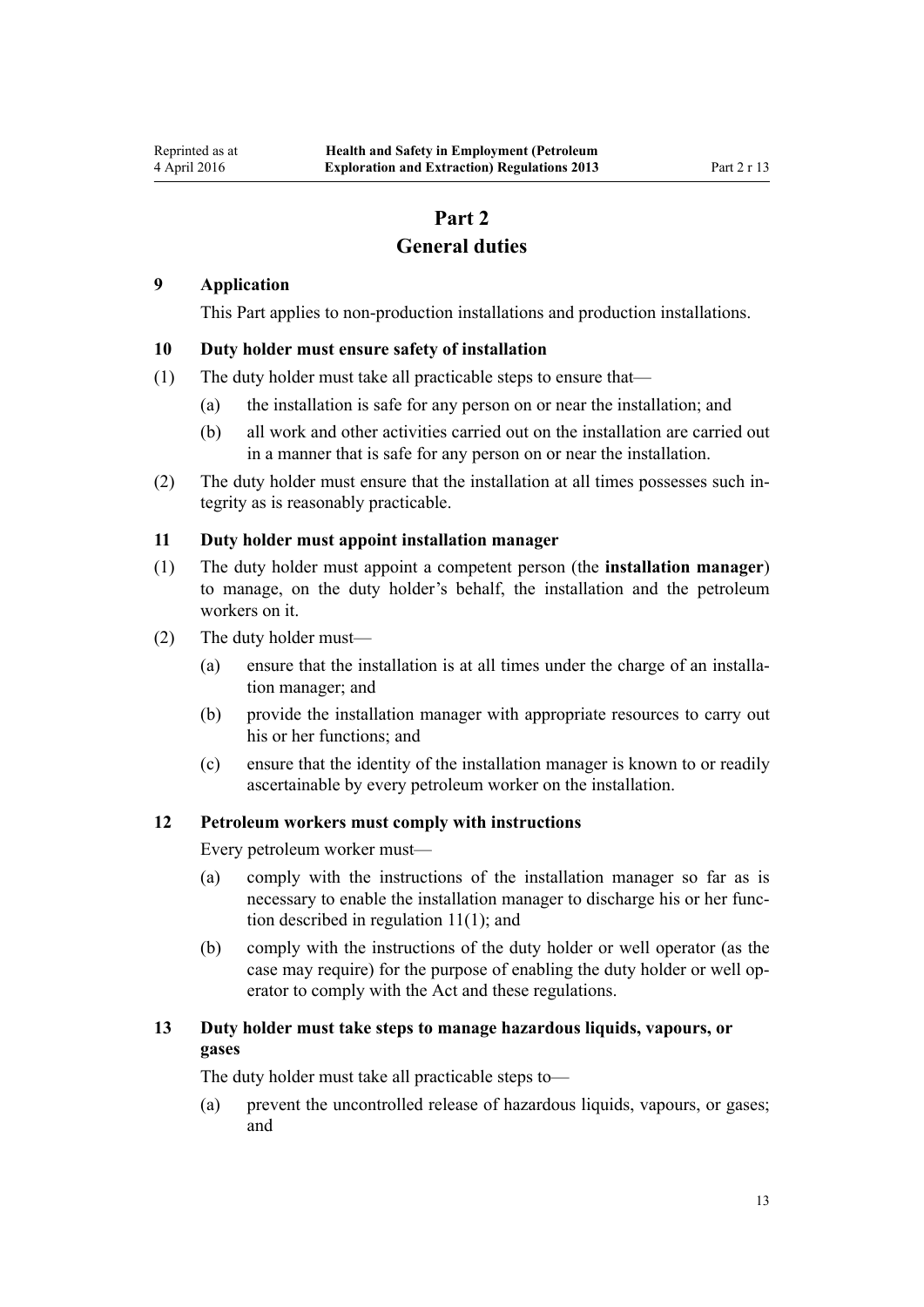- <span id="page-13-0"></span>(b) prevent the uncontrolled accumulation of hazardous vapours or gases; and
- (c) detect hazardous accumulation of vapours or gases; and
- (d) protect petroleum workers who work in areas where hazardous liquids, vapours, or gases may exist, in particular, confined spaces.

# **14 Duty holder must take steps to ensure safe disposal of waste petroleum**

The duty holder must take all practicable steps to ensure the safe disposal of any waste petroleum, vapours, or gases.

#### **15 Duty holder must take precautions with sources of ignition**

The duty holder must take all practicable steps to prevent sources of ignition being carried into or used in areas where such sources of ignition may create a hazard.

# **Part 3 Lower-tier production installations**

# **16 Application**

This Part applies only to lower-tier production installations.

# **17 Operator must establish major accident prevention policy**

- (1) The operator of a lower-tier production installation must—
	- (a) prepare a major accident prevention policy for the installation; and
	- (b) implement the policy before the installation commences operations.
- (2) The purpose of the policy is to prevent the occurrence of major accidents and limit their consequences to persons on or near the installation by appropriate means, structures, and management systems.
- (3) The policy must—
	- (a) include measures that are proportionate to any major accident hazards presented by the installation; and
	- (b) describe the operator's overall goals and principles of action in relation to the control of major accident hazards; and
	- (c) demonstrate in sufficient detail that the operator has established a safety management system that addresses the matters set out in [Schedule 1](#page-45-0); and
	- (d) be in writing.

#### **18 Operator must review major accident prevention policy**

(1) The operator of a lower-tier production installation must review the installation's major accident prevention policy each time there is any significant modification to—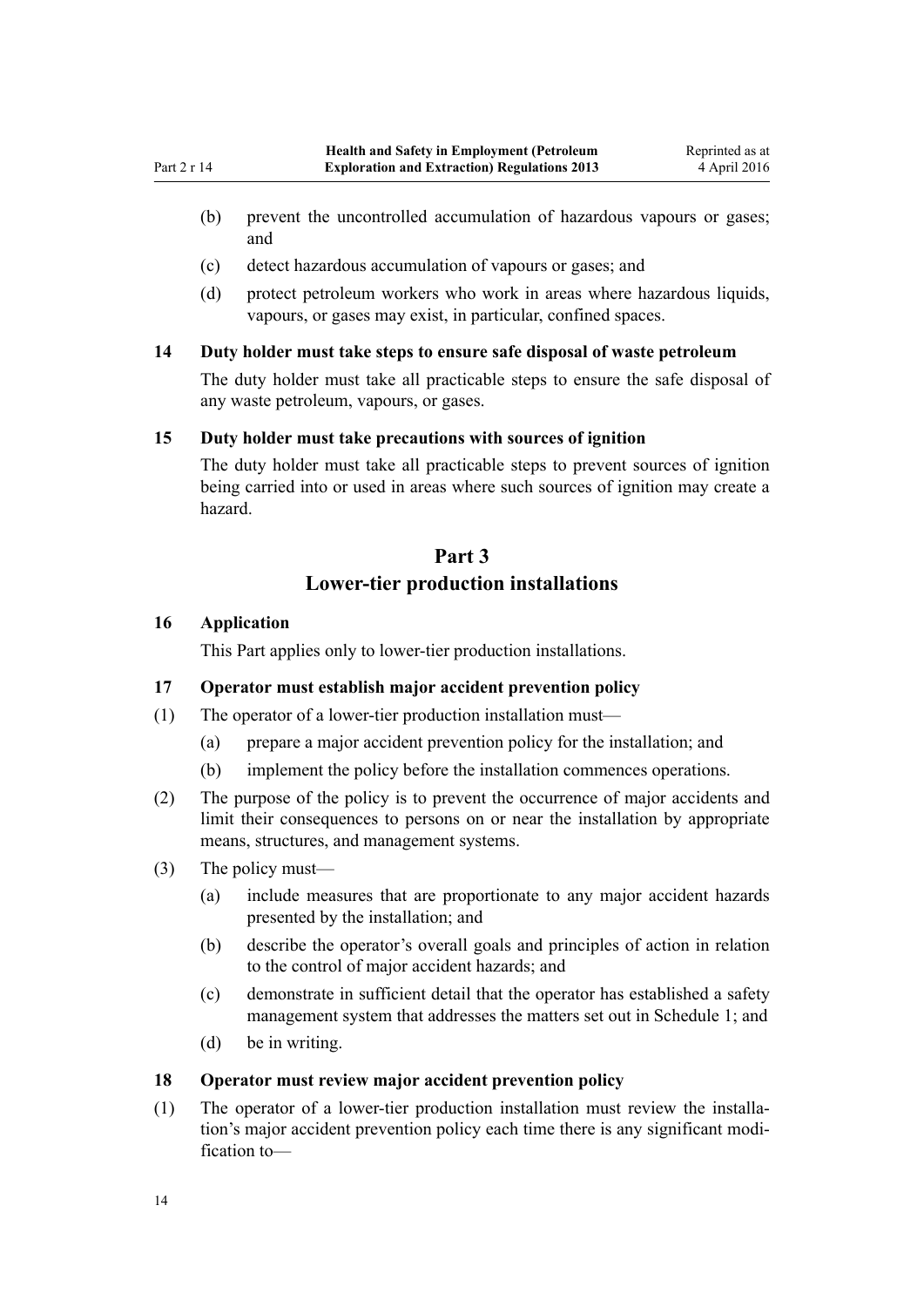- <span id="page-14-0"></span>(a) the installation; or
- (b) any process carried out at the installation.
- (2) The operator must, as a result of a review, make any adjustments to the policy that are necessary to give effect to regulation  $17(2)$  and  $(3)$ .
- (3) In this regulation, a **significant modification** means any modification that is likely to—
	- (a) increase the likelihood of a major accident occurring; or
	- (b) increase the severity or extent of the harm arising from a major accident.

#### **19 Operator must keep records**

- (1) The operator of a lower-tier production installation must make a record of—
	- (a) the major accident prevention policy for the installation:
	- (b) any revision of the policy:
	- (c) the findings and recommendations of any audit of the policy and the safety management system:
	- (d) any actions taken or intended to be taken to implement those recommendations.
- (2) The operator must retain each record for at least 5 years after it was made and store it—
	- (a) in a secure place on the installation; and
	- (b) at a separate address.

#### *Transitional provision*

# **20 Transitional provision relating to existing lower-tier production installations**

The operator of a lower-tier production installation that was operating immediately before the commencement of these regulations is not required to comply with this Part until 30 June 2014.

# **Part 4**

### **Notice and safety case requirements**

#### **21 Application**

This Part applies to non-production installations and production installations other than lower-tier production installations.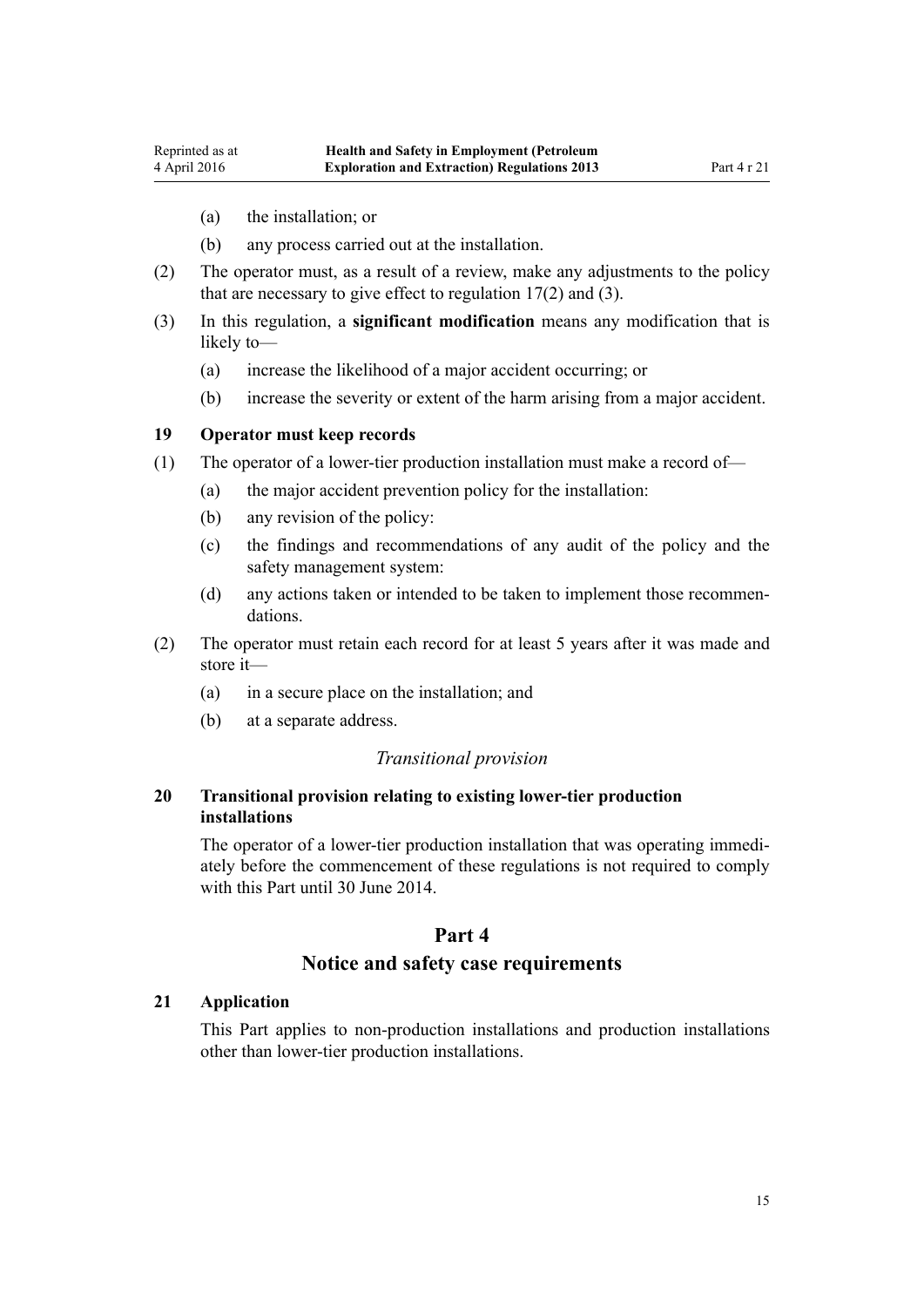#### *Notice requirements*

#### <span id="page-15-0"></span>**22 Operator must give design notice**

- (1) Before the design of a production installation is completed, the operator must—
	- (a) prepare a design notice in accordance with subclause (2); and
	- (b) give the design notice to WorkSafe as soon as practicable after the design concept selection has occurred and before making a final investment decision or commencing detailed design.
- (2) The design notice must contain the information required in [Schedule 2,](#page-47-0) but only to the extent that the operator can be reasonably expected to provide the information at the time the design notice is given to WorkSafe.
- (3) If, before a safety case for the installation is given to WorkSafe in accordance with [regulation 26\(2\),](#page-16-0) there is a material change to any matter described in the design notice, the operator must notify WorkSafe of that change as soon as practicable.

Regulation 22(1)(b): amended, on 16 December 2013, by [section 22](http://prd-lgnz-nlb.prd.pco.net.nz/pdflink.aspx?id=DLM5302071) of the WorkSafe New Zealand Act 2013 (2013 No 94).

Regulation 22(2): amended, on 16 December 2013, by [section 22](http://prd-lgnz-nlb.prd.pco.net.nz/pdflink.aspx?id=DLM5302071) of the WorkSafe New Zealand Act 2013 (2013 No 94).

Regulation 22(3): amended, on 16 December 2013, by [section 22](http://prd-lgnz-nlb.prd.pco.net.nz/pdflink.aspx?id=DLM5302071) of the WorkSafe New Zealand Act 2013 (2013 No 94).

#### **23 Operator must give relocation notice**

- (1) Before a production installation is to be moved to, and operated in, a new location, the operator must—
	- (a) prepare a relocation notice in accordance with subclause (2); and
	- (b) give the relocation notice to WorkSafe within sufficient time to enable the operator to take into account any matter raised by WorkSafe within 90 days of being given the notice.
- (2) The relocation notice must contain the information required in [Schedule 2](#page-47-0), but only to the extent that the information is not already contained in an accepted safety case for the installation.

Regulation 23(1)(b): amended, on 16 December 2013, by [section 22](http://prd-lgnz-nlb.prd.pco.net.nz/pdflink.aspx?id=DLM5302071) of the WorkSafe New Zealand Act 2013 (2013 No 94).

### **24 Duty holder must give notice of combined operation**

- (1) A duty holder must not engage an installation in a combined operation with another installation, unless the duty holder has given WorkSafe a notice of combined operation in accordance with this regulation.
- (2) A notice of combined operation must contain the information required in [Schedule 3.](#page-49-0)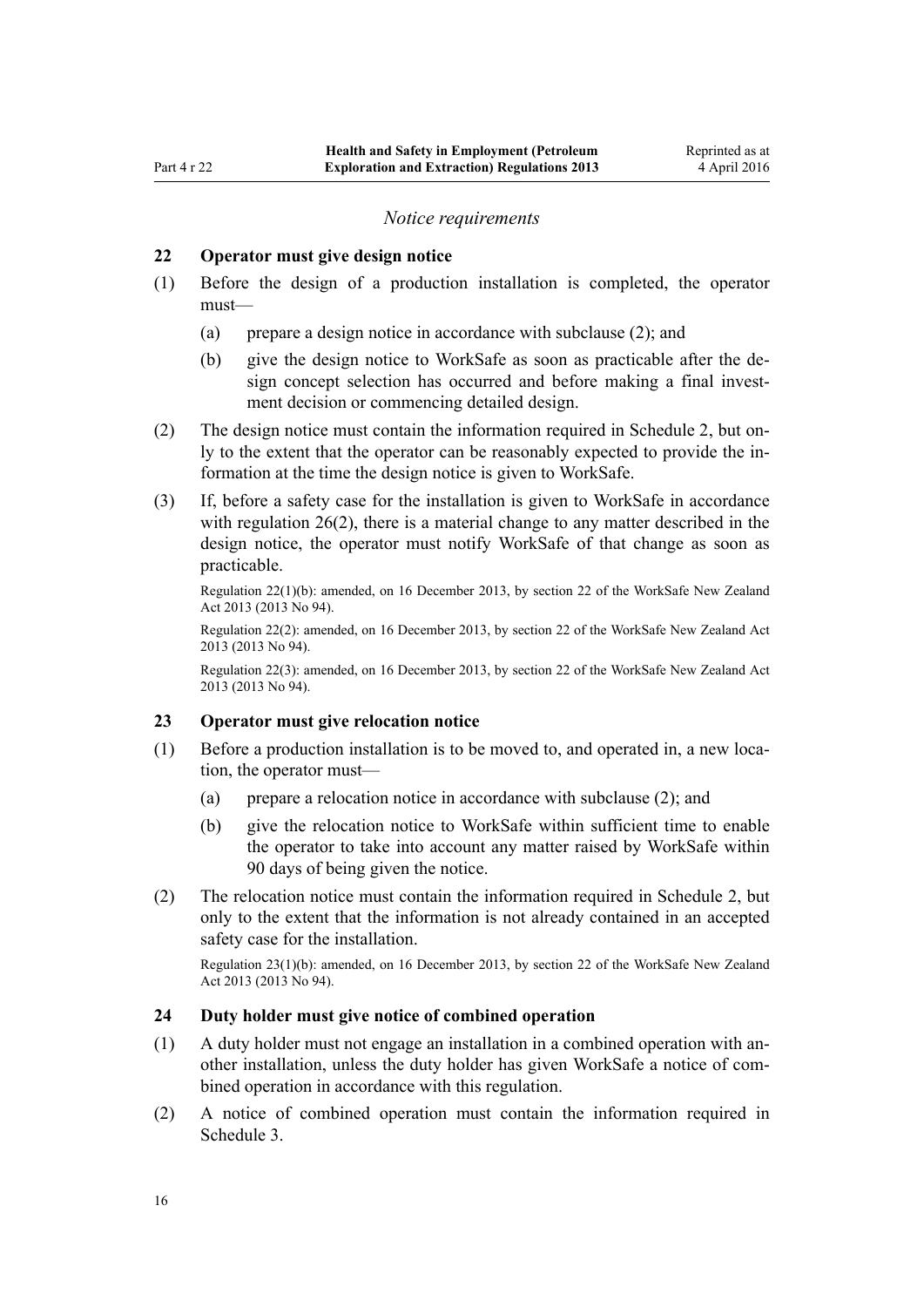- <span id="page-16-0"></span>(3) The requirement in subclause (1) is satisfied if—
	- (a) the duty holders for each installation involved in the combined operation jointly prepare and agree to the notice; and
	- (b) one of them gives the notice to WorkSafe.
- (4) The notice must be given to WorkSafe by—
	- (a) the date that is 21 days before the duty holders intend to commence the combined operation; or
	- (b) any later date that WorkSafe specifies in writing.
- (5) If, before the completion of the combined operation, there is a material change in any information contained in the notice of combined operation, the duty holders must notify WorkSafe of that change as soon as practicable.
- (6) The requirement in subclause (5) is satisfied if done in accordance with subclause (3).
- (7) If there is a change in the duty holder of an installation involved in a combined operation, the duty holders must give WorkSafe a notice of combined operation in accordance with this regulation.
- (8) In this regulation, **combined operation** means an operation where 2 or more installations carry out a temporary operation concurrently at the same location or, in the case of an offshore installation, within 500 metres of each other.

Regulation 24(1): amended, on 16 December 2013, by [section 22](http://prd-lgnz-nlb.prd.pco.net.nz/pdflink.aspx?id=DLM5302071) of the WorkSafe New Zealand Act 2013 (2013 No 94).

Regulation 24(3)(b): amended, on 16 December 2013, by [section 22](http://prd-lgnz-nlb.prd.pco.net.nz/pdflink.aspx?id=DLM5302071) of the WorkSafe New Zealand Act 2013 (2013 No 94).

Regulation 24(4): amended, on 16 December 2013, by [section 22](http://prd-lgnz-nlb.prd.pco.net.nz/pdflink.aspx?id=DLM5302071) of the WorkSafe New Zealand Act 2013 (2013 No 94).

Regulation 24(4)(b): amended, on 16 December 2013, by [section 22](http://prd-lgnz-nlb.prd.pco.net.nz/pdflink.aspx?id=DLM5302071) of the WorkSafe New Zealand Act 2013 (2013 No 94).

Regulation 24(5): amended, on 16 December 2013, by [section 22](http://prd-lgnz-nlb.prd.pco.net.nz/pdflink.aspx?id=DLM5302071) of the WorkSafe New Zealand Act 2013 (2013 No 94).

Regulation 24(7): amended, on 16 December 2013, by [section 22](http://prd-lgnz-nlb.prd.pco.net.nz/pdflink.aspx?id=DLM5302071) of the WorkSafe New Zealand Act 2013 (2013 No 94).

# *Requirement for a safety case*

#### **25 Installation must not be operated without accepted safety case**

The duty holder of an installation must ensure that the installation is not operated without there being an accepted safety case for the installation.

#### **26 Requirements for safety case**

- (1) A duty holder must prepare a safety case for an installation that contains the information required in [Schedule 4](#page-50-0).
- (2) The safety case must be given to WorkSafe, together with the prescribed fee,—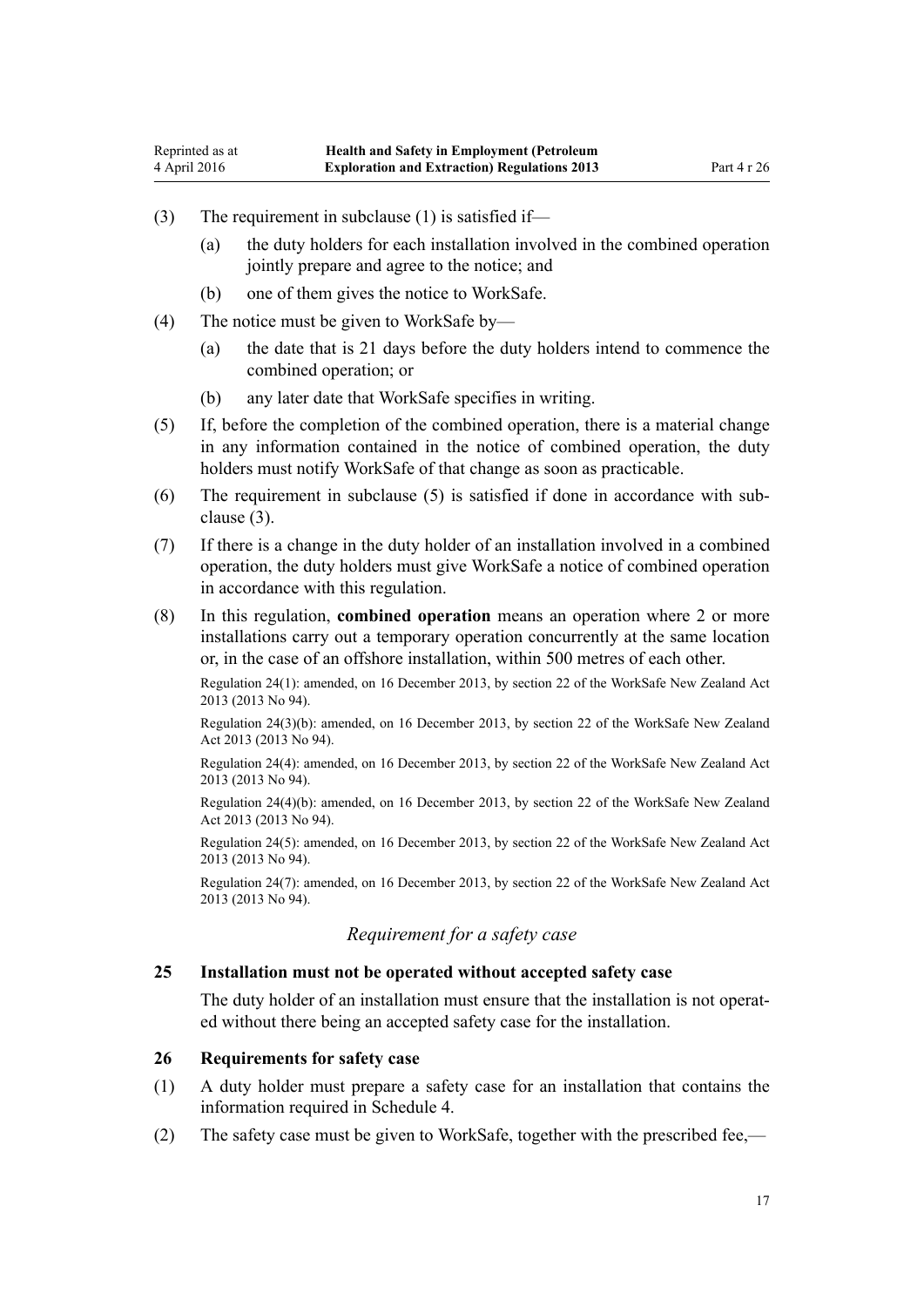- <span id="page-17-0"></span>(a) at least 90 days before the date on which the duty holder intends to commence operating the installation; or
- (b) by any later date that WorkSafe specifies in writing.
- (3) In the case of a production installation, WorkSafe may agree in writing that the safety case may relate to more than 1 installation.

Regulation 26(2): amended, on 16 December 2013, by [section 22](http://prd-lgnz-nlb.prd.pco.net.nz/pdflink.aspx?id=DLM5302071) of the WorkSafe New Zealand Act 2013 (2013 No 94).

Regulation 26(2)(b): amended, on 16 December 2013, by [section 22](http://prd-lgnz-nlb.prd.pco.net.nz/pdflink.aspx?id=DLM5302071) of the WorkSafe New Zealand Act 2013 (2013 No 94).

Regulation 26(3): amended, on 16 December 2013, by [section 22](http://prd-lgnz-nlb.prd.pco.net.nz/pdflink.aspx?id=DLM5302071) of the WorkSafe New Zealand Act 2013 (2013 No 94).

# **27 Duty holder must consult petroleum workers**

A duty holder must, when preparing or revising a safety case, ensure there is effective consultation with, and participation of, petroleum workers who are—

- (a) identifiable at the time the safety case is being prepared or revised; and
- (b) working, or likely to be working, on the relevant installation.

# **28 Operator must prepare safety case where production exceeds threshold quantities for lower-tier production installation**

If, in relation to an installation that is represented or treated as being a lowertier installation, the average petroleum production over any continuous 12 month period, or the amount of liquefied flammable gas present, exceeds the applicable threshold quantities specified in paragraphs (a), (b), and (c) of the definition of lower-tier production installation in [regulation 3,](#page-5-0) the operator must, within 90 days (unless otherwise agreed by WorkSafe), prepare a safety case for the installation in accordance with [regulations 26](#page-16-0) and 27 and give it to WorkSafe.

Regulation 28: amended, on 16 December 2013, by [section 22](http://prd-lgnz-nlb.prd.pco.net.nz/pdflink.aspx?id=DLM5302071) of the WorkSafe New Zealand Act 2013 (2013 No 94).

#### *Consideration of and decisions on safety cases*

# **29 WorkSafe may request further information**

- (1) After receiving a safety case or an amended safety case, WorkSafe may request a duty holder to give further information about any matter set out in [Schedule](#page-50-0) [4.](#page-50-0)
- (2) The request for further information must—
	- (a) be in writing; and
	- (b) describe by reference to [Schedule 4](#page-50-0) the matter for which the further information is requested; and
	- (c) specify the date by which the further information must be given, which must not be less than 30 days after the date the request is sent.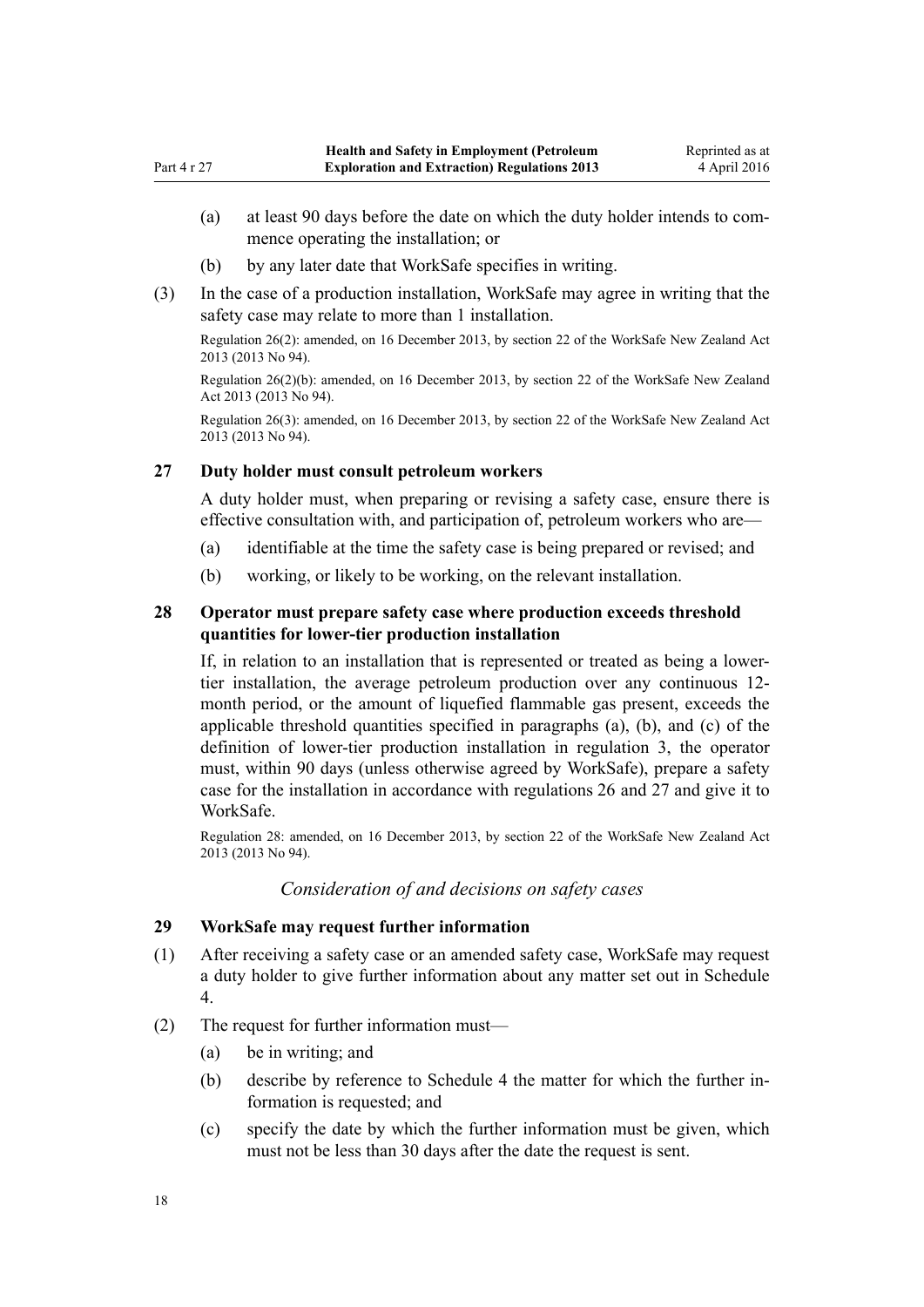<span id="page-18-0"></span>(3) Any information given in response to a request must be treated as if it were part of the original safety case.

Regulation 29 heading: amended, on 16 December 2013, by [section 22](http://prd-lgnz-nlb.prd.pco.net.nz/pdflink.aspx?id=DLM5302071) of the WorkSafe New Zealand Act 2013 (2013 No 94).

Regulation 29(1): amended, on 16 December 2013, by [section 22](http://prd-lgnz-nlb.prd.pco.net.nz/pdflink.aspx?id=DLM5302071) of the WorkSafe New Zealand Act 2013 (2013 No 94).

#### **30 WorkSafe must notify duty holder of decision**

- (1) Within 90 days of receiving a safety case, or an amended safety case, WorkSafe must—
	- (a) accept the safety case; or
	- (b) accept the safety case subject to conditions or limitations; or
	- (c) initially reject the safety case; or
	- (d) in the case of an amended safety case, finally reject the safety case.
- (2) If WorkSafe requests further information under [regulation 29,](#page-17-0) the 90-day period starts on the date WorkSafe receives the further information.
- (3) WorkSafe must as soon as practicable after making a decision about a safety case notify the duty holder in writing of that decision.
- (4) If WorkSafe is unable to make a decision about a safety case or an amended safety case within 90 days of receiving it, WorkSafe must—
	- (a) notify the duty holder in writing of that fact as soon as practicable; and
	- (b) give the duty holder a proposed timetable for WorkSafe's consideration of, and decision on, the safety case or amended safety case.

Regulation 30 heading: amended, on 16 December 2013, by [section 22](http://prd-lgnz-nlb.prd.pco.net.nz/pdflink.aspx?id=DLM5302071) of the WorkSafe New Zealand Act 2013 (2013 No 94).

Regulation 30(1): amended, on 16 December 2013, by [section 22](http://prd-lgnz-nlb.prd.pco.net.nz/pdflink.aspx?id=DLM5302071) of the WorkSafe New Zealand Act 2013 (2013 No 94).

Regulation 30(2): amended, on 16 December 2013, by [section 22](http://prd-lgnz-nlb.prd.pco.net.nz/pdflink.aspx?id=DLM5302071) of the WorkSafe New Zealand Act 2013 (2013 No 94).

Regulation 30(3): amended, on 16 December 2013, by [section 22](http://prd-lgnz-nlb.prd.pco.net.nz/pdflink.aspx?id=DLM5302071) of the WorkSafe New Zealand Act 2013 (2013 No 94).

Regulation 30(4): amended, on 16 December 2013, by [section 22](http://prd-lgnz-nlb.prd.pco.net.nz/pdflink.aspx?id=DLM5302071) of the WorkSafe New Zealand Act 2013 (2013 No 94).

#### **31 Criteria for acceptance of safety case**

WorkSafe must accept a safety case for the operation of an installation if satisfied that—

- (a) the safety case contains all the information required in [Schedule 4;](#page-50-0) and
- (b) when preparing the safety case, the duty holder has consulted with petroleum workers in accordance with [regulation 27](#page-17-0); and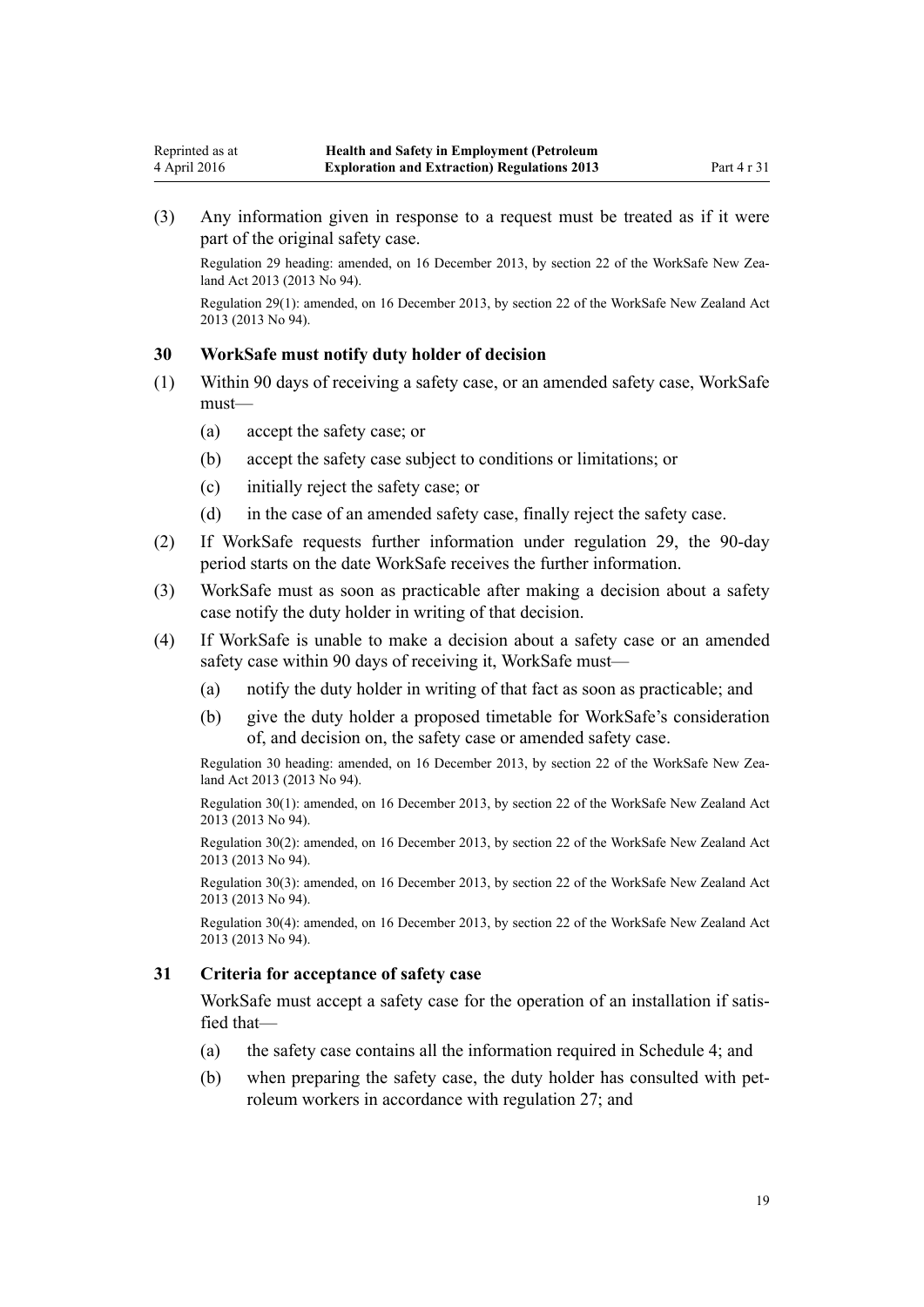- <span id="page-19-0"></span>(c) based on the information included in the safety case, it appears that compliance with the safety case is likely to constitute compliance with the requirements of these regulations; and
- (d) there is no reason to believe that the duty holder will not comply with the safety case; and
- (e) the safety case is appropriate for the installation and for the activities to be conducted at the installation.

Regulation 31: amended, on 16 December 2013, by [section 22](http://prd-lgnz-nlb.prd.pco.net.nz/pdflink.aspx?id=DLM5302071) of the WorkSafe New Zealand Act 2013 (2013 No 94).

#### **32 WorkSafe may impose limits or conditions on safety case**

WorkSafe may, when accepting a safety case, impose limitations or conditions on the safety case that relate to the installation or the activities carried out at the installation.

Regulation 32 heading: amended, on 16 December 2013, by [section 22](http://prd-lgnz-nlb.prd.pco.net.nz/pdflink.aspx?id=DLM5302071) of the WorkSafe New Zealand Act 2013 (2013 No 94).

Regulation 32: amended, on 16 December 2013, by [section 22](http://prd-lgnz-nlb.prd.pco.net.nz/pdflink.aspx?id=DLM5302071) of the WorkSafe New Zealand Act 2013 (2013 No 94).

## **33 WorkSafe may reject safety case**

- (1) WorkSafe must initially reject a safety case if the safety case does not meet the criteria set out in [regulation 31.](#page-18-0)
- (2) If WorkSafe initially rejects a safety case, WorkSafe must—
	- (a) notify the duty holder of the reasons for the decision; and
	- (b) give the duty holder a reasonable opportunity to amend the safety case and resubmit it for acceptance.
- (3) If the duty holder gives WorkSafe an amended safety case, WorkSafe must—
	- (a) accept the safety case, if WorkSafe is satisfied that it meets all the criteria set out in [regulation 31;](#page-18-0) or
	- (b) finally reject the safety case.
- (4) If WorkSafe accepts the amended safety case, WorkSafe may impose limitations or conditions in accordance with regulation 32.
- (5) To avoid doubt, the fact that WorkSafe has finally rejected a safety case for an installation does not prevent the duty holder from giving WorkSafe a new safety case for that installation in accordance with [regulation 26.](#page-16-0)

Regulation 33 heading: amended, on 16 December 2013, by [section 22](http://prd-lgnz-nlb.prd.pco.net.nz/pdflink.aspx?id=DLM5302071) of the WorkSafe New Zealand Act 2013 (2013 No 94).

Regulation 33(1): amended, on 16 December 2013, by [section 22](http://prd-lgnz-nlb.prd.pco.net.nz/pdflink.aspx?id=DLM5302071) of the WorkSafe New Zealand Act 2013 (2013 No 94).

Regulation 33(2): amended, on 16 December 2013, by [section 22](http://prd-lgnz-nlb.prd.pco.net.nz/pdflink.aspx?id=DLM5302071) of the WorkSafe New Zealand Act 2013 (2013 No 94).

Regulation 33(3): amended, on 16 December 2013, by [section 22](http://prd-lgnz-nlb.prd.pco.net.nz/pdflink.aspx?id=DLM5302071) of the WorkSafe New Zealand Act 2013 (2013 No 94).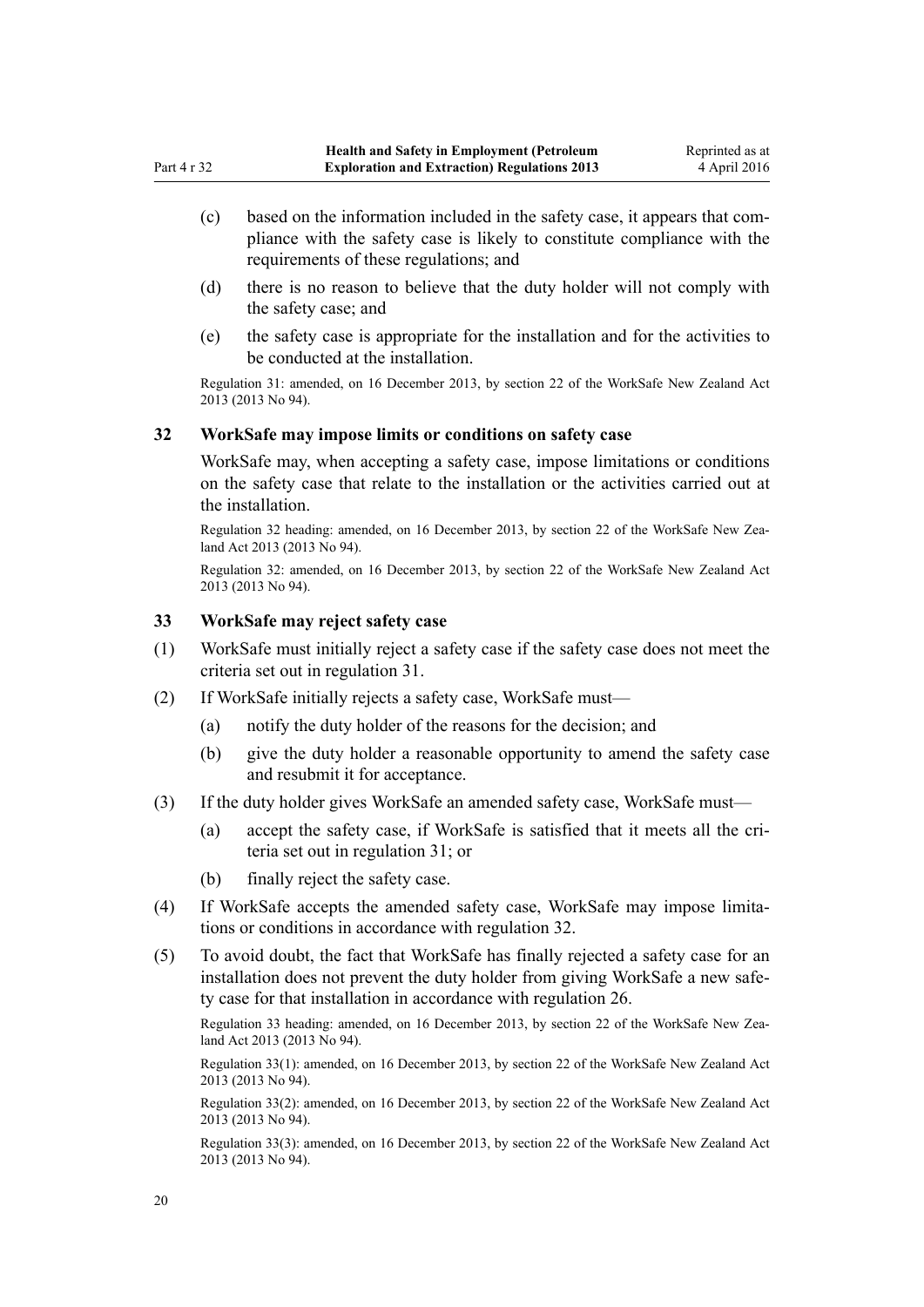<span id="page-20-0"></span>Reprinted as at 4 April 2016

> Regulation 33(3)(a): amended, on 16 December 2013, by [section 22](http://prd-lgnz-nlb.prd.pco.net.nz/pdflink.aspx?id=DLM5302071) of the WorkSafe New Zealand Act 2013 (2013 No 94).

> Regulation 33(4): amended, on 16 December 2013, by [section 22](http://prd-lgnz-nlb.prd.pco.net.nz/pdflink.aspx?id=DLM5302071) of the WorkSafe New Zealand Act 2013 (2013 No 94).

> Regulation 33(5): amended, on 16 December 2013, by [section 22](http://prd-lgnz-nlb.prd.pco.net.nz/pdflink.aspx?id=DLM5302071) of the WorkSafe New Zealand Act 2013 (2013 No 94).

# *Revision of safety cases*

#### **34 Safety case must be revised in certain situations**

- (1) A duty holder of an installation in respect of which there is an accepted safety case must prepare a revised safety case and give it to WorkSafe if—
	- (a) the technical knowledge relied upon to formulate the safety case, including the knowledge of systems for identifying hazards and evaluating risks of major accidents, is outdated so that the safety case no longer adequately provides the information required in [Schedule 4](#page-50-0); or
	- (b) the duty holder proposes to modify the installation or decommission the installation, and the proposed modification or decommissioning is not adequately addressed in the safety case; or
	- (c) a series of proposed modifications to the installation could result in a significant cumulative change in the overall level of risk of major accidents; or
	- (d) the duty holder proposes to change the safety management system significantly; or
	- (e) the activities to be carried out at the installation are different from the activities contemplated in the safety case; or
	- (f) there has been a significant increase in the level of risk associated with any major accident hazard.
- (2) If any of subclause (1)(a) to (f) apply, a revised safety case must be given to WorkSafe as soon as practicable, together with the prescribed fee.
- (3) WorkSafe may agree, in writing, that the revised safety case may take the form of revisions to a part or specified parts of the accepted safety case.

Regulation 34(1): amended, on 16 December 2013, by [section 22](http://prd-lgnz-nlb.prd.pco.net.nz/pdflink.aspx?id=DLM5302071) of the WorkSafe New Zealand Act 2013 (2013 No 94).

Regulation 34(2): amended, on 16 December 2013, by [section 22](http://prd-lgnz-nlb.prd.pco.net.nz/pdflink.aspx?id=DLM5302071) of the WorkSafe New Zealand Act 2013 (2013 No 94).

Regulation 34(3): amended, on 16 December 2013, by [section 22](http://prd-lgnz-nlb.prd.pco.net.nz/pdflink.aspx?id=DLM5302071) of the WorkSafe New Zealand Act 2013 (2013 No 94).

#### **35 WorkSafe may request revised safety case**

(1) The duty holder of an installation in respect of which there is an accepted safety case must prepare a revised safety case and give it to WorkSafe, together with the prescribed fee, if WorkSafe so requests in writing.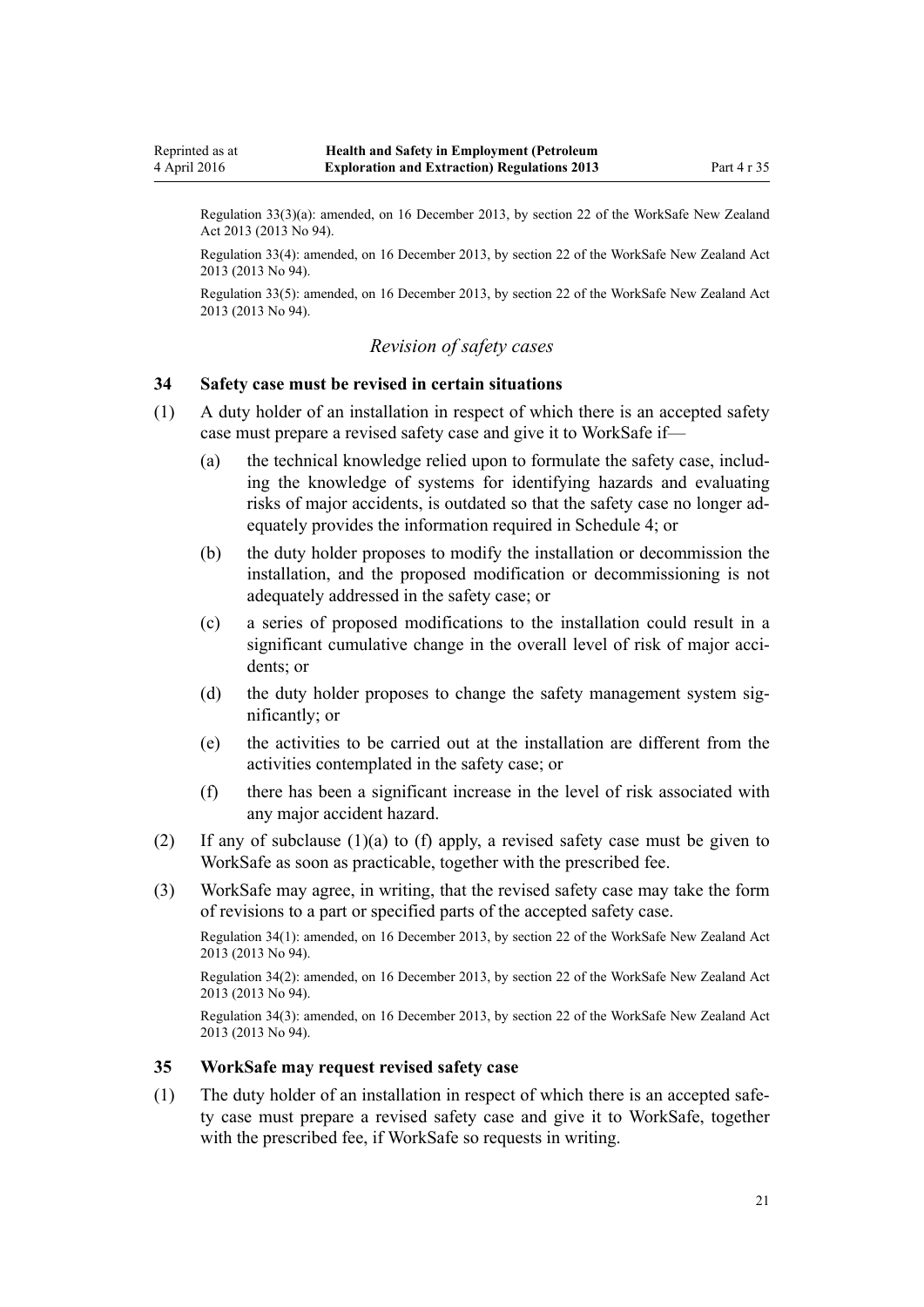- (2) WorkSafe may agree in writing that the revised safety case may take the form of revisions to a part or specified parts of the accepted safety case.
- (3) A request under subclause (1) must include—

Part 4 r 35

- (a) the matters to be addressed by the revised safety case; and
- (b) the date by which the revised safety case must be given, which must not be less than 30 days after the date on which the request is sent; and
- (c) the grounds for the request.
- (4) The duty holder may make a submission to WorkSafe, requesting WorkSafe  $to$ —
	- (a) withdraw the request for a revised safety case; or
	- (b) vary the matters to be addressed by the revised safety case; or
	- (c) allow the revised safety case to be given after the date proposed.
- (5) A submission under subclause (4) must be in writing, set out the reasons for the request, and be made—
	- (a) not more than 21 days after the duty holder receives the request from WorkSafe; or
	- (b) by a later date specified in writing by WorkSafe.
- (6) If WorkSafe receives a submission from the duty holder under subclause (4), WorkSafe must—
	- (a) withdraw the request for a revised safety case; or
	- (b) vary the request, whether in accordance with the submission made by the duty holder or otherwise; or
	- (c) require the revised safety case to be given to WorkSafe by a later date specified in writing by WorkSafe; or
	- (d) reject the submission and confirm the request.
- (7) WorkSafe must give the duty holder written notice of WorkSafe's decision, including the grounds for the decision if the duty holder's submission is rejected in whole or in part.

Regulation 35 heading: amended, on 16 December 2013, by [section 22](http://prd-lgnz-nlb.prd.pco.net.nz/pdflink.aspx?id=DLM5302071) of the WorkSafe New Zealand Act 2013 (2013 No 94).

Regulation 35(1): amended, on 16 December 2013, by [section 22](http://prd-lgnz-nlb.prd.pco.net.nz/pdflink.aspx?id=DLM5302071) of the WorkSafe New Zealand Act 2013 (2013 No 94).

Regulation 35(2): amended, on 16 December 2013, by [section 22](http://prd-lgnz-nlb.prd.pco.net.nz/pdflink.aspx?id=DLM5302071) of the WorkSafe New Zealand Act 2013 (2013 No 94).

Regulation 35(4): amended, on 16 December 2013, by [section 22](http://prd-lgnz-nlb.prd.pco.net.nz/pdflink.aspx?id=DLM5302071) of the WorkSafe New Zealand Act 2013 (2013 No 94).

Regulation 35(5)(a): amended, on 16 December 2013, by [section 22](http://prd-lgnz-nlb.prd.pco.net.nz/pdflink.aspx?id=DLM5302071) of the WorkSafe New Zealand Act 2013 (2013 No 94).

Regulation 35(5)(b): amended, on 16 December 2013, by [section 22](http://prd-lgnz-nlb.prd.pco.net.nz/pdflink.aspx?id=DLM5302071) of the WorkSafe New Zealand Act 2013 (2013 No 94).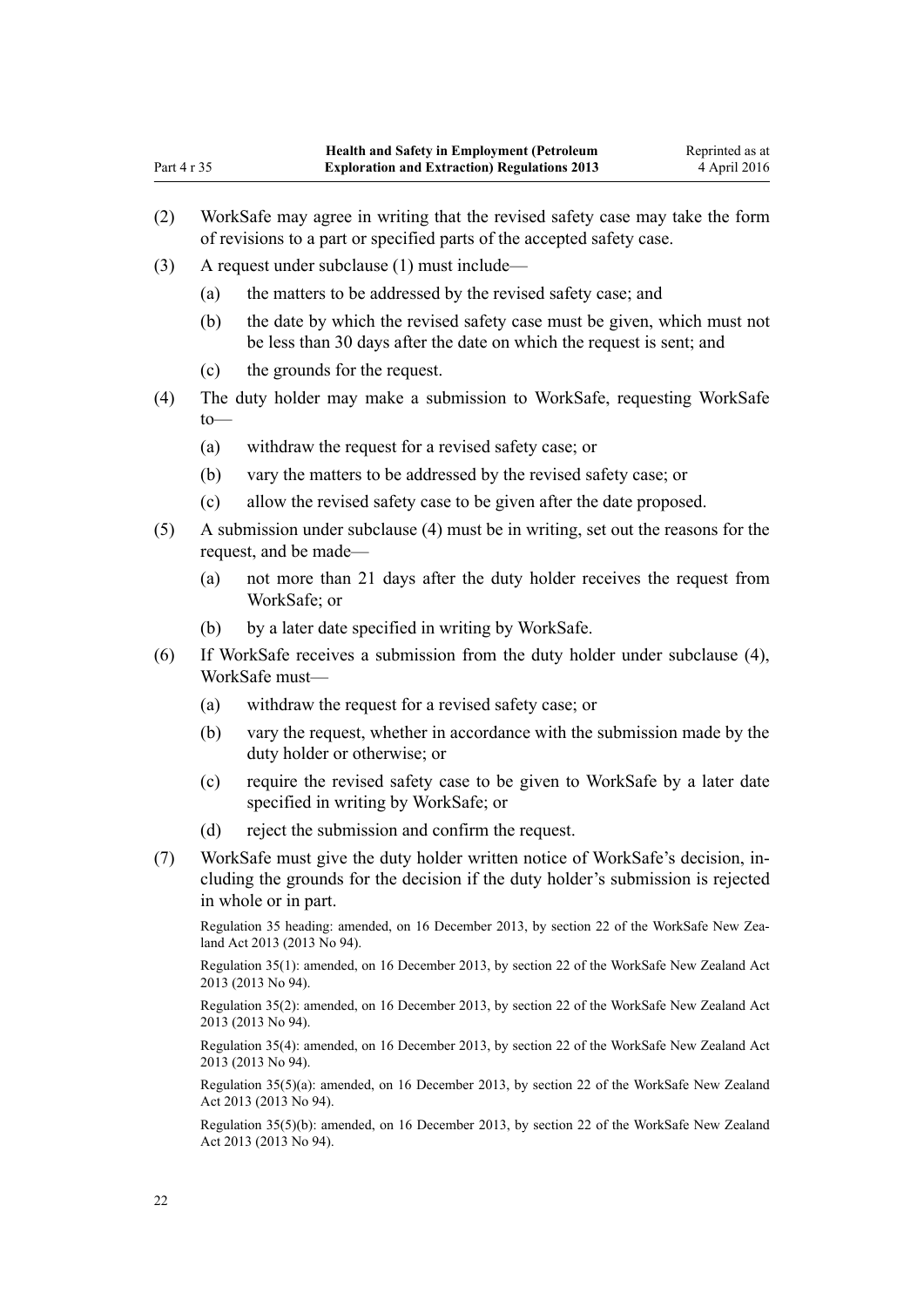<span id="page-22-0"></span>Regulation 35(6): amended, on 16 December 2013, by [section 22](http://prd-lgnz-nlb.prd.pco.net.nz/pdflink.aspx?id=DLM5302071) of the WorkSafe New Zealand Act 2013 (2013 No 94).

Regulation 35(6)(c): amended, on 16 December 2013, by [section 22](http://prd-lgnz-nlb.prd.pco.net.nz/pdflink.aspx?id=DLM5302071) of the WorkSafe New Zealand Act 2013 (2013 No 94).

Regulation 35(7): amended, on 16 December 2013, by [section 22](http://prd-lgnz-nlb.prd.pco.net.nz/pdflink.aspx?id=DLM5302071) of the WorkSafe New Zealand Act 2013 (2013 No 94).

#### **36 Duty holder must give revised safety case within 5 years**

- (1) The duty holder of an installation in respect of which there is an accepted safety case must prepare a revised safety case and give it to WorkSafe, together with the prescribed fee, no later than the date that is 5 years after the date on which a safety case for the installation was accepted.
- (2) Subclause (1) applies regardless of whether a revised safety case required under [regulation 34](#page-20-0) or [35](#page-20-0) has been accepted within the 5-year period.
- (3) The duty holder must comply with [regulations 26](#page-16-0) and [27](#page-17-0) when preparing the revised safety case.

Regulation 36(1): amended, on 16 December 2013, by [section 22](http://prd-lgnz-nlb.prd.pco.net.nz/pdflink.aspx?id=DLM5302071) of the WorkSafe New Zealand Act 2013 (2013 No 94).

#### **37 Decision on revised safety case**

- (1) If a duty holder provides a revised safety case to WorkSafe under any of [regu](#page-20-0)[lations 34](#page-20-0) to 36, [regulations 29](#page-17-0) to [33](#page-19-0) apply, except as modified by subclauses (2) and (3).
- (2) Any request for further information under [regulation 29](#page-17-0) must specify the date by which the further information must be provided, which must not be less than 10 days after the date the request is sent.
- (3) WorkSafe must make a decision, and notify the duty holder of the decision, in accordance with [regulation 30](#page-18-0) within 30 days of receiving the revised safety case (unless WorkSafe acts in accordance with regulation 30(4)).
- (4) To avoid doubt, the accepted safety case for the installation continues to have effect if WorkSafe finally rejects the revised safety case.

Regulation 37(1): amended, on 16 December 2013, by [section 22](http://prd-lgnz-nlb.prd.pco.net.nz/pdflink.aspx?id=DLM5302071) of the WorkSafe New Zealand Act 2013 (2013 No 94).

Regulation 37(3): amended, on 16 December 2013, by [section 22](http://prd-lgnz-nlb.prd.pco.net.nz/pdflink.aspx?id=DLM5302071) of the WorkSafe New Zealand Act 2013 (2013 No 94).

Regulation 37(4): amended, on 16 December 2013, by [section 22](http://prd-lgnz-nlb.prd.pco.net.nz/pdflink.aspx?id=DLM5302071) of the WorkSafe New Zealand Act 2013 (2013 No 94).

*Withdrawal of acceptance of safety case*

#### **38 WorkSafe may withdraw acceptance of safety case**

- (1) WorkSafe may withdraw acceptance of an accepted safety case if—
	- (a) a duty holder fails to comply with the duty holder's duty under [regula](#page-24-0)[tion 39](#page-24-0); or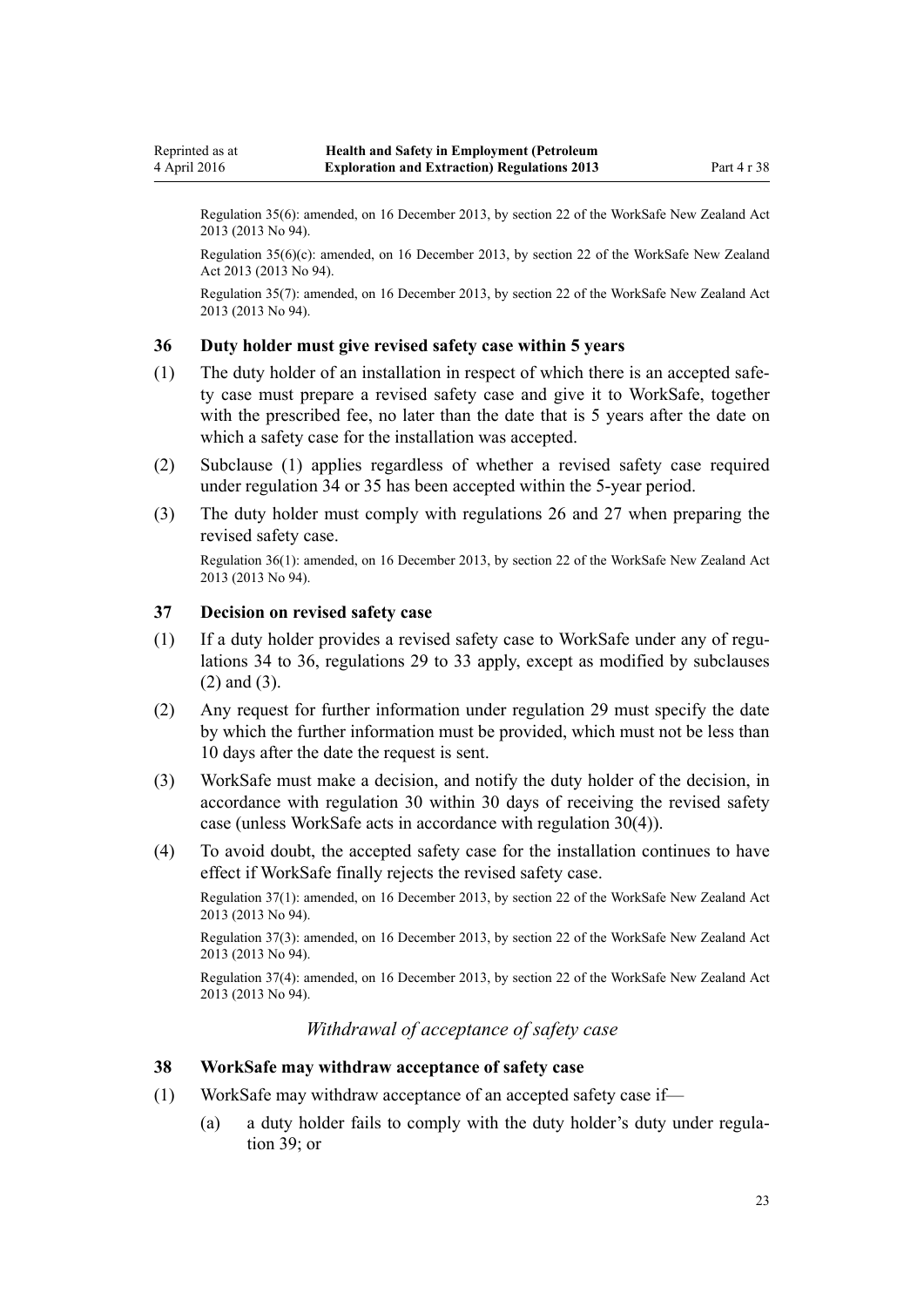- (b) a duty holder fails to comply with a notice issued by an inspector under the Act; or
- (c) a duty holder fails to provide a revised safety case where required under [regulation 34](#page-20-0), [35](#page-20-0), or [36](#page-22-0); or
- (d) WorkSafe has finally rejected a revised safety case.
- (2) Before withdrawing acceptance of a safety case, WorkSafe must give the duty holder 30 days' notice, in writing, of the intention to do so, together with-
	- (a) the grounds for WorkSafe's proposal to withdraw acceptance of the safety case; and
	- (b) notice that the duty holder may make submissions, in writing, on the proposal to withdraw acceptance of the safety case; and
	- (c) a date by which the duty holder must make those submissions; and
	- (d) a date by which the withdrawal will become effective.
- (3) WorkSafe may provide a copy of the notice to any other person.
- (4) The duty holder may, by the date specified by WorkSafe, make written submissions to WorkSafe in relation to the proposed withdrawal.
- (5) Before making a final decision to withdraw acceptance of a safety case, Work-Safe must have regard to, as applicable,—
	- (a) any written submissions made by the duty holder by the date specified by WorkSafe:
	- (b) any action taken by the duty holder to address a matter that was a ground for WorkSafe's proposal to withdraw acceptance of the safety case:
	- (c) any action taken by the duty holder to prevent recurrence of a matter that was a ground for WorkSafe's proposal to withdraw acceptance of the safety case.

Regulation 38 heading: amended, on 16 December 2013, by [section 22](http://prd-lgnz-nlb.prd.pco.net.nz/pdflink.aspx?id=DLM5302071) of the WorkSafe New Zealand Act 2013 (2013 No 94).

Regulation 38(1): amended, on 16 December 2013, by [section 22](http://prd-lgnz-nlb.prd.pco.net.nz/pdflink.aspx?id=DLM5302071) of the WorkSafe New Zealand Act 2013 (2013 No 94).

Regulation 38(1)(d): amended, on 16 December 2013, by [section 22](http://prd-lgnz-nlb.prd.pco.net.nz/pdflink.aspx?id=DLM5302071) of the WorkSafe New Zealand Act 2013 (2013 No 94).

Regulation 38(2): amended, on 16 December 2013, by [section 22](http://prd-lgnz-nlb.prd.pco.net.nz/pdflink.aspx?id=DLM5302071) of the WorkSafe New Zealand Act 2013 (2013 No 94).

Regulation 38(3): amended, on 16 December 2013, by [section 22](http://prd-lgnz-nlb.prd.pco.net.nz/pdflink.aspx?id=DLM5302071) of the WorkSafe New Zealand Act 2013 (2013 No 94).

Regulation 38(4): amended, on 16 December 2013, by [section 22](http://prd-lgnz-nlb.prd.pco.net.nz/pdflink.aspx?id=DLM5302071) of the WorkSafe New Zealand Act 2013 (2013 No 94).

Regulation 38(5): amended, on 16 December 2013, by [section 22](http://prd-lgnz-nlb.prd.pco.net.nz/pdflink.aspx?id=DLM5302071) of the WorkSafe New Zealand Act 2013 (2013 No 94).

Regulation 38(5)(a): amended, on 16 December 2013, by [section 22](http://prd-lgnz-nlb.prd.pco.net.nz/pdflink.aspx?id=DLM5302071) of the WorkSafe New Zealand Act 2013 (2013 No 94).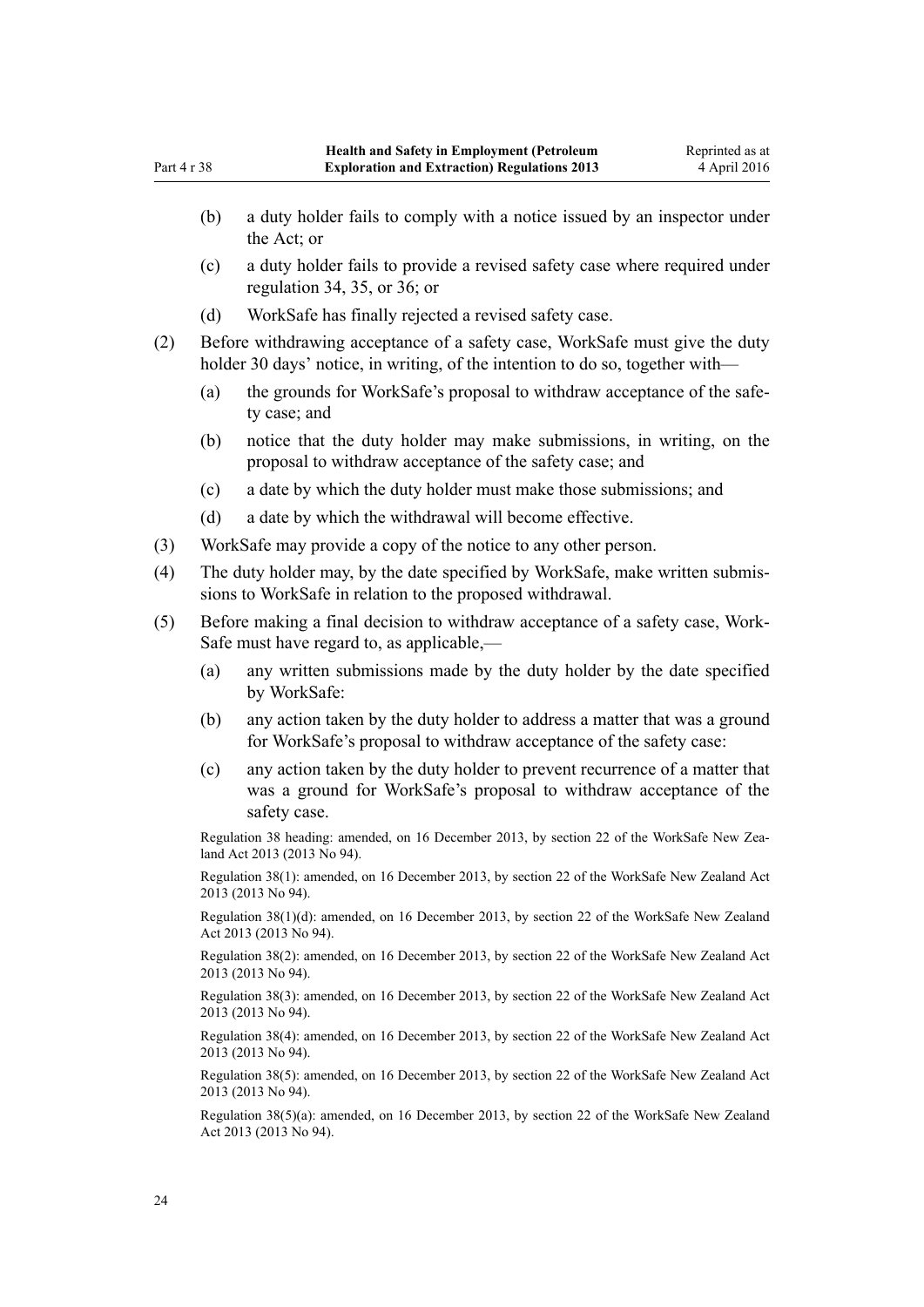#### *Compliance with safety case requirements*

#### <span id="page-24-0"></span>**39 Duty holder must ensure compliance with safety case requirements**

- (1) The duty holder must, as applicable, operate, modify, maintain, and decommission an installation in a manner that is consistent with the accepted safety case and any conditions or limitations imposed by WorkSafe.
- (2) In subclause (1), a reference to installation includes any part of that installation. Regulation 39(1): amended, on 16 December 2013, by [section 22](http://prd-lgnz-nlb.prd.pco.net.nz/pdflink.aspx?id=DLM5302071) of the WorkSafe New Zealand Act 2013 (2013 No 94).

#### **40 WorkSafe may consent to conduct of activity otherwise than in accordance with safety case**

- (1) Despite regulation 39, WorkSafe may consent in writing to a duty holder conducting an activity in a manner different from that set out in the accepted safety case for the installation.
- (2) Without limiting the generality of subclause (1), WorkSafe may give such consent where—
	- (a) there has been an accident or emergency on the installation, or other unforeseen circumstances have arisen; and
	- (b) it is in the interests of the health and safety of persons on or near the installation to do so.
- (3) WorkSafe may not give consent under subclause (1) unless WorkSafe is satisfied that the activity will not significantly increase existing risks, or create significant new risks, to the health and safety of persons on or near the installation.

Regulation 40 heading: amended, on 16 December 2013, by [section 22](http://prd-lgnz-nlb.prd.pco.net.nz/pdflink.aspx?id=DLM5302071) of the WorkSafe New Zealand Act 2013 (2013 No 94).

Regulation 40(1): amended, on 16 December 2013, by section 22 of the WorkSafe New Zealand Act 2013 (2013 No 94).

Regulation 40(2): amended, on 16 December 2013, by section 22 of the WorkSafe New Zealand Act 2013 (2013 No 94).

Regulation 40(3): amended, on 16 December 2013, by section 22 of the WorkSafe New Zealand Act 2013 (2013 No 94).

# *Duty holder to retain records*

### **41 Duty holder must retain records of safety case**

- (1) The duty holder must make a record of—
	- (a) the safety case for the installation:
	- (b) any revision to the safety case:
	- (c) the findings and recommendations of any audit of the safety case and safety management system: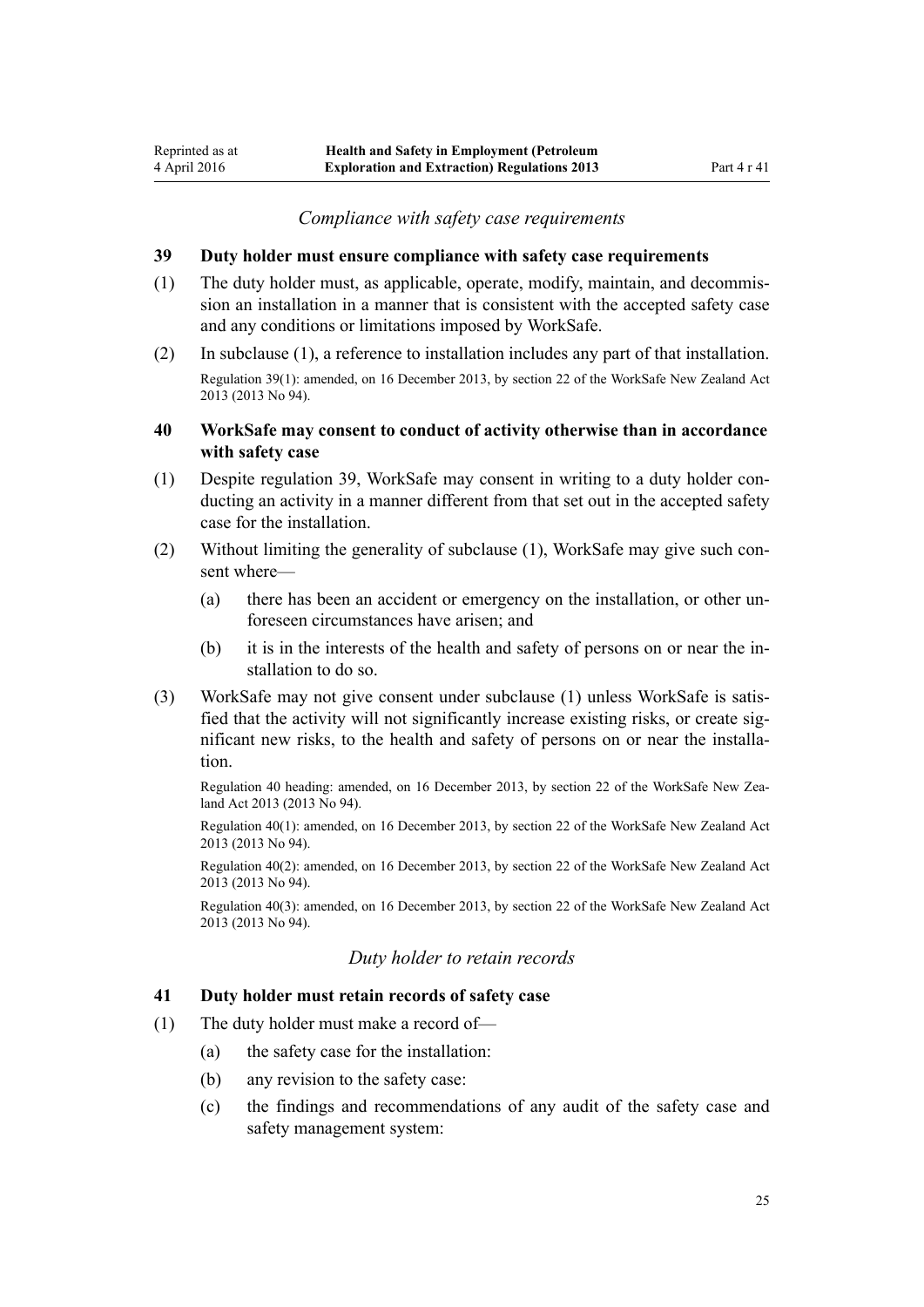- <span id="page-25-0"></span>(d) any actions that will be, or have been, taken to implement those recommendations.
- (2) The duty holder must retain a record referred to in subclause (1) for at least 5 years after it was made, and store it—
	- (a) in a secure place on the installation; and
	- (b) at a separate address nominated for the installation.

*Transitional provisions relating to safety cases*

# **42 Transitional provision for existing offshore installations**

- (1) A safety case for an offshore installation that was prepared under the former regulations and sent to the Secretary under [regulation 22](http://prd-lgnz-nlb.prd.pco.net.nz/pdflink.aspx?id=DLM298295) of those regulations is deemed to be an accepted safety case for the purposes of these regulations.
- (2) For the purposes of [regulation 36](#page-22-0), the 5-year period begins on the date on which the Secretary received the safety case under the former regulations.

# **43 Transitional provision for other existing installations**

- (1) This regulation applies to installations (other than offshore installations) that were operating immediately before the commencement of these regulations.
- (2) A duty holder of an installation to which this regulation applies—
	- (a) is not required to comply with [regulations 25 to 41](#page-16-0) until 30 June 2016; but
	- (b) must prepare a safety case for the installation in accordance with [regula](#page-16-0)[tions 26](#page-16-0) and [27](#page-17-0) and give it to WorkSafe by 24 December 2014.
- (3) Once the duty holder has complied with subclause (2)(b), [regulations 29 to 33](#page-17-0) apply accordingly.

Regulation 43(2)(b): amended, on 16 December 2013, by [section 22](http://prd-lgnz-nlb.prd.pco.net.nz/pdflink.aspx?id=DLM5302071) of the WorkSafe New Zealand Act 2013 (2013 No 94).

# **Part 5**

# **Certificates of fitness and verification schemes for offshore installations**

# **44 Application**

This Part applies to non-production installations, and production installations, operating offshore.

# *Certificates of fitness*

# **45 Duty holder must ensure installation has compliant certificate of fitness**

(1) A duty holder must ensure that an installation is not operated unless there is a current certificate of fitness in respect of the safety of—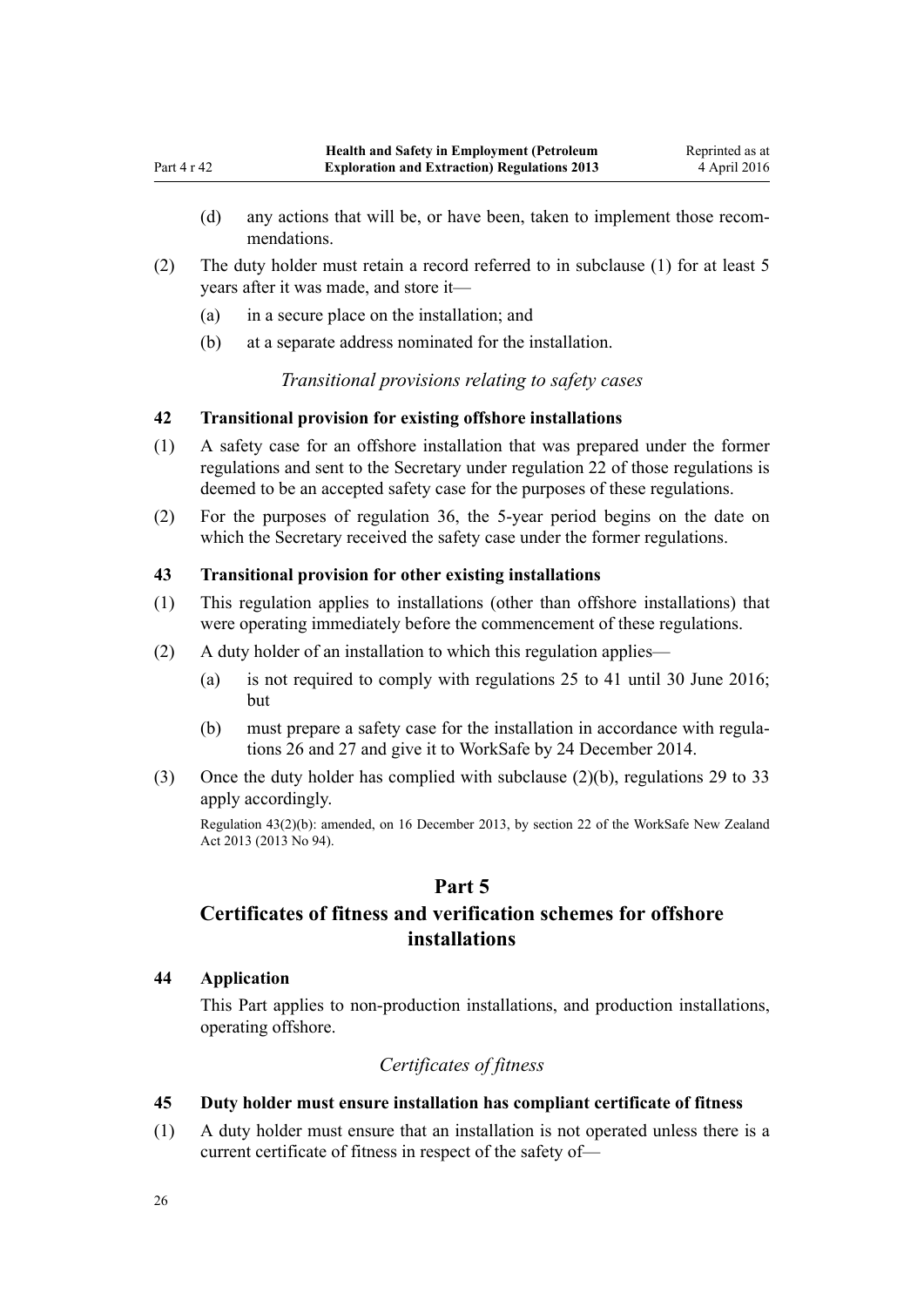- <span id="page-26-0"></span>(a) the structure of the installation; and
- (b) all equipment necessary for the safe operation of the installation.
- (2) The matters referred to in subclause (1)(a) and (b) may be covered by 1 certificate, if appropriate.
- (3) Subclause (1) does not apply to a duty holder operating a verification scheme.
- (4) The duty holder must ensure that a copy of any certificate of fitness is sent to WorkSafe at least 30 days before the commencement of operation of the installation.

Regulation 45(4): amended, on 16 December 2013, by [section 22](http://prd-lgnz-nlb.prd.pco.net.nz/pdflink.aspx?id=DLM5302071) of the WorkSafe New Zealand Act 2013 (2013 No 94).

#### **46 Installation no longer complies with certificate of fitness**

- (1) An installation or any equipment necessary for the safe operation of an installation no longer complies with the relevant certificate of fitness if it—
	- (a) sustains damage; or
	- (b) shows signs of deterioration that could affect the integrity of the installation or equipment; or
	- (c) is structurally modified or replaced.
- (2) If the installation or equipment no longer complies with the relevant certificate of fitness,—
	- (a) the duty holder must cease to operate that installation or equipment unless the inspection body allows such operation under paragraph (b):
	- (b) the inspection body may allow the duty holder to continue to operate that installation or equipment in accordance with such reasonable limitations and conditions as it notifies to the duty holder in writing, and—
		- (i) the certificate of fitness is subject to those limitations and conditions; and
		- (ii) the duty holder may continue to operate the installation or equipment only within those limitations or conditions (if any):
	- (c) the inspection body must in each case endorse on the certificate of fitness—
		- (i) the reason or reasons for non-compliance; and
		- (ii) any limitations or conditions imposed under this subclause.

#### **47 Recognition of inspection bodies**

WorkSafe may recognise a person or organisation as an inspection body, if satisfied that—

(a) the person or organisation operates an effective and relevant quality assurance programme; and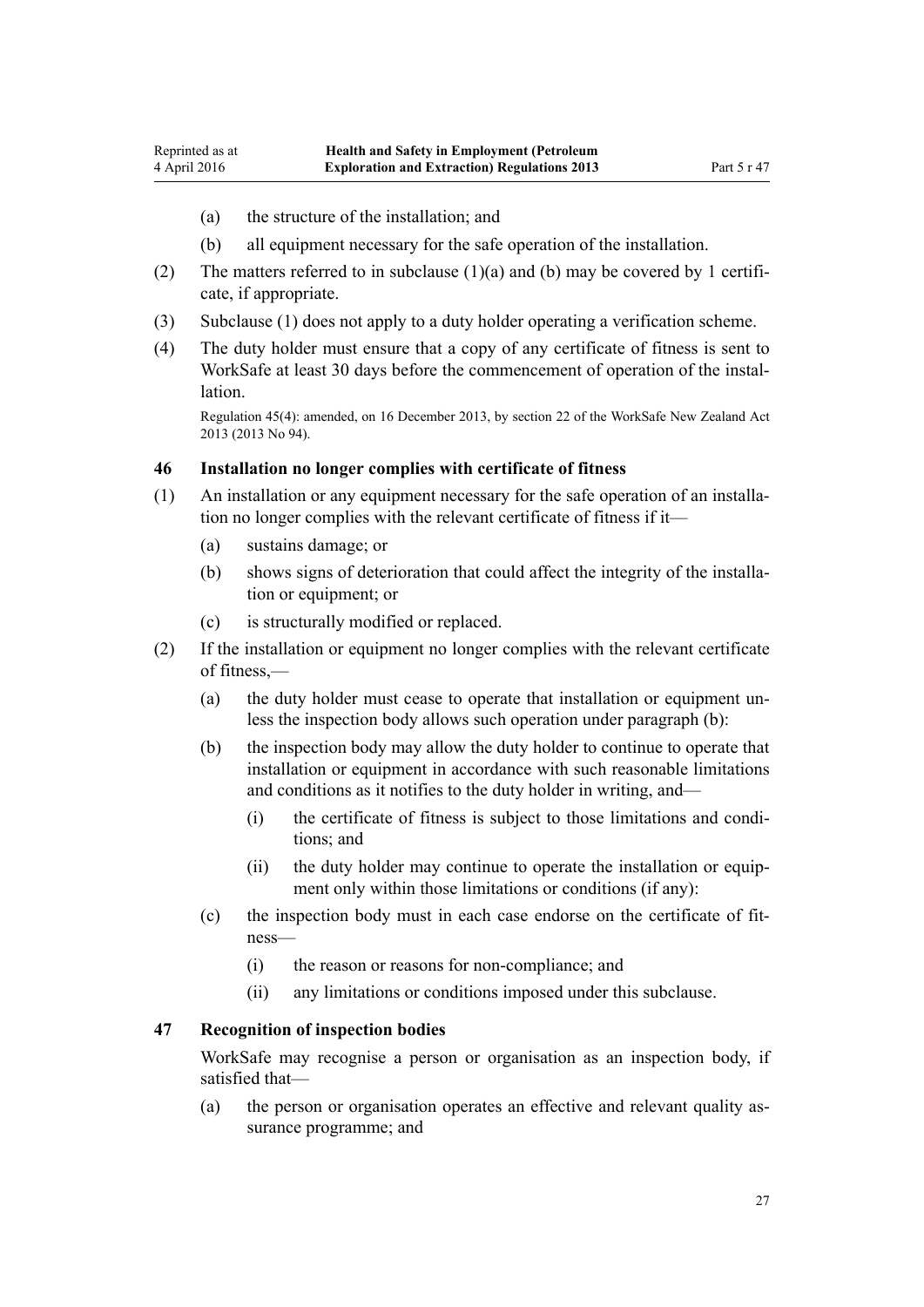- <span id="page-27-0"></span>(b) the person or organisation has appropriate experience and background relevant to the certification work; and
- (c) the person or organisation is currently accredited, to a recognised industry standard, by International Accreditation New Zealand on behalf of the Accreditation Council or by the National Association of Testing Authorities, Australia; and
- (d) the person or organisation is likely to carry out its inspection work in an objective fashion that promotes safety and the public interest; and
- (e) there is no reasonably foreseeable conflict of interest between the person's or organisation's verification work, inspection work, and any other work the person or organisation does or is likely to do.

Regulation 47: amended, on 16 December 2013, by [section 22](http://prd-lgnz-nlb.prd.pco.net.nz/pdflink.aspx?id=DLM5302071) of the WorkSafe New Zealand Act 2013 (2013 No 94).

Regulation 47(c): amended, on 21 October 2015, by [section 45\(2\)](http://prd-lgnz-nlb.prd.pco.net.nz/pdflink.aspx?id=DLM5947001) of the Standards and Accreditation Act 2015 (2015 No 91).

#### **48 Conditions of recognition**

Recognition of any person or organisation as an inspection body is subject to the following conditions:

- (a) that any certificate of fitness issued by the inspection body is in the form specified in [Schedule 5](#page-53-0):
- (b) that any certificate of fitness issued by the inspection body contains the date on which the certificate expires, which is to be no more than 5 years from the date of issue of the certificate:
- (c) any other conditions from time to time prescribed by WorkSafe in the *Gazette* on the grounds that it is in the interests of safety to do so.

Regulation 48(c): amended, on 16 December 2013, by [section 22](http://prd-lgnz-nlb.prd.pco.net.nz/pdflink.aspx?id=DLM5302071) of the WorkSafe New Zealand Act 2013 (2013 No 94).

#### **49 Withdrawal of recognition**

- (1) WorkSafe may withdraw recognition of an inspection body if WorkSafe is satisfied that—
	- (a) it is appropriate to do so; or
	- (b) the inspection body no longer complies with any provision of [regulation](#page-26-0) [47](#page-26-0) or is not complying with any condition imposed by or under regulation 48.
- (2) Before withdrawing recognition of an inspection body, WorkSafe must put its concerns to the inspection body and consider the inspection body's response.

Regulation 49(1): amended, on 16 December 2013, by [section 22](http://prd-lgnz-nlb.prd.pco.net.nz/pdflink.aspx?id=DLM5302071) of the WorkSafe New Zealand Act 2013 (2013 No 94).

Regulation 49(2): amended, on 16 December 2013, by [section 22](http://prd-lgnz-nlb.prd.pco.net.nz/pdflink.aspx?id=DLM5302071) of the WorkSafe New Zealand Act 2013 (2013 No 94).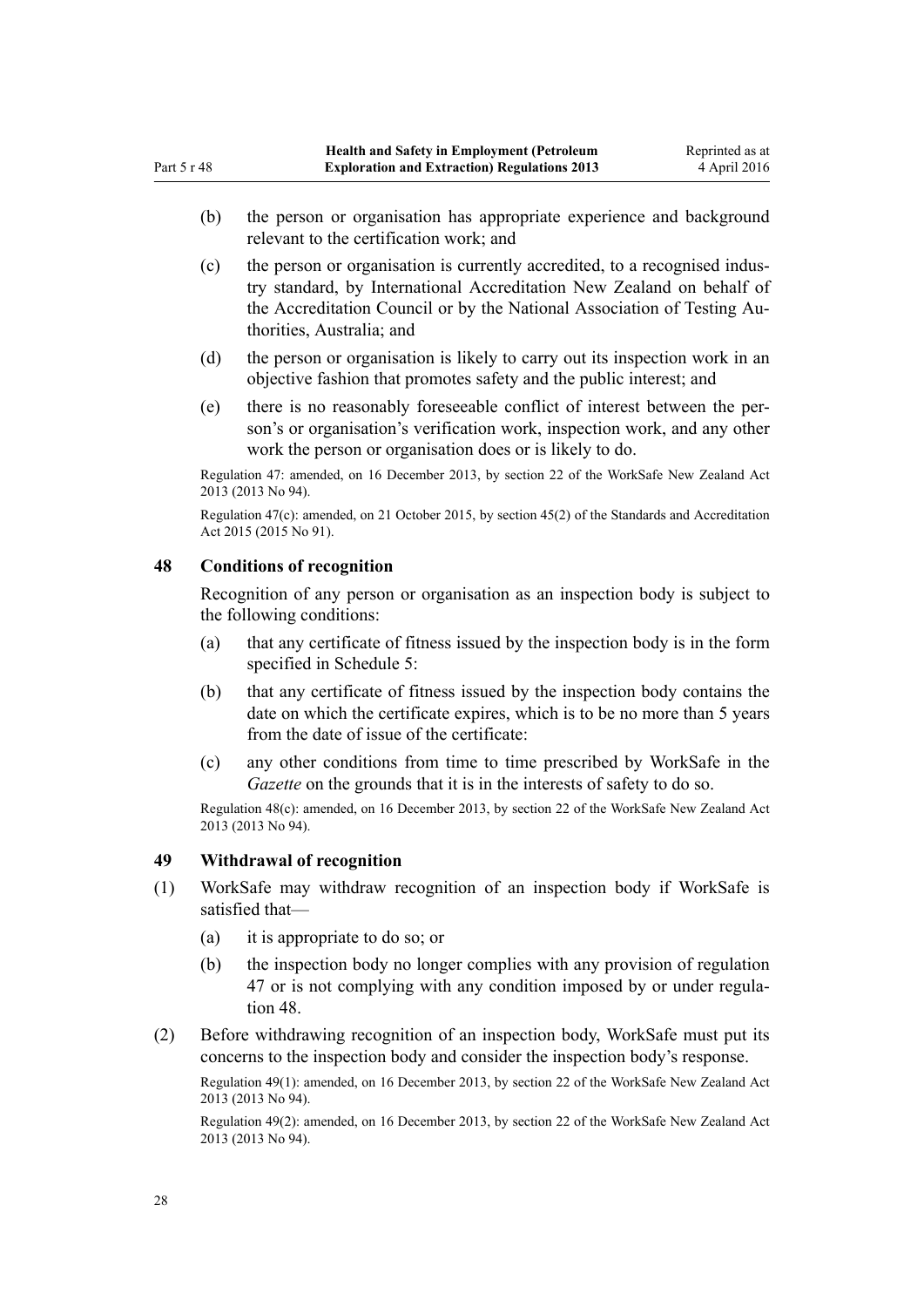# **50 WorkSafe must publish recognition or withdrawal of recognition in** *Gazette*

If WorkSafe has recognised any person or organisation under [regulation 47](#page-26-0), or withdrawn recognition from any person or organisation under [regulation 49](#page-27-0), WorkSafe must publish a notice to that effect in the *Gazette*.

Regulation 50 heading: amended, on 16 December 2013, by [section 22](http://prd-lgnz-nlb.prd.pco.net.nz/pdflink.aspx?id=DLM5302071) of the WorkSafe New Zealand Act 2013 (2013 No 94).

Regulation 50: amended, on 16 December 2013, by [section 22](http://prd-lgnz-nlb.prd.pco.net.nz/pdflink.aspx?id=DLM5302071) of the WorkSafe New Zealand Act 2013 (2013 No 94).

#### **51 Transitional provision relating to recognition of inspection bodies**

- (1) An inspection body that was recognised by WorkSafe under [regulation 24](http://prd-lgnz-nlb.prd.pco.net.nz/pdflink.aspx?id=DLM298297) of the former regulations must be treated as having been recognised under [regula](#page-26-0)[tion 47](#page-26-0) of these regulations.
- (2) To avoid doubt, WorkSafe may withdraw recognition of such an inspection body in accordance with [regulation 49.](#page-27-0)

Regulation 51(1): amended, on 16 December 2013, by [section 22](http://prd-lgnz-nlb.prd.pco.net.nz/pdflink.aspx?id=DLM5302071) of the WorkSafe New Zealand Act 2013 (2013 No 94).

Regulation 51(2): amended, on 16 December 2013, by [section 22](http://prd-lgnz-nlb.prd.pco.net.nz/pdflink.aspx?id=DLM5302071) of the WorkSafe New Zealand Act 2013 (2013 No 94).

#### **52 Inspection body must carry out inspections and issue certificates of fitness**

(1) An inspection body must—

<span id="page-28-0"></span>4 April 2016

- (a) carry out such inspections or examinations of installations, and equipment fixed to or associated with installations, as may be necessary to determine the safety of such installations and equipment; and
- (b) issue, in accordance with subclause (2), certificates of fitness in respect of the safety of—
	- (i) the structure of an installation; and
	- (ii) equipment fixed to the structure; and
	- (iii) other equipment necessary for the safe operation of an installation.
- (2) The inspection body must, before issuing a certificate of fitness under subclause (1)(b), be satisfied that all parts of the installation or equipment described in the certificate have been designed, constructed, maintained, or suspended or abandoned, in accordance with generally accepted and appropriate industry practice.
- (3) A certificate of fitness must be in the form specified in [Schedule 5](#page-53-0) and contain the date of its expiry, which must not be more than 5 years from the date of issue of the certificate.

# **53 Transitional provision relating to certificates of fitness**

(1) This regulation applies to a certificate of fitness that—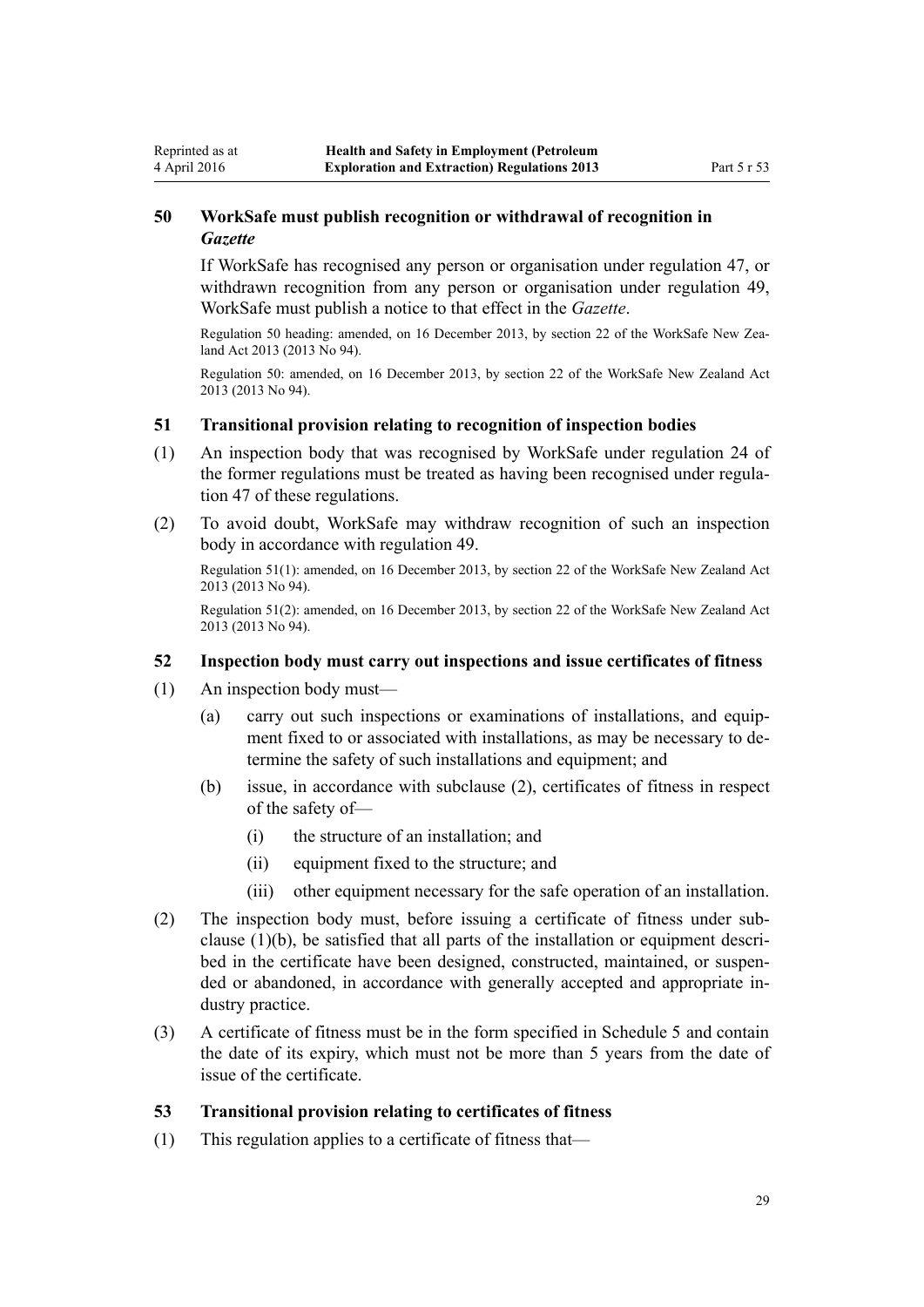- <span id="page-29-0"></span>(a) was issued under [regulation 28](http://prd-lgnz-nlb.prd.pco.net.nz/pdflink.aspx?id=DLM298512) of the former regulations; and
- (b) is current immediately before the commencement of these regulations.
- (2) The certificate must be treated as a certificate of fitness issued under [regulation](#page-28-0) [52](#page-28-0) and—
	- (a) has the expiry date set out on that certificate; and
	- (b) remains subject to any limitations or conditions imposed under [regula](http://prd-lgnz-nlb.prd.pco.net.nz/pdflink.aspx?id=DLM298512)[tion 28\(6\)](http://prd-lgnz-nlb.prd.pco.net.nz/pdflink.aspx?id=DLM298512) of the former regulations.

#### *Verification schemes*

#### **54 Meaning of verification scheme**

- (1) In regulations 55 to 62, **verification scheme** means a written scheme for ensuring, by the means described in subclause (2), that the safety-critical elements—
	- (a) are or, where they are yet to be provided, will be suitable; and
	- (b) where they have been provided, remain in good repair and condition.
- (2) The means referred to in subclause (1) are—
	- (a) examination, including testing where appropriate, of the safety-critical elements by an independent and competent person:
	- (b) examination of any design, specification, certificate, or other document, marking, or standard relating to the safety-critical elements:
	- (c) examination of work in progress by independent and competent persons:
	- (d) the taking of appropriate action following a report by an independent and competent person:
	- (e) the taking of such steps as may be properly provided for under regulation 55 and [Schedule 6:](#page-54-0)
	- (f) the taking of any steps incidental to the means described in this subclause.

#### **55 Steps duty holder must take to develop verification scheme**

- (1) A duty holder who intends to operate a verification scheme in relation to an installation must ensure—
	- (a) a record is made of the safety-critical elements on the installation; and
	- (b) the record is provided to an independent and competent person for review and comment; and
	- (c) a verification scheme, providing for the matters set out in [Schedule 6](#page-54-0), is prepared by or in consultation with an independent and competent person; and
	- (d) a record is kept of any reservation expressed by the independent and competent person about—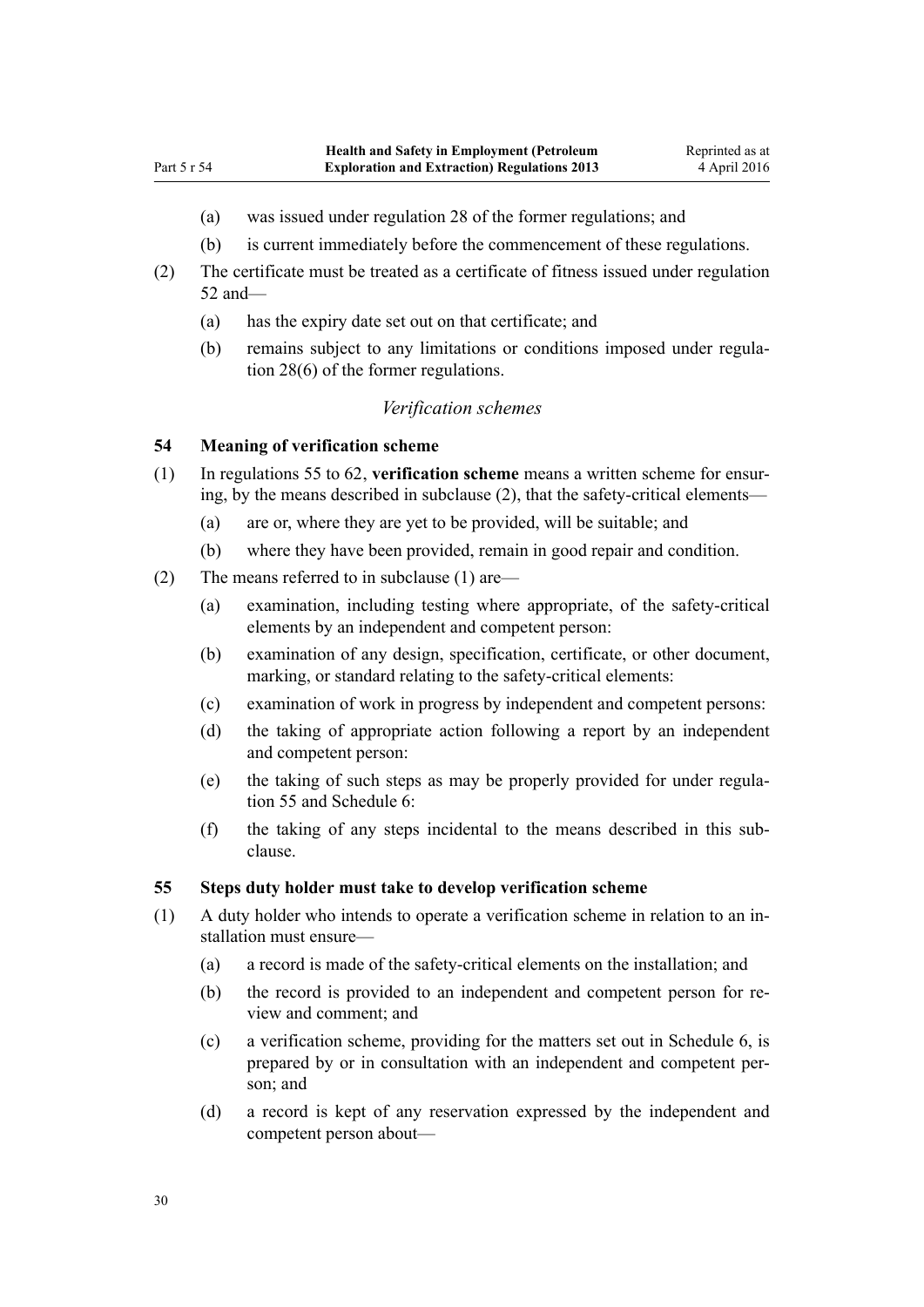- (i) the contents of the record referred to in paragraph (a); or
- (ii) the verification scheme.
- <span id="page-30-0"></span>(2) In relation to a non-production installation or a new production installation, a copy of the verification scheme must be given to WorkSafe at least 90 days (or any shorter period specified by WorkSafe) before the date on which the duty holder intends to commence operating the installation.
- (3) In relation to an existing production installation, a copy of the verification scheme must be given to WorkSafe at least 90 days (or any shorter period specified by WorkSafe) before the date on which the current certificate of fitness for the installation expires.

Regulation 55(2): amended, on 16 December 2013, by [section 22](http://prd-lgnz-nlb.prd.pco.net.nz/pdflink.aspx?id=DLM5302071) of the WorkSafe New Zealand Act 2013 (2013 No 94).

Regulation 55(3): amended, on 16 December 2013, by [section 22](http://prd-lgnz-nlb.prd.pco.net.nz/pdflink.aspx?id=DLM5302071) of the WorkSafe New Zealand Act 2013 (2013 No 94).

#### **56 Recognition of verification schemes**

- (1) WorkSafe may recognise a verification scheme by allowing a duty holder to operate a verification scheme for a particular installation, if—
	- (a) the duty holder has provided WorkSafe with a suitable verification scheme for the installation containing the information required in [Sched](#page-54-0)[ule 6;](#page-54-0) and
	- (b) WorkSafe is satisfied that the examination work will be carried out by an independent and competent person; and
	- (c) WorkSafe is satisfied that the verification scheme will be implemented—
		- (i) in relation to a non-production installation or a new production installation, before the installation commences operations:
		- (ii) in relation to an existing production installation, before the current certificate of fitness expires.
- (2) If WorkSafe recognises a duty holder's verification scheme, that duty holder does not have to comply with the certification requirements imposed under [regulation 45](#page-25-0).

Regulation 56(1): amended, on 16 December 2013, by [section 22](http://prd-lgnz-nlb.prd.pco.net.nz/pdflink.aspx?id=DLM5302071) of the WorkSafe New Zealand Act 2013 (2013 No 94).

Regulation 56(1)(a): amended, on 16 December 2013, by [section 22](http://prd-lgnz-nlb.prd.pco.net.nz/pdflink.aspx?id=DLM5302071) of the WorkSafe New Zealand Act 2013 (2013 No 94).

Regulation 56(1)(b): amended, on 16 December 2013, by [section 22](http://prd-lgnz-nlb.prd.pco.net.nz/pdflink.aspx?id=DLM5302071) of the WorkSafe New Zealand Act 2013 (2013 No 94).

Regulation 56(1)(c): amended, on 16 December 2013, by [section 22](http://prd-lgnz-nlb.prd.pco.net.nz/pdflink.aspx?id=DLM5302071) of the WorkSafe New Zealand Act 2013 (2013 No 94).

Regulation 56(2): amended, on 16 December 2013, by [section 22](http://prd-lgnz-nlb.prd.pco.net.nz/pdflink.aspx?id=DLM5302071) of the WorkSafe New Zealand Act 2013 (2013 No 94).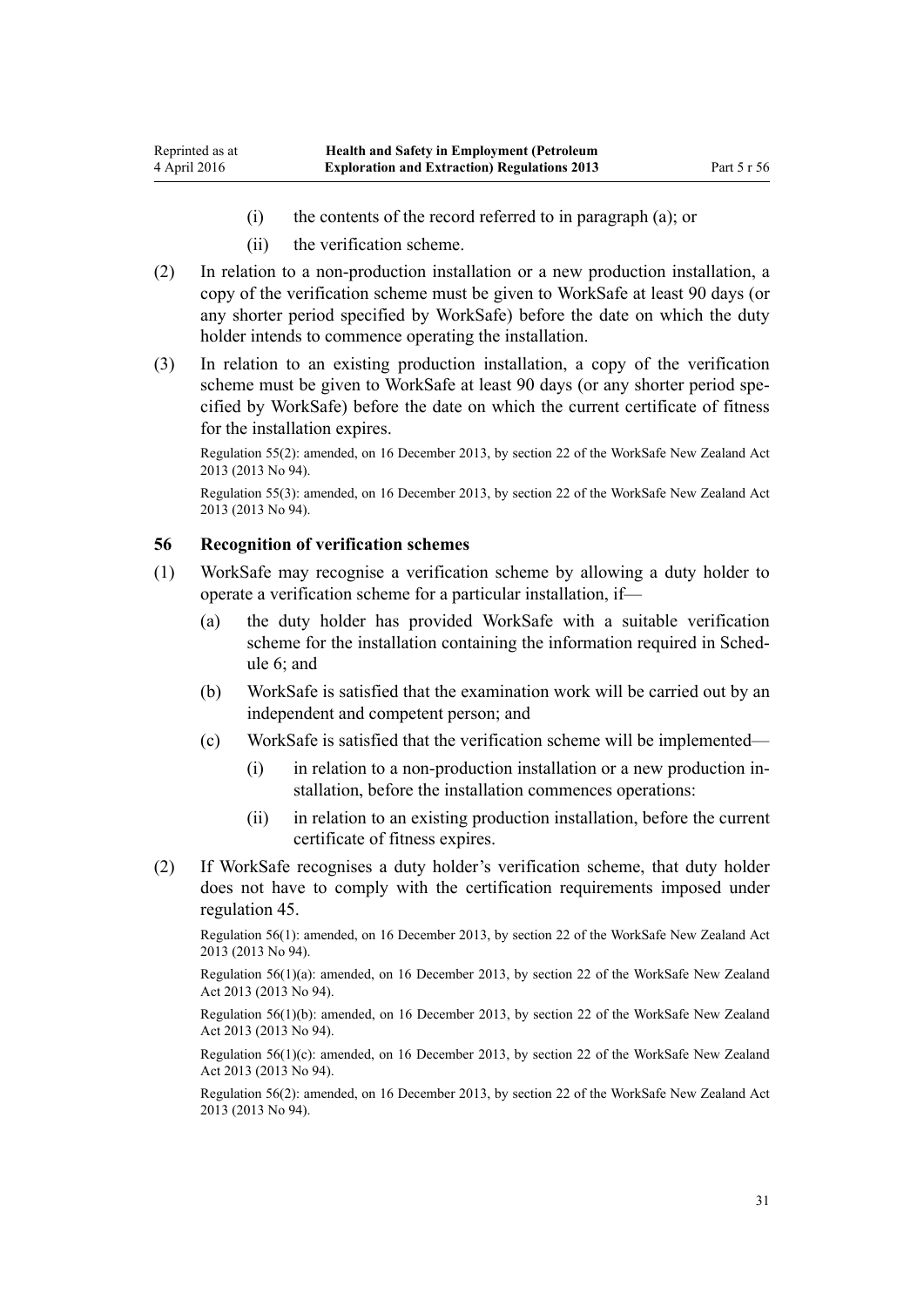#### <span id="page-31-0"></span>**57 Implementation of verification scheme**

If a verification scheme has been recognised under [regulation 56](#page-30-0), the duty holder must implement the verification scheme—

- (a) in relation to a non-production installation or a new production installation, before the installation commences operations:
- (b) in relation to an existing production installation, before the current certificate of fitness expires.

#### **58 WorkSafe may withdraw recognition**

- (1) WorkSafe may withdraw recognition of the verification scheme if—
	- (a) the duty holder does not implement the verification scheme in accordance with regulation 57; or
	- (b) the duty holder does not comply with regulations 59 to [61;](#page-32-0) or
	- (c) the verification scheme has been revised or replaced, and the requirements of [regulation 56\(1\)](#page-30-0) are not fulfilled in respect of the revised scheme or the replacement.
- (2) Before withdrawing recognition of a verification scheme, WorkSafe must put its concerns in writing to the duty holder and consider the duty holder's response.

Regulation 58 heading: amended, on 16 December 2013, by [section 22](http://prd-lgnz-nlb.prd.pco.net.nz/pdflink.aspx?id=DLM5302071) of the WorkSafe New Zealand Act 2013 (2013 No 94).

Regulation 58(1): amended, on 16 December 2013, by [section 22](http://prd-lgnz-nlb.prd.pco.net.nz/pdflink.aspx?id=DLM5302071) of the WorkSafe New Zealand Act 2013 (2013 No 94).

Regulation 58(2): amended, on 16 December 2013, by [section 22](http://prd-lgnz-nlb.prd.pco.net.nz/pdflink.aspx?id=DLM5302071) of the WorkSafe New Zealand Act 2013 (2013 No 94).

#### **59 Duty holder must keep verification scheme under review**

- (1) A duty holder who operates a verification scheme must ensure that, as often as is appropriate,—
	- (a) the verification scheme is reviewed and, where necessary, revised or replaced by, or in consultation with, an independent and competent person; and
	- (b) a record is kept of any reservations expressed by the independent and competent person in the course of the revision or replacement.
- (2) If a verification scheme is revised or replaced, the duty holder must as soon as practicable send a copy of the revision or replacement to WorkSafe.

Regulation 59(2): amended, on 16 December 2013, by [section 22](http://prd-lgnz-nlb.prd.pco.net.nz/pdflink.aspx?id=DLM5302071) of the WorkSafe New Zealand Act 2013 (2013 No 94).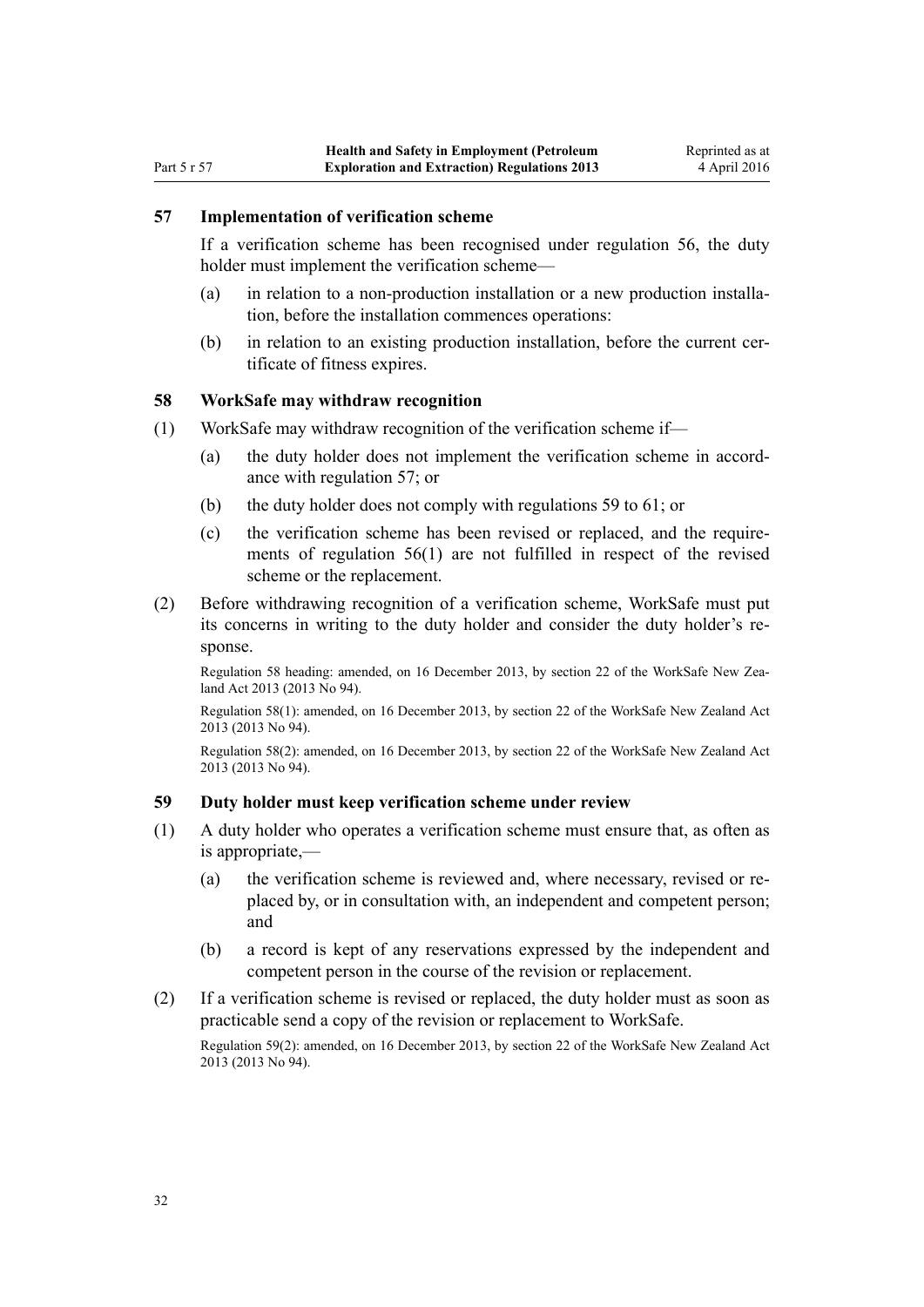#### <span id="page-32-0"></span>**60 Duty holder must ensure continuing effect given to verification scheme**

A duty holder must ensure that, while the installation remains in being, effect continues to be given to the verification scheme or any revision to or replacement of it.

#### **61 Duty holder must retain record of verification scheme**

- (1) A duty holder who operates a verification scheme must make and retain the following records, and store them at the nominated address, until the date that is 12 months after the verification scheme has ceased to be current:
	- (a) the verification scheme, including any replacement of it:
	- (b) any revision of the verification scheme:
	- (c) any reservations expressed by a person who reviewed—
		- (i) the record referred to in [regulation 55](#page-29-0); or
		- (ii) the verification scheme.
- (2) In subclause (1), the **nominated address** means the address nominated by the duty holder.

#### **62 Transitional provision relating to verification schemes**

- (1) A verification scheme that was recognised by the Secretary under [regulation](http://prd-lgnz-nlb.prd.pco.net.nz/pdflink.aspx?id=DLM298510) [26\(1\)](http://prd-lgnz-nlb.prd.pco.net.nz/pdflink.aspx?id=DLM298510) of the former regulations must be treated as a verification scheme recognised under [regulation 56\(1\).](#page-30-0)
- (2) To avoid doubt, WorkSafe may withdraw recognition of a verification scheme in accordance with [regulation 58.](#page-31-0)

Regulation 62(2): amended, on 16 December 2013, by [section 22](http://prd-lgnz-nlb.prd.pco.net.nz/pdflink.aspx?id=DLM5302071) of the WorkSafe New Zealand Act 2013 (2013 No 94).

# **Part 6 Well operations**

#### **63 Application**

This Part applies to all well operations.

# *General duties*

# **64 Well operator's primary duty**

A well operator must ensure that a well is designed, constructed, commissioned, equipped, operated, maintained, modified, suspended, and abandoned so that—

(a) so far as is reasonably practicable, there can be no unplanned escape of fluids from the well; and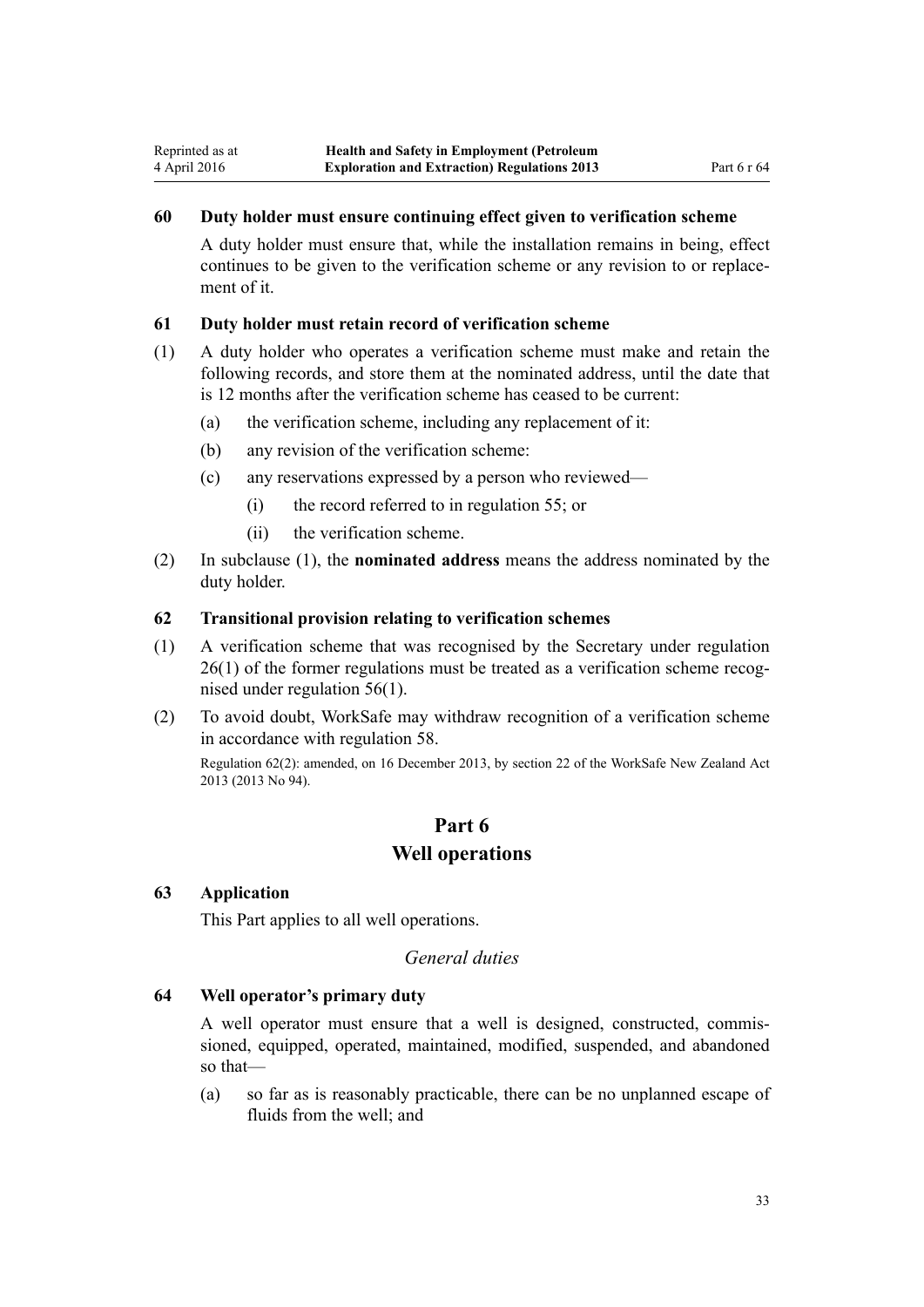<span id="page-33-0"></span>(b) risks to the health and safety of persons from the well or anything in it, or from strata to which the well is connected, are as low as is reasonably practicable.

# **65 Duty holder must ensure persons have adequate knowledge, skills, support, etc**

- (1) A duty holder must ensure that every person who is, or is to be, engaged in any capacity in a well operation has the necessary knowledge, skills, experience, and ability to carry out his or her responsibilities and perform his or her job safely and effectively.
- (2) A duty holder must ensure that a well operation is carried out only in circumstances where the petroleum workers carrying out the operation have received sufficient information, instruction, and training and are sufficiently supervised such that the risks to the health and safety of persons from that operation are as low as is reasonably practicable.

# *Assessment of conditions below ground*

# **66 Well operator must assess conditions below ground before well is designed**

- (1) Before the design of a well is commenced, a well operator must assess—
	- (a) the geological strata and formations through which the well may pass; and
	- (b) fluid within those strata and formations; and
	- (c) any hazards that those strata and formations may present.
- (2) The well operator must ensure that the findings from the assessment are taken into account when the well is designed and constructed, in order to comply with [regulation 64.](#page-32-0)

# **67 Well operator must continue to assess conditions below ground**

- (1) While well operations are being carried out, a well operator must continue to assess—
	- (a) the geological strata and formations through which the well may pass; and
	- (b) fluid within those strata and formations; and
	- (c) any hazards that those strata and formations may present.
- (2) If any change to any matter described in subclause (1)(a) to (c) is observed, the well operator must, if necessary, ensure that the following are modified in order to comply with [regulation 64:](#page-32-0)
	- (a) the design and construction of the well:
	- (b) any procedures.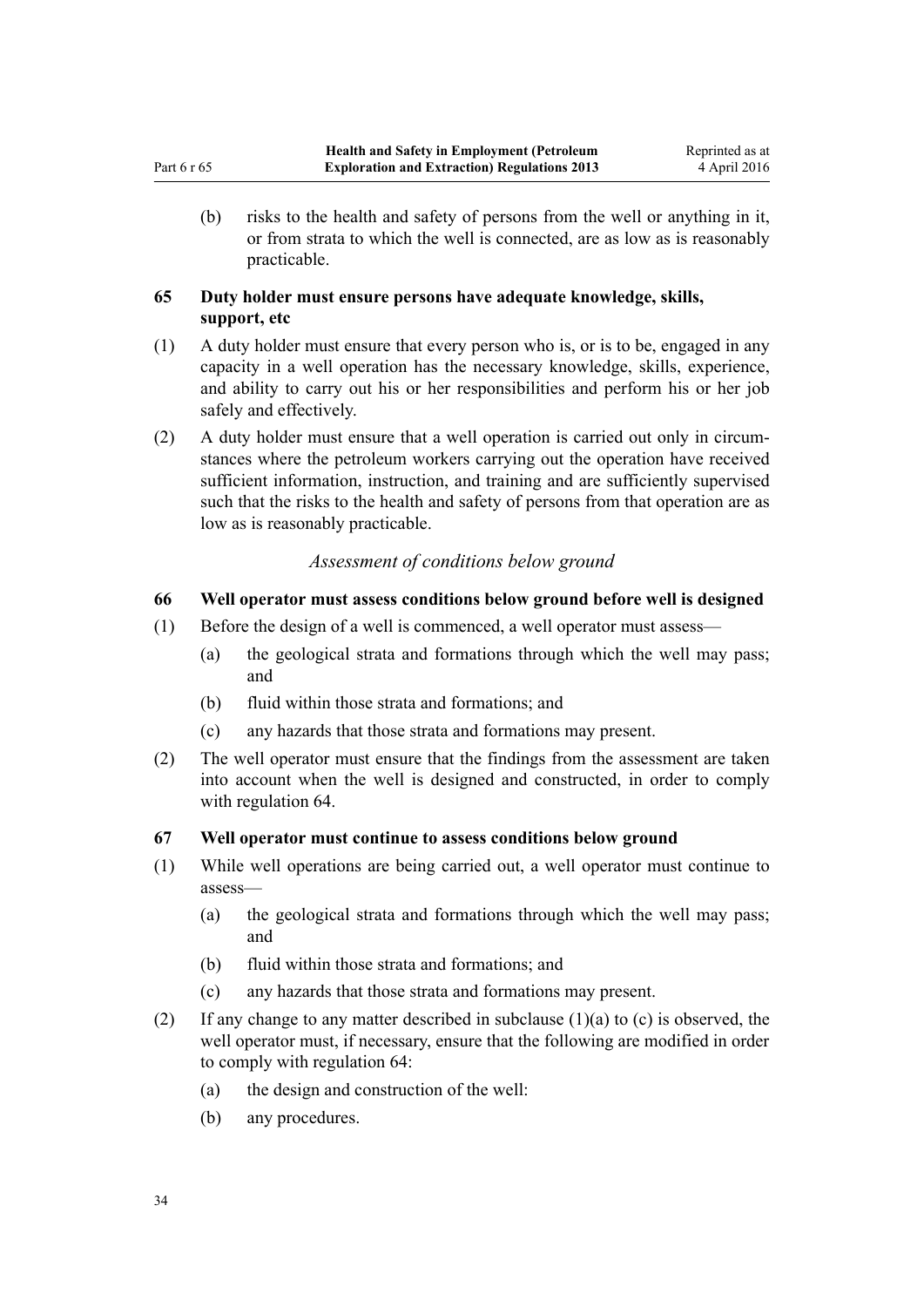# *Duties in relation to design and construction*

### <span id="page-34-0"></span>**68 Well operator must ensure well designed to allow safe suspension or abandonment**

A well operator must ensure that a well is designed and constructed so that, as far as is reasonably practicable,—

- (a) the well can be suspended or abandoned in a safe manner; and
- (b) after its suspension or abandonment, there can be no unplanned escape of fluids from the well or from the reservoir to which it led.

#### **69 Well operator must ensure use of appropriate materials**

A well operator must take all practicable steps to ensure that every part of a well is composed of suitable material, in order to comply with [regulation 64.](#page-32-0)

# *Well control equipment*

#### **70 Well operator to ensure use of suitable well control equipment**

- (1) Before any well operation is carried out, the well operator must ensure that suitable well control equipment and associated control systems are provided to protect against the uncontrolled release of petroleum.
- (2) When any well operation is carried out, the duty holder for the installation must take all practicable steps to ensure that suitable well control equipment and associated control systems are deployed when the well and operational conditions so require.

#### *Well examination schemes*

#### **71 Well operator must prepare and implement well examination scheme**

- (1) Before the design of a well is commenced or adopted, the well operator must prepare and implement a well examination scheme for the well.
- (2) If the well operator has already prepared and implemented a well examination scheme for another well, the well operator may, instead of developing a new well examination scheme, modify the existing scheme to incorporate the new well.
- (3) The well operator must review and revise the well examination scheme as often as is appropriate.
- (4) In this regulation, **well examination scheme** means arrangements for examinations of the well that are—
	- (a) recorded in writing; and
	- (b) suitable for ensuring (together with the assistance of any other measures the well operator may take) that the well is designed, constructed, operated, maintained, modified, suspended, and abandoned so that,—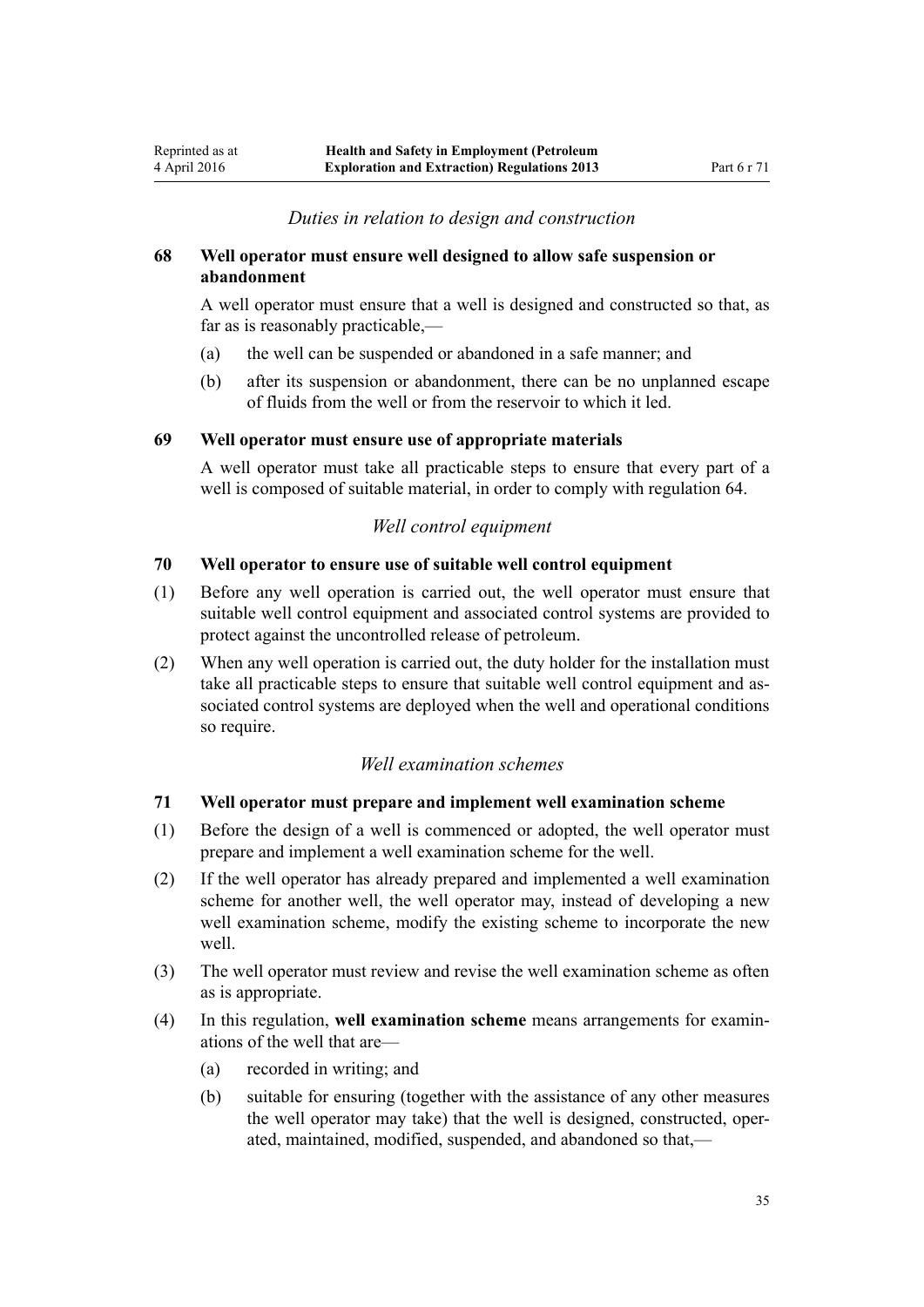- <span id="page-35-0"></span>(i) so far as is reasonably practicable, there can be no unplanned escape of fluids from the well; and
- (ii) risks to the health and safety of persons from the well or anything in it, or from strata to which the well is connected, are as low as is reasonably practicable; and
- (c) conducted by an independent and competent person.
- (5) The well operator of a well that was completed before the commencement of these regulations must—
	- (a) prepare and implement a well examination scheme for the well by 30 June 2014; or
	- (b) if the well operator has already prepared and implemented a well examination scheme for another well, modify the existing scheme to incorporate the well in accordance with subclause (4)(a) to (c) by 30 June 2014.
- (6) If before the commencement of these regulations, the design of a well has commenced or been adopted but the well has not been completed, the well operator must as soon as practicable, and no later than 30 June 2014,—
	- (a) prepare and implement a well examination scheme for the well; or
	- (b) if the well operator has already prepared and implemented a well examination scheme for another well, modify the existing scheme to incorporate the well in accordance with subclause (4)(a) to (c).
- (7) To avoid doubt, this regulation does not apply to a well that has been abandoned.

# **72 Well operator must retain records of well examination scheme**

A well operator must make and retain records of the following matters, and store them at an address notified to WorkSafe, until the date that is 12 months after the well examination scheme, including any revision, has ceased to be current:

- (a) the well examination scheme:
- (b) any revision of the well examination scheme:
- (c) any examination and testing carried out:
- (d) the findings of any examination and testing carried out:
- (e) any remedial action recommended:
- (f) any remedial action performed.

Regulation 72: amended, on 16 December 2013, by [section 22](http://prd-lgnz-nlb.prd.pco.net.nz/pdflink.aspx?id=DLM5302071) of the WorkSafe New Zealand Act 2013 (2013 No 94).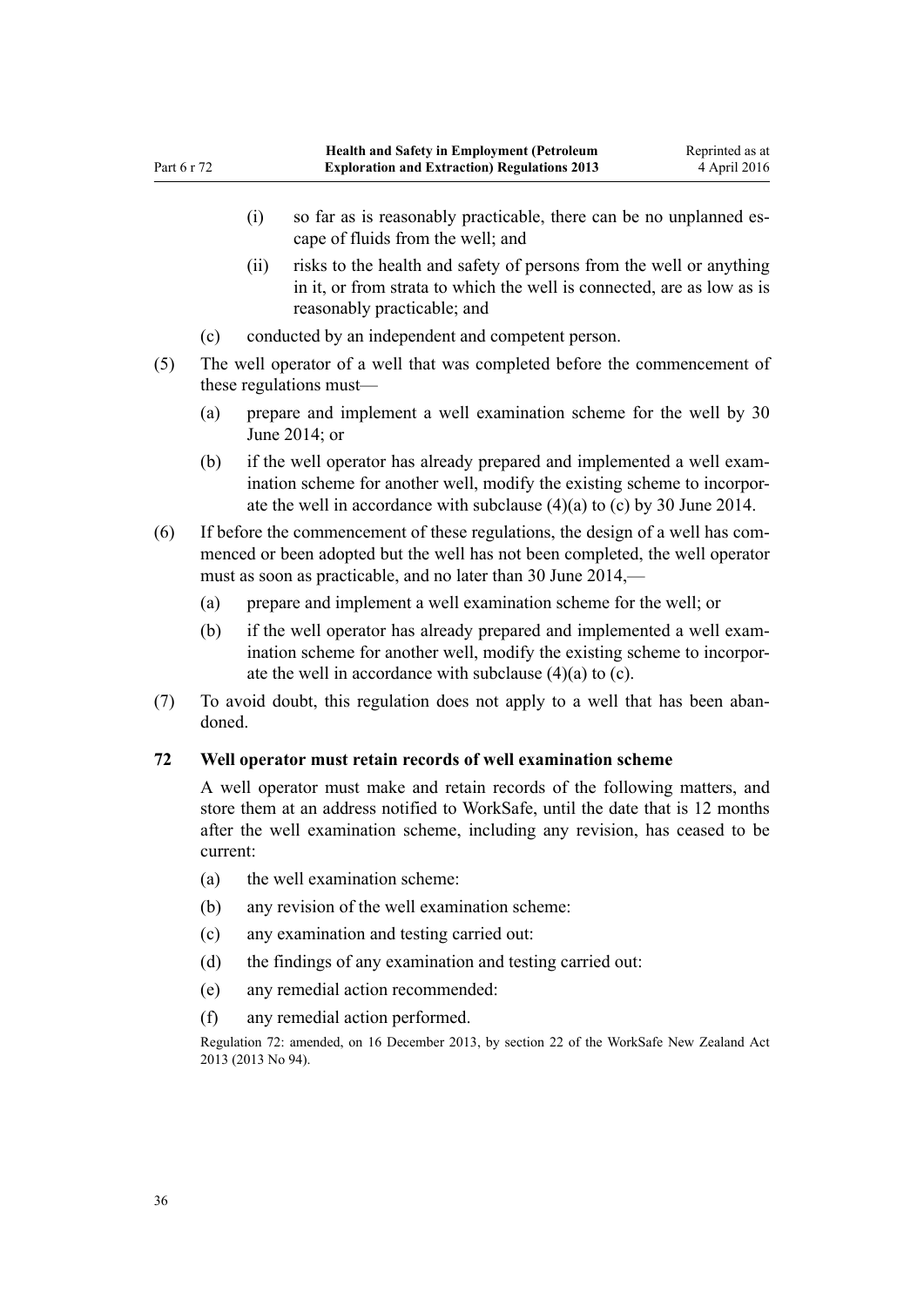### *Notice of well operations*

# <span id="page-36-0"></span>**73 Well operator must notify WorkSafe before well-drilling operations**

- (1) This regulation applies to the following well operations only:
	- (a) drilling, completion, suspension, and abandonment of a well; and
	- (b) recommencement of drilling after a well has been completed, suspended, or abandoned.
- (2) A well operator must not commence well operations to which this regulation applies unless the well operator has given WorkSafe notice of well operations.
- (3) A notice of well operations—
	- (a) must contain the information required in [Schedule 7](#page-55-0); and
	- (b) must be given to WorkSafe at least 21 days (or any shorter period specified by WorkSafe) before commencement of the well operation.
- (4) If there is a material change to any of the information provided in a notice of well operations before completion of the relevant well operation, the well operator must notify WorkSafe, in writing, of that change as soon as practicable.

Regulation 73 heading: amended, on 16 December 2013, by [section 22](http://prd-lgnz-nlb.prd.pco.net.nz/pdflink.aspx?id=DLM5302071) of the WorkSafe New Zealand Act 2013 (2013 No 94).

Regulation 73(2): amended, on 16 December 2013, by [section 22](http://prd-lgnz-nlb.prd.pco.net.nz/pdflink.aspx?id=DLM5302071) of the WorkSafe New Zealand Act 2013 (2013 No 94).

Regulation 73(3)(b): amended, on 16 December 2013, by [section 22](http://prd-lgnz-nlb.prd.pco.net.nz/pdflink.aspx?id=DLM5302071) of the WorkSafe New Zealand Act 2013 (2013 No 94).

Regulation 73(4): amended, on 16 December 2013, by [section 22](http://prd-lgnz-nlb.prd.pco.net.nz/pdflink.aspx?id=DLM5302071) of the WorkSafe New Zealand Act 2013 (2013 No 94).

#### **74 Well operator must notify WorkSafe of certain workover and well intervention operations**

- (1) This regulation applies to a workover or well intervention operation that involves—
	- (a) an alteration to the construction of a well; or
	- (b) the insertion of a hollow pipe into a well.
- (2) A well operator must not commence the well operation unless the operator has given WorkSafe a notice of well operations.
- (3) A notice of well operations under this regulation—
	- (a) must contain the information required in [Schedule 7](#page-55-0); and
	- (b) must be given to WorkSafe at least 10 days (or any shorter period specified by WorkSafe) before commencement of the well operation.

Regulation 74 heading: amended, on 16 December 2013, by [section 22](http://prd-lgnz-nlb.prd.pco.net.nz/pdflink.aspx?id=DLM5302071) of the WorkSafe New Zealand Act 2013 (2013 No 94).

Regulation 74(2): amended, on 16 December 2013, by [section 22](http://prd-lgnz-nlb.prd.pco.net.nz/pdflink.aspx?id=DLM5302071) of the WorkSafe New Zealand Act 2013 (2013 No 94).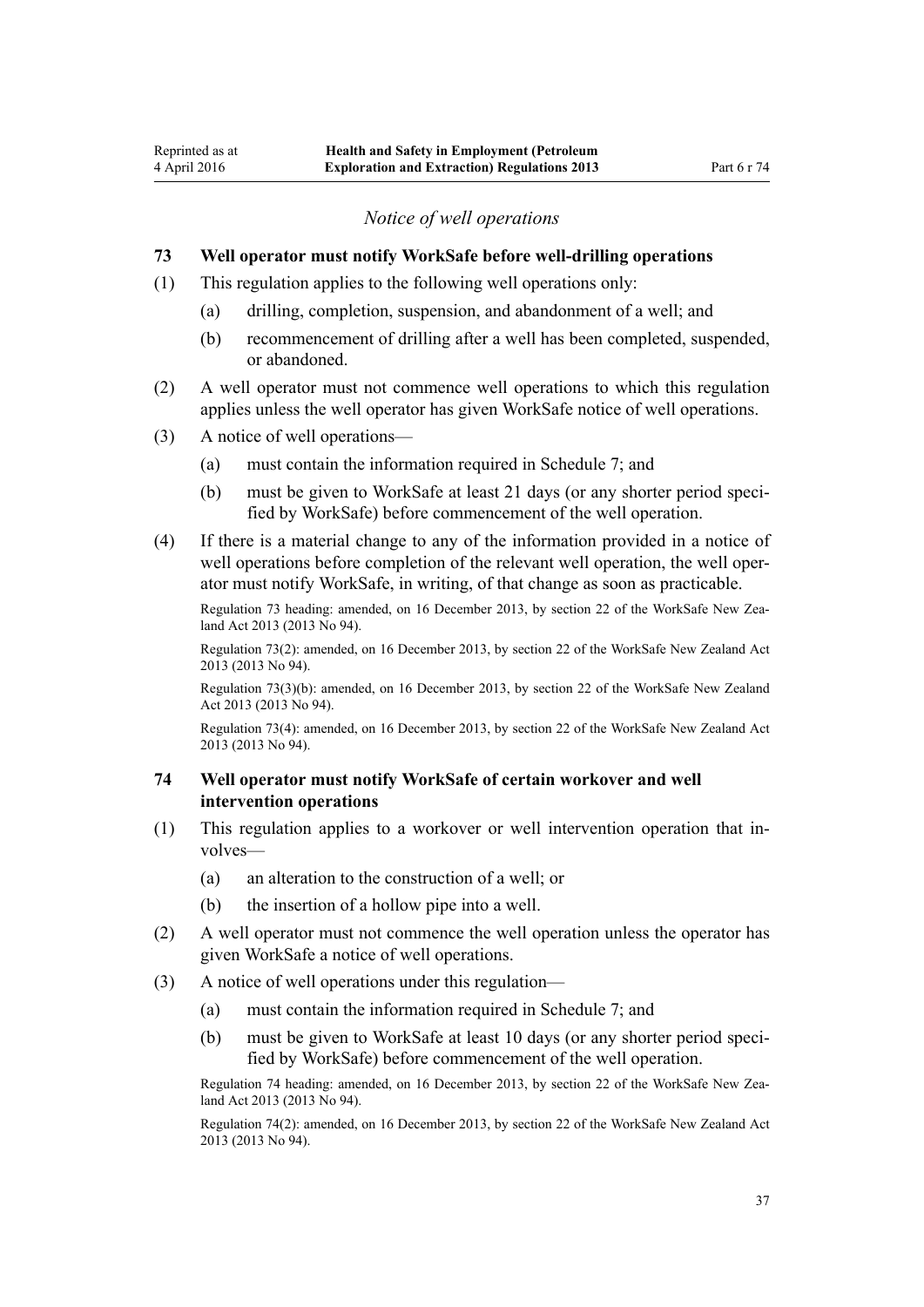<span id="page-37-0"></span>Regulation 74(3)(b): amended, on 16 December 2013, by [section 22](http://prd-lgnz-nlb.prd.pco.net.nz/pdflink.aspx?id=DLM5302071) of the WorkSafe New Zealand Act 2013 (2013 No 94).

#### **75 WorkSafe may grant exemptions from notice requirement**

- (1) WorkSafe may, in writing, exempt a well operator from the notice requirements of either or both of [regulations 73](#page-36-0) and [74](#page-36-0).
- (2) WorkSafe may grant an exemption under subclause (1) only if WorkSafe is satisfied that the well operation will not—
	- (a) create any significant new risks to the health and safety of persons on or near the installation; or
	- (b) significantly increase existing risks to the health and safety of persons on or near the installation.
- (3) An exemption granted under subclause (1) may be—
	- (a) subject to conditions:
	- (b) for a time specified by WorkSafe:
	- (c) revoked by WorkSafe by notice in writing at any time.

Regulation 75 heading: amended, on 16 December 2013, by [section 22](http://prd-lgnz-nlb.prd.pco.net.nz/pdflink.aspx?id=DLM5302071) of the WorkSafe New Zealand Act 2013 (2013 No 94).

Regulation 75(1): amended, on 16 December 2013, by [section 22](http://prd-lgnz-nlb.prd.pco.net.nz/pdflink.aspx?id=DLM5302071) of the WorkSafe New Zealand Act 2013 (2013 No 94).

Regulation 75(2): amended, on 16 December 2013, by [section 22](http://prd-lgnz-nlb.prd.pco.net.nz/pdflink.aspx?id=DLM5302071) of the WorkSafe New Zealand Act 2013 (2013 No 94).

Regulation 75(3)(b): amended, on 16 December 2013, by [section 22](http://prd-lgnz-nlb.prd.pco.net.nz/pdflink.aspx?id=DLM5302071) of the WorkSafe New Zealand Act 2013 (2013 No 94).

Regulation 75(3)(c): amended, on 16 December 2013, by [section 22](http://prd-lgnz-nlb.prd.pco.net.nz/pdflink.aspx?id=DLM5302071) of the WorkSafe New Zealand Act 2013 (2013 No 94).

#### **76 Well operator must make and retain daily well operation reports**

- (1) A well operator must make and retain daily reports of any well operation described in subclause (3) and store them at an address notified to WorkSafe, until 12 months after the abandonment of the well.
- (2) Copies of daily reports must be made available to an inspector on request.
- (3) The well operations referred to in subclause (1) include the following:
	- (a) a well-drilling operation:
	- (b) a well-completion operation:
	- (c) a workover operation:
	- (d) a suspension or abandonment operation:
	- (e) any other operation involving substantial risk of the unplanned escape of fluids from the well.

Regulation 76(1): amended, on 16 December 2013, by [section 22](http://prd-lgnz-nlb.prd.pco.net.nz/pdflink.aspx?id=DLM5302071) of the WorkSafe New Zealand Act 2013 (2013 No 94).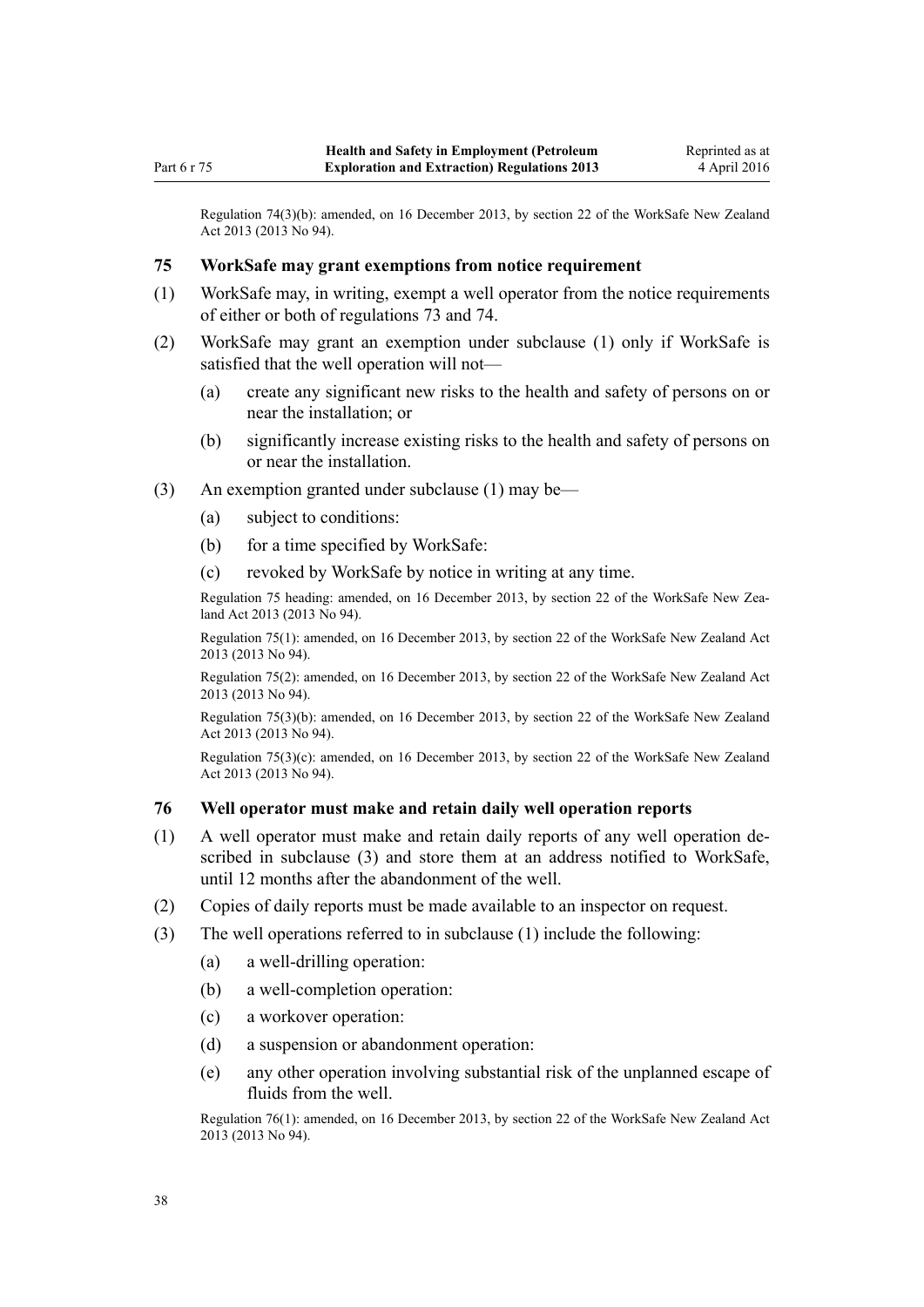# **Part 7**

# **Dangerous occurrences and emergencies**

*Notice of dangerous occurrences*

# <span id="page-38-0"></span>**77 Application**

This Part applies to non-production installations and production installations.

# **78 Duty holder must notify dangerous occurrences**

- (1) A duty holder must notify WorkSafe of any dangerous occurrence as soon as practicable after that occurrence becomes known to the duty holder.
- (2) A notice required under subclause (1)—
	- (a) may be provided orally or in writing; and
	- (b) must include the information required under [Schedule 8](#page-57-0) to the extent that it is reasonably available to the duty holder at the time of notice.
- (3) A duty holder must provide to WorkSafe initial written notice of the circumstances of the dangerous occurrence, including the information required under [Part 1](#page-57-0) of Schedule 8, by the latest of—
	- (a) 7 days after the occurrence of the dangerous occurrence; or
	- (b) 7 days after the duty holder becomes aware of the dangerous occurrence; or
	- (c) such other date specified, in writing, by WorkSafe.
- (4) A duty holder must provide to WorkSafe a detailed written report on a dangerous occurrence, including the information required under [Parts 1](#page-57-0) and [2](#page-58-0) of Schedule 8, by the latest of—
	- (a) 30 days after the occurrence of the dangerous occurrence; or
	- (b) 30 days after the duty holder becomes aware of the dangerous occurrence; or
	- (c) such other date specified, in writing, by WorkSafe.
- (5) In this regulation, **dangerous occurrence** means any of the following events that arose out of or in connection with petroleum operations:
	- (a) an event that did not cause, but might reasonably have caused, a major accident:
	- (b) a well kick that either—
		- (i) exceeded 8 cubic metres (or 50 barrels); or
		- (ii) required the well to be shut-in:
	- (c) an uncontrolled release of hydrocarbon vapour exceeding 1 kilogram:
	- (d) an uncontrolled release of petroleum liquids exceeding 80 litres: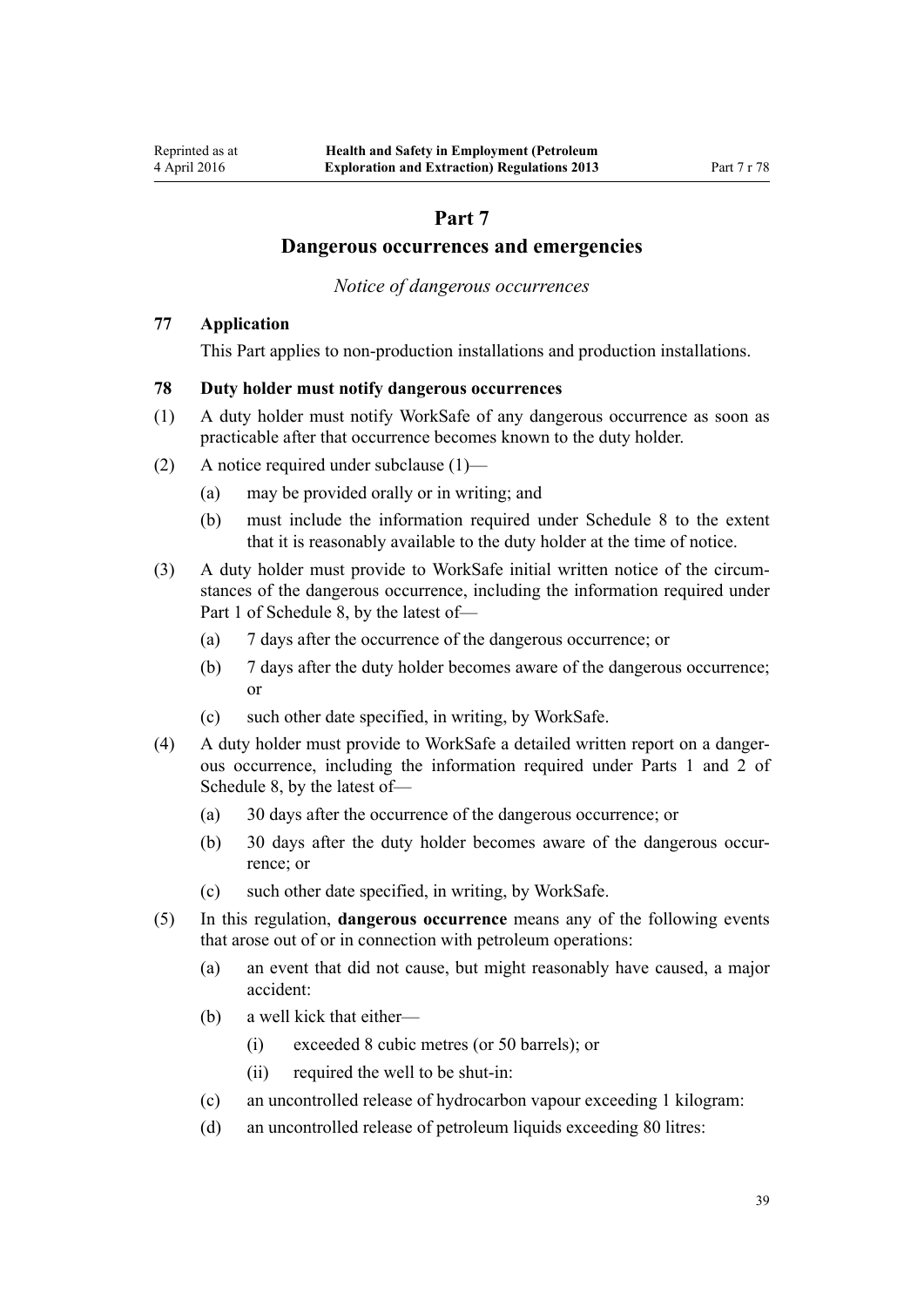(e) the failure of any part of a well whose failure would cause or contribute to, or whose purpose is to prevent or limit the effect of, the unintentional release of fluids from a well or a reservoir being drawn on by a well: (f) damage to, or failure of, a safety-critical element that required intervention to ensure it will operate as designed: (g) a fire or explosion at an installation: (h) the uncontrolled or unintentional release or escape of any substance (other than petroleum) on or from an installation, where that release or escape had the potential to cause death or serious harm to any person: (i) an unintended collapse of— (i) an installation; or (ii) any part of an installation; or (iii) any plant on an installation, where that collapse jeopardised, or could have jeopardised, the integrity of the installation: (j) subsidence or local collapse of the seabed or ground that could have affected the foundations, or the integrity, of an installation: (k) an unplanned event (other than a false alarm) that required the emergency response plan to be implemented: (l) damage to an installation, caused by adverse weather conditions, earthquakes, or other natural events, that had the potential to cause death or serious harm of any person: (m) a collision between a vessel, aircraft, or vehicle and an installation that resulted in damage to the installation, the vessel, the aircraft, or the vehicle: (n) a failure of equipment required to maintain a floating offshore installation on station: (o) an incident involving loss of stability or buoyancy of a floating offshore installation. Regulation 78(1): amended, on 16 December 2013, by [section 22](http://prd-lgnz-nlb.prd.pco.net.nz/pdflink.aspx?id=DLM5302071) of the WorkSafe New Zealand Act 2013 (2013 No 94). Regulation 78(3): amended, on 16 December 2013, by [section 22](http://prd-lgnz-nlb.prd.pco.net.nz/pdflink.aspx?id=DLM5302071) of the WorkSafe New Zealand Act 2013 (2013 No 94). Regulation 78(3)(c): amended, on 16 December 2013, by [section 22](http://prd-lgnz-nlb.prd.pco.net.nz/pdflink.aspx?id=DLM5302071) of the WorkSafe New Zealand Act 2013 (2013 No 94). Regulation 78(4): amended, on 16 December 2013, by [section 22](http://prd-lgnz-nlb.prd.pco.net.nz/pdflink.aspx?id=DLM5302071) of the WorkSafe New Zealand Act 2013 (2013 No 94). Regulation 78(4)(c): amended, on 16 December 2013, by [section 22](http://prd-lgnz-nlb.prd.pco.net.nz/pdflink.aspx?id=DLM5302071) of the WorkSafe New Zealand Act 2013 (2013 No 94).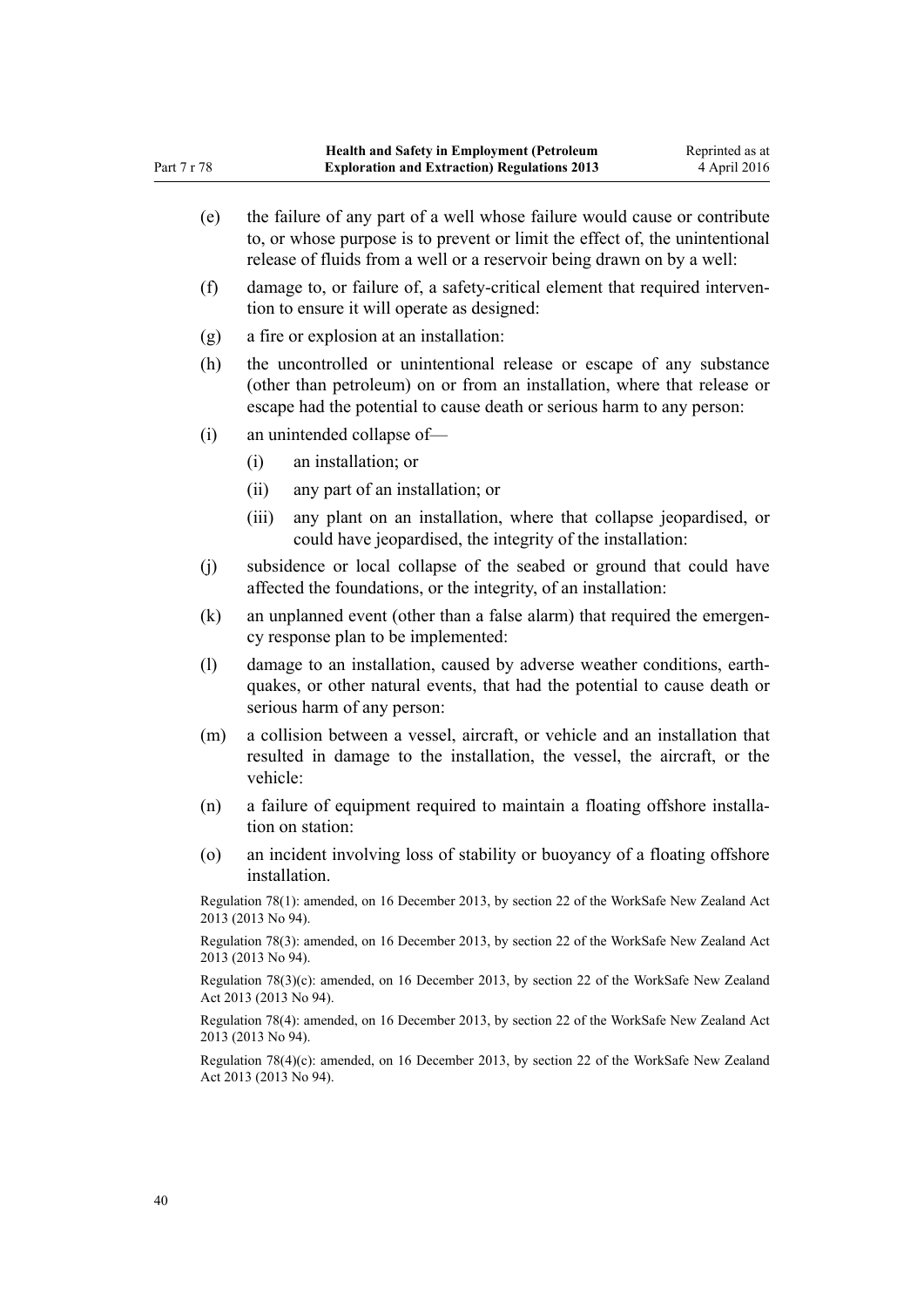#### *Emergency response plan*

## <span id="page-40-0"></span>**79 Duty holder must prepare emergency response plan**

- (1) A duty holder of an installation must prepare an emergency response plan for the installation.
- (2) The emergency response plan must take into account the operating and environmental conditions at the intended location of the installation.
- (3) The duty holder must give a copy of the emergency response plan to WorkSafe as soon as practicable after the plan is developed, and at least 30 days before commencing operations.
- (4) In this regulation, **emergency response plan** means a plan for responding to emergencies that occur while petroleum workers are working on an installation, and includes—
	- (a) a description of the positions held by people authorised to set emergency procedures in motion, and the position held by the person in charge of co-ordinating the emergency response; and
	- (b) in relation to foreseeable conditions or events that could be significant in bringing about a major accident, a description of the actions that should be taken to control the conditions or events and to limit their consequences, including a description of the safety equipment and resources available; and
	- (c) arrangements for limiting the risks to persons on or near the installation, including a description of—
		- (i) how warnings are to be given; and
		- (ii) the actions that persons are expected to take on receipt of a warning; and
	- (d) arrangements for training petroleum workers in the duties they will be expected to perform, and, where necessary, co-ordinating that training with emergency services; and
	- (e) arrangements for auditing the emergency response plan.

Regulation 79(3): amended, on 16 December 2013, by [section 22](http://prd-lgnz-nlb.prd.pco.net.nz/pdflink.aspx?id=DLM5302071) of the WorkSafe New Zealand Act 2013 (2013 No 94).

# **80 Duty holder must regularly review emergency response plan**

- (1) The duty holder of an installation must, at suitable intervals not exceeding 3 years,—
	- (a) review the emergency response plan; and
	- (b) test the plan, including by taking reasonable steps to arrange for emergency services to participate in the test to such extent as is necessary; and
	- (c) revise the plan if necessary.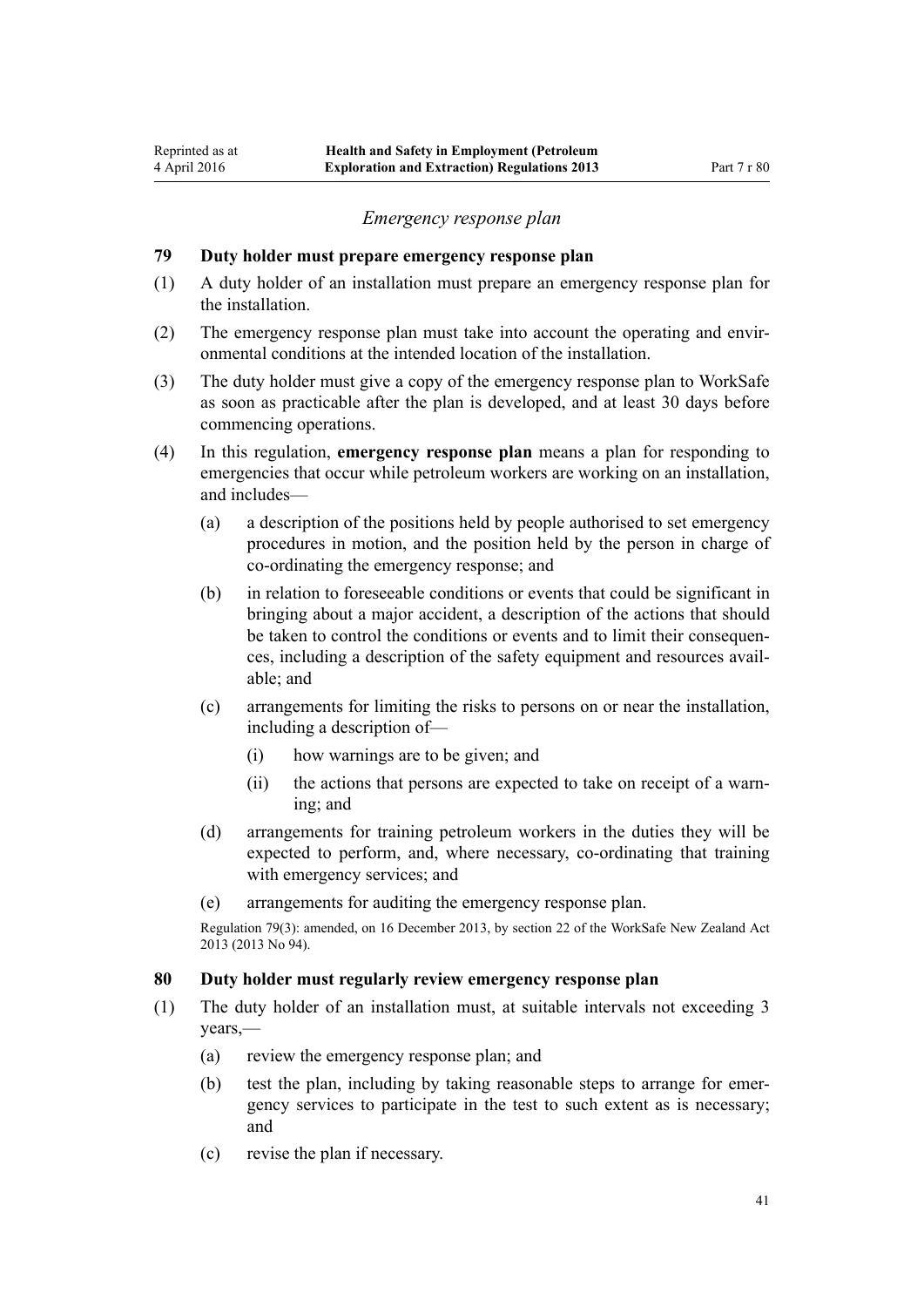<span id="page-41-0"></span>(2) The duty holder must provide any revision to the emergency response plan to WorkSafe as soon as practicable after the revision is made.

Regulation 80(2): amended, on 16 December 2013, by [section 22](http://prd-lgnz-nlb.prd.pco.net.nz/pdflink.aspx?id=DLM5302071) of the WorkSafe New Zealand Act 2013 (2013 No 94).

# *Protection of accommodation*

# **81 Duty holder must ensure safe accommodation**

A duty holder must ensure that accommodation on every occupied offshore installation is provided with—

- (a) external fire protection designed to protect the accommodation; and
- (b) an integrated set of active and passive measures designed to prevent the ingress of smoke and other contaminants into the accommodation and to maintain adequate fresh air within it; and
- (c) ventilation intakes fitted with smoke and gas detectors that are capable of shutting down the ventilation intakes.

# *Arrangements for managing emergencies, evacuation, and escape*

# **82 Duty holder must ensure temporary refuge provided**

- (1) A duty holder must ensure that a temporary refuge is provided on every occupied offshore installation.
- (2) The duty holder must ensure that every temporary refuge—
	- (a) is designed to protect any person in the refuge from serious harm resulting from any release of hazardous material on or near the installation; and
	- (b) contains facilities capable of operating and monitoring emergency shutdown systems and emergency alarms, and maintaining communication with onshore facilities.

# **83 Duty holder must establish escape routes and provide offshore life-saving equipment**

- (1) A duty holder must ensure that, on any offshore installation,—
	- (a) every area that could be occupied has at least 2 separate escape routes that are situated as far apart as practicable and that lead to the muster area; and
	- (b) every such escape route and abandonment station is readily accessible and unobstructed, and is provided with adequate and reliable emergency lighting and photoluminescent signs to assist in evacuation; and
	- (c) provision is made for—
		- (i) a means of escape leading to an upper level, in the form of ramps or stairways; and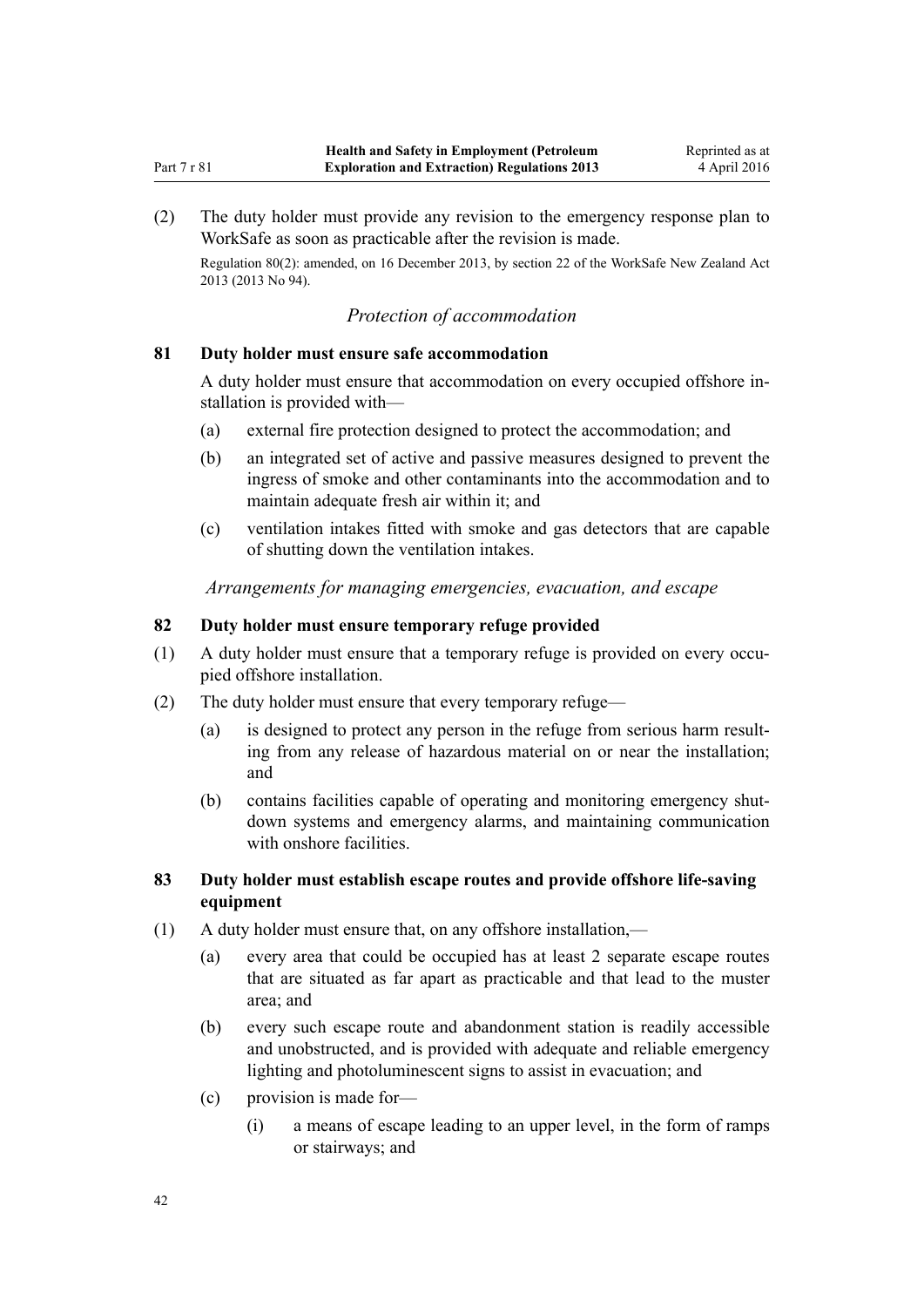- (ii) a means of escape leading to a lower level, in the form of ramps, stairways, or chutes; and
- (d) provision is made for a variety of means of escape to sea level, which may include knotted ropes, ladders, or scramble nets; and
- (e) every person is provided with the following equipment, which must be securely stored and readily accessible in the event that escape from the installation is necessary:
	- (i) a life jacket equipped with a means of locating persons in the water, such as a transmitting device, luminescent strips, or a locator light:
	- (ii) a smoke hood of a simple filter type designed to exclude smoke for at least 10 minutes:
	- (iii) a waterproof torch or chemically activated light:
	- (iv) fireproof gloves.
- (2) A duty holder must take all practicable steps to—
	- (a) protect persons on an offshore installation during an emergency from the effects of fire and explosion; and
	- (b) ensure that any arrangements made and plant provided in accordance with subclause  $(2)(a)$  are capable of remaining effective in an emergency.
- (3) A duty holder must take all practicable steps to ensure that—
	- (a) every offshore installation is equipped with suitable and sufficient lifeboats to safely accommodate at least twice the maximum number of people on or at the installation at any one time; and
	- (b) sufficient lifeboats to accommodate at least the number of people on or at the offshore installation are readily accessible from the temporary refuge; and
	- (c) every offshore installation is provided with life rafts having, in the aggregate, sufficient capacity to accommodate safely on board at least the number of people on or at the installation, together with suitable ropes to enable people to obtain access to the life rafts after the life rafts have been deployed and launched; and
	- (d) every offshore installation has a sufficient number of lifebuoys, with lines attached, situated around the installation, that are ready for use in the event of a person falling into the sea.
- (4) Subclause (3) does not apply to an offshore installation that has no associated accommodation.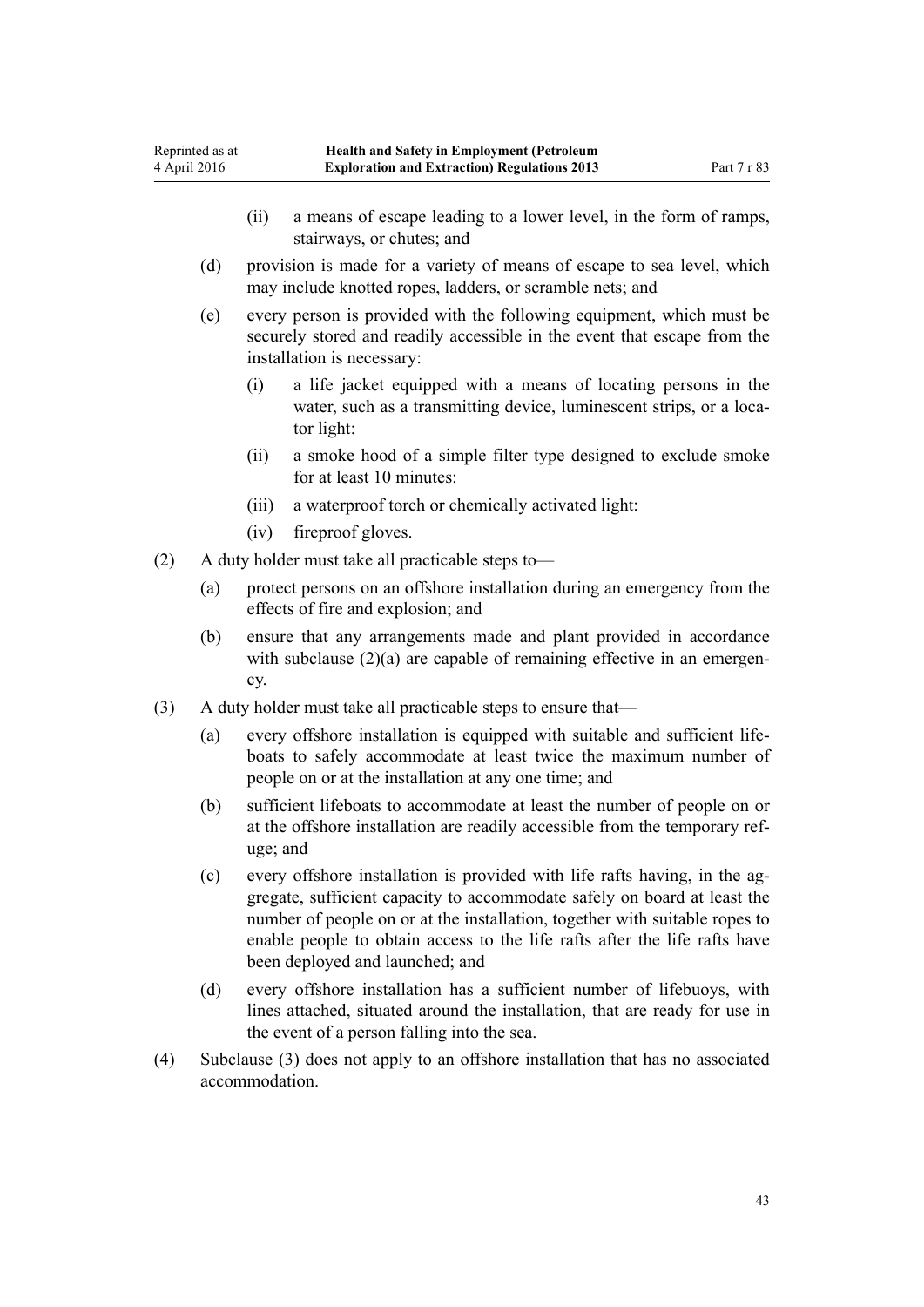# *Management of particular hazards*

#### <span id="page-43-0"></span>**84 Management of particular hazards in all installations**

- (1) A duty holder must—
	- (a) ensure every person is informed, as soon as practicable after his or her arrival on the installation, of the procedure for evacuation, the significance of emergency signals, and the location of relevant life-saving equipment; and
	- (b) ensure all petroleum workers on the installation are trained in the use of life-saving appliances, and evacuation techniques and procedures; and
	- (c) in the case of an offshore installation, ensure effective procedures are in place for the recovery of people from the water; and
	- (d) identify the installation for evacuation and rescue purposes.
- (2) A duty holder must take all practicable steps to—
	- (a) ensure all people on the installation vacate the installation in a safe and orderly manner when instructed to do so; and
	- (b) in the case of an offshore installation, ensure the installation is not hazardous to other maritime users.

# **Part 8 Miscellaneous provisions**

# *Fees*

#### **85 Fees**

- (1) The fees payable to WorkSafe for the assessment of a safety case or a revised safety case are set out in [Schedule 9.](#page-59-0)
- (2) If the safety case relates to more than 1 installation, the prescribed fee for the safety case is payable for each installation.

Regulation 85(1): amended, on 16 December 2013, by [section 22](http://prd-lgnz-nlb.prd.pco.net.nz/pdflink.aspx?id=DLM5302071) of the WorkSafe New Zealand Act 2013 (2013 No 94).

# *Offences*

#### **86 Offences**

- (1) The provisions to which this regulation applies are [regulations 10,](#page-12-0) [11,](#page-12-0) [12,](#page-12-0) [13](#page-12-0), [14,](#page-13-0) [15](#page-13-0), [17\(1\)](#page-13-0), [18,](#page-13-0) [19](#page-14-0), [22,](#page-15-0) [23](#page-15-0), [24\(1\), \(2\), \(4\), \(5\), and \(7\),](#page-15-0) [25](#page-16-0), [28](#page-17-0), [34,](#page-20-0) [35](#page-20-0), [36,](#page-22-0) [39](#page-24-0), [41,](#page-24-0) [45\(1\), and \(4\)](#page-25-0), [46\(2\)\(a\)](#page-26-0), [57, 59,](#page-31-0) [60](#page-32-0), [61, 64,](#page-32-0) [65](#page-33-0), [66](#page-33-0), [67,](#page-33-0) [68,](#page-34-0) [69](#page-34-0), [70](#page-34-0), [71\(1\), \(3\),](#page-34-0) [\(5\), and \(6\)](#page-34-0), [72,](#page-35-0) [73\(2\), \(3\), and \(4\)](#page-36-0), [74\(2\), and \(3\)](#page-36-0), [76\(1\) and \(2\),](#page-37-0) [78\(1\), \(3\), and](#page-38-0) [\(4\),](#page-38-0) [79\(1\), \(2\), and \(3\)](#page-40-0), [80](#page-40-0), [81, 82,](#page-41-0) [83\(1\), \(2\), and \(3\)](#page-41-0), and 84.
- (2) [Section 50](http://prd-lgnz-nlb.prd.pco.net.nz/pdflink.aspx?id=DLM279658) of the Act (which provides that every person who fails to comply with a provision to which that section is declared to apply commits an offence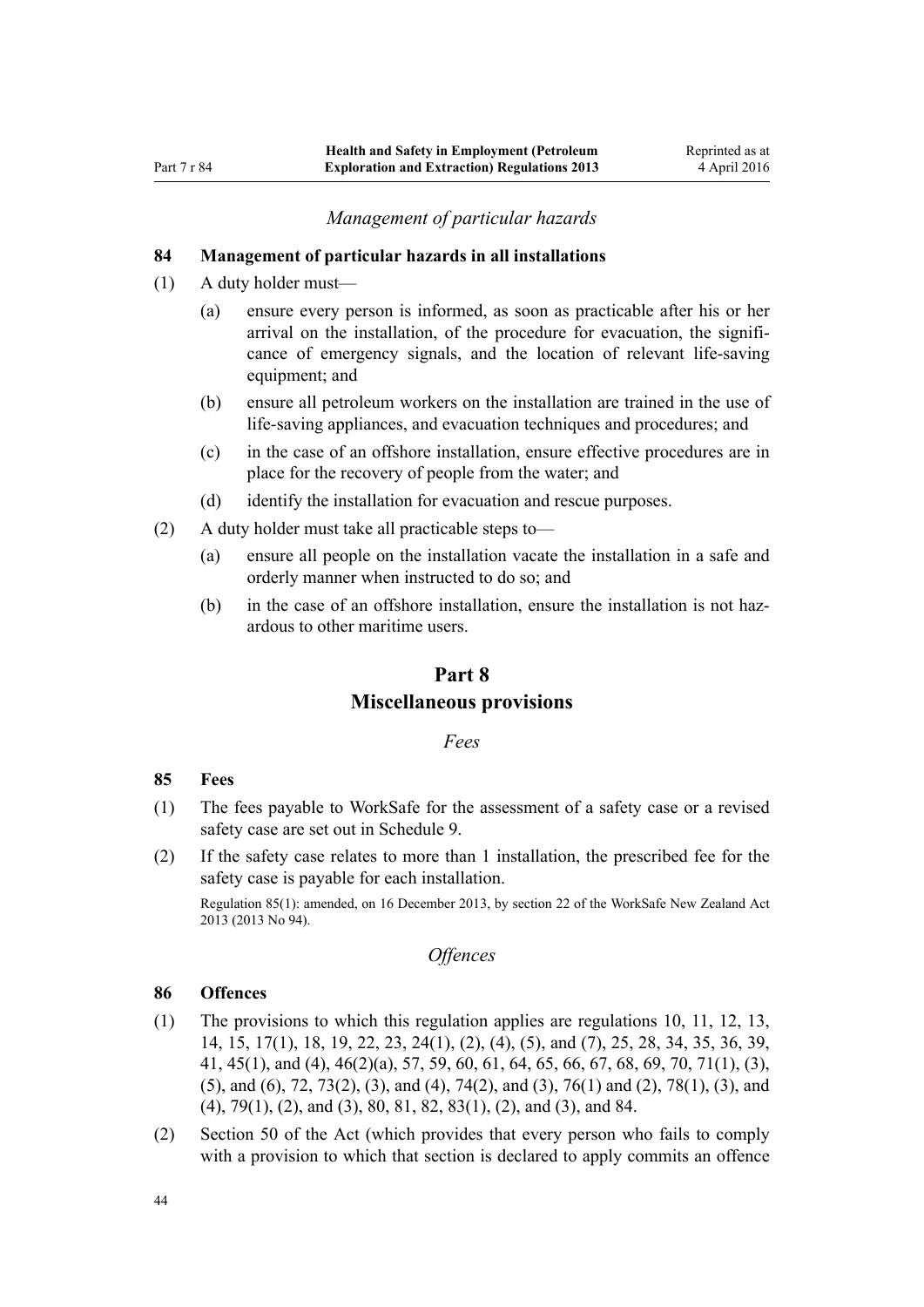<span id="page-44-0"></span>and is liable on conviction to a fine) applies to the provisions of these regulations referred to in subclause (1).

#### *Revocation*

# **87 Regulations revoked**

The [Health and Safety in Employment \(Petroleum Exploration and Extraction\)](http://prd-lgnz-nlb.prd.pco.net.nz/pdflink.aspx?id=DLM298206) [Regulations 1999](http://prd-lgnz-nlb.prd.pco.net.nz/pdflink.aspx?id=DLM298206) (SR 1999/349) are revoked.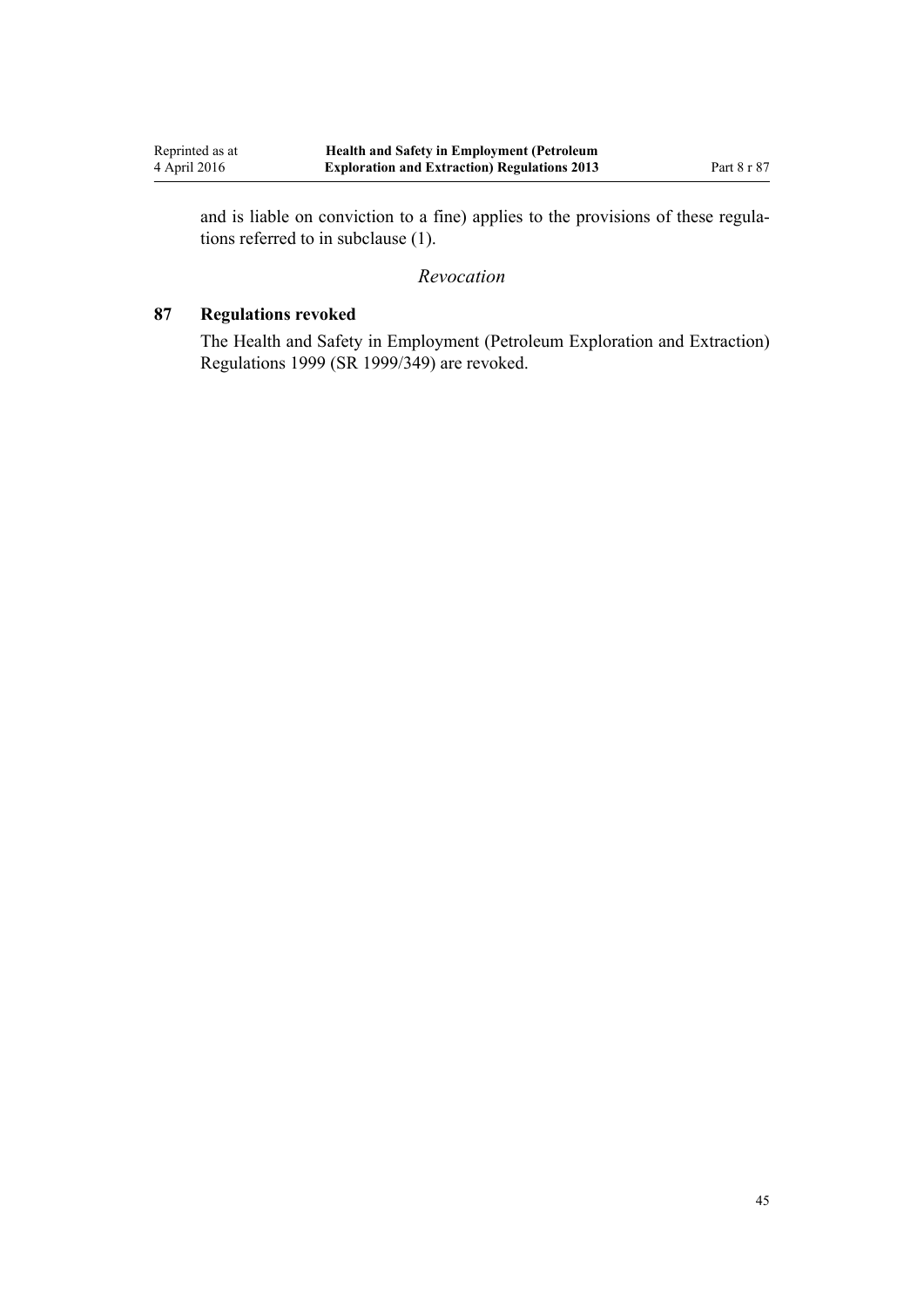# **Schedule 1**

# <span id="page-45-0"></span>**Matters to be addressed by safety management systems for installation**

[r 3](#page-5-0)

The safety management system must—

*Policies and objectives*

(a) describe the duty holder's overall goal and principles of action in relation to the control of major accident hazards:

*Organisation and personnel*

- (b) describe how the management of major accident hazards is an integral part of management's responsibilities at all levels in the organisation:
- (c) describe the processes for ensuring that each petroleum worker has the necessary knowledge, skills, and abilities to meet their responsibilities and perform their job safely and effectively:
- (d) describe the processes for ensuring that petroleum workers actively participate in health and safety management activities, including the development or revision of the safety case:
- (e) describe the arrangements for ensuring that petroleum workers are fully informed about—
	- (i) the hazards to which they may be exposed on the installation; and
	- (ii) the control measures and safety management system that provide the means of eliminating or reducing the risks associated with those hazards:
- (f) in relation to a production installation, describe the arrangements for establishing safe and effective working relationships with contractors and subcontractors:
- (g) in relation to a non-production installation, describe the arrangements for establishing safe and effective working relationships with the principal with whom the owner has contracted, and employees and contractors of the principal:

*Standards and procedures*

- (h) describe the processes for the systematic identification of major accident hazards and the evaluation and treatment of risks associated with those hazards:
- (i) describe the management of change process for ensuring that health and safety implications associated with changes in organisation, personnel, procedures, practices, plant, or equipment are assessed:
- (j) describe the emergency plans and arrangements in place to respond effectively to all reasonably foreseeable emergencies:
- (k) describe the permit-to-work system for managing the safe performance of higher-risk tasks and activities: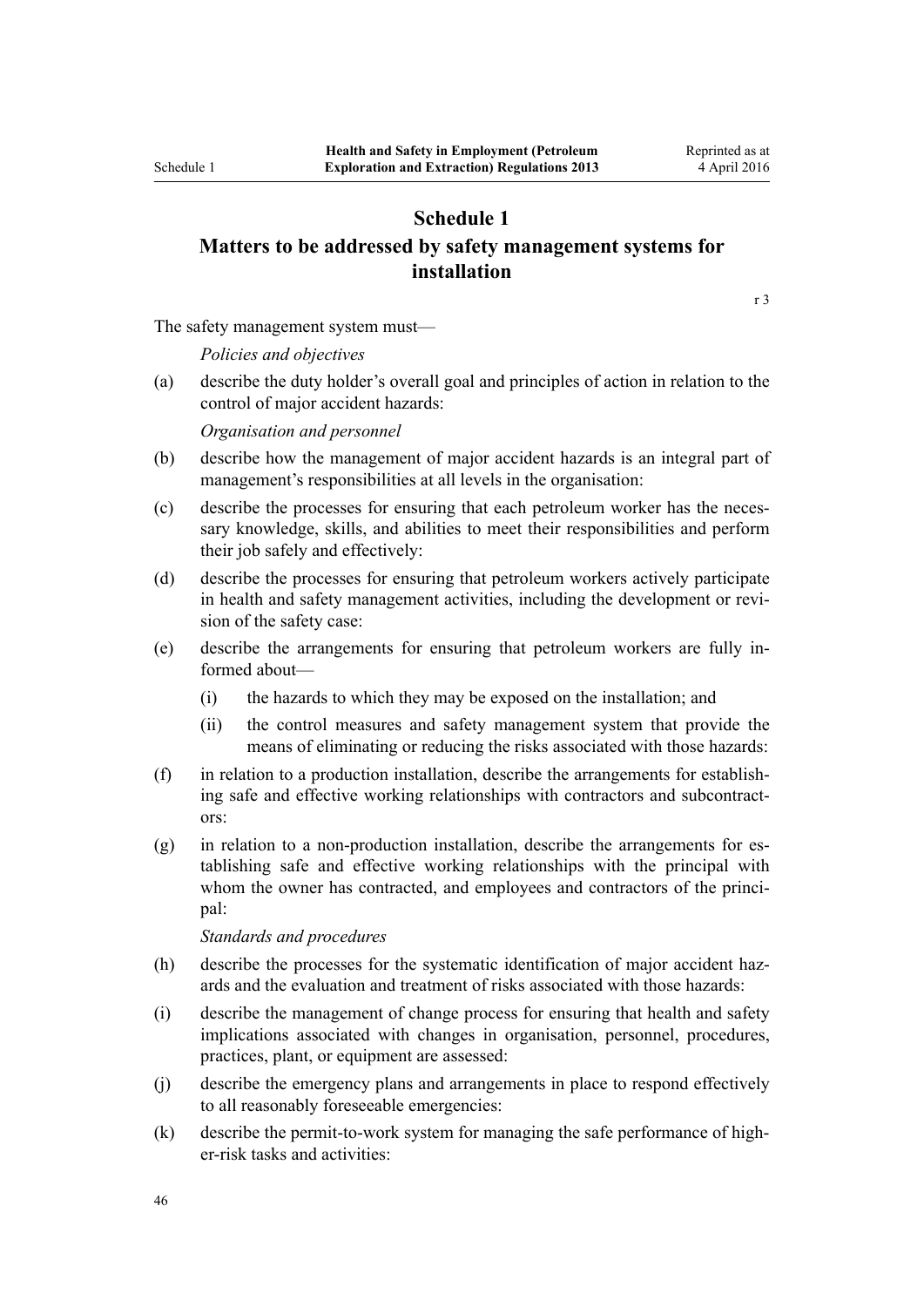(l) describe the processes for ensuring that any changes to risk profiles caused by combined operations will be identified, assessed, and reduced to a level that is as low as is reasonably practicable:

*Performance monitoring*

- (m) provide an overview of—
	- (i) the arrangements in place for monitoring performance in relation to the management of major accident hazards and other workplace hazards:
	- (ii) the arrangements for reporting, analysing, and learning from incidents and work-related illness:
	- (iii) the arrangements in place for independent and competent persons to audit the management of major accident hazards and other workplace hazards:
	- (iv) the arrangements in place for independent and competent persons to verify that safety-critical elements remain effective:
	- (v) the arrangements in place for the periodic assessment of the installation's integrity:
	- (vi) the arrangements for reviewing periodically the effectiveness and suitability of the major accident policy and safety management system.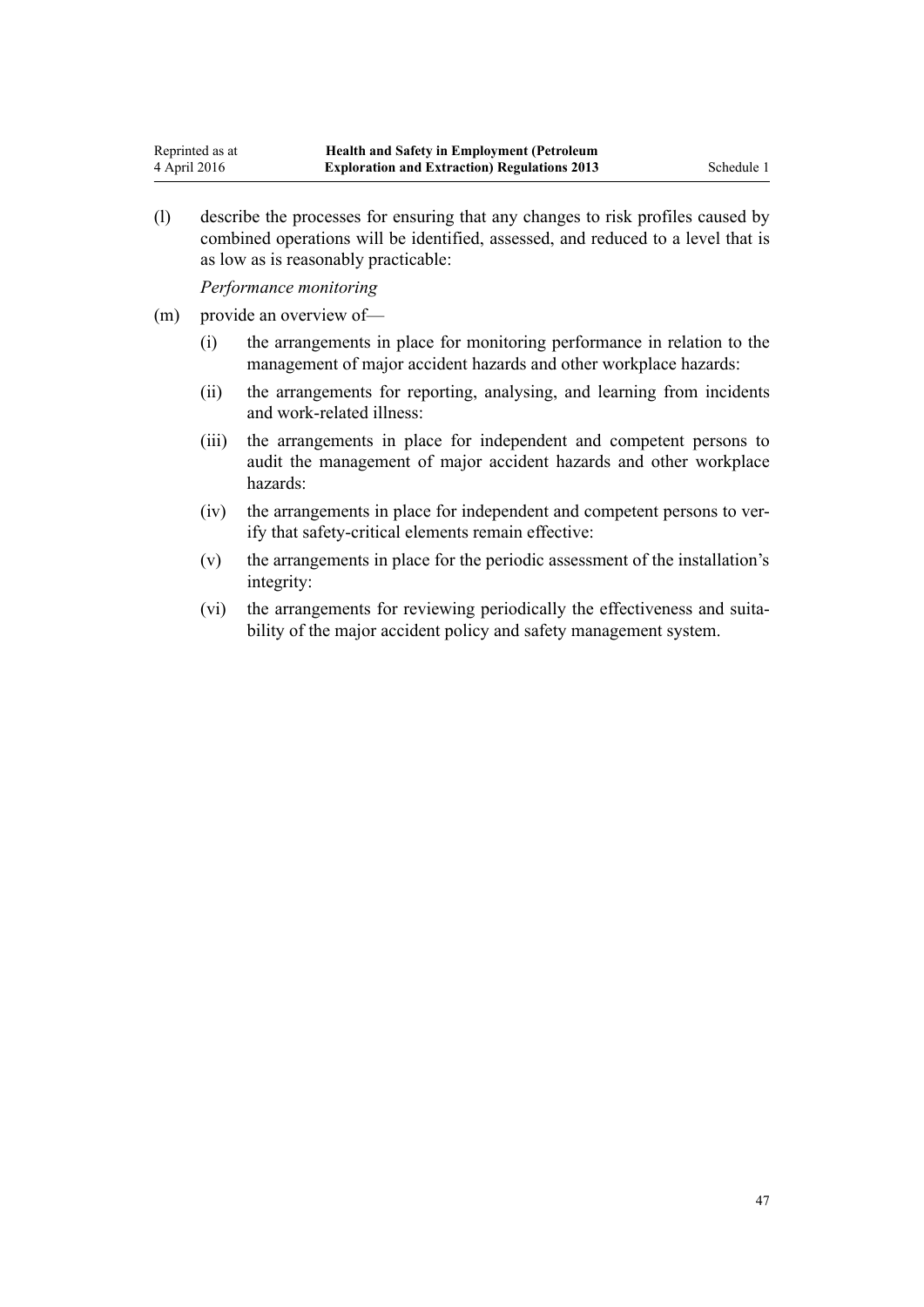# **Schedule 2**

# <span id="page-47-0"></span>**Information required in notice for design or relocation of production installation**

[r 22](#page-15-0)

- 1 The name and address of the duty holder for the installation.
- 2 A description of the design process from an initial concept to the submitted design and the design philosophy used to guide the process.
- 3 A description of the chosen design concept, including suitable diagrams.
- 4 A demonstration that the chosen design concept is inherently safer than the alternative design options that were considered.
- 5 A description of the criteria used to select the chosen design concept and the process by which the selection was made.
- 6 A description of how the chosen design concept is intended to ensure that the designs to which an installation is to be constructed are such that, so far as is reasonably practicable,—
	- (a) the installation can withstand forces acting on it as are reasonably foreseeable:
	- (b) the installation's layout and configuration, including those of its plant, will not prejudice its integrity:
	- (c) fabrication, transportation, construction, commissioning, operation, modifications, maintenance, and repair of the installation may proceed without prejudice to its integrity:
	- (d) the installation may be decommissioned and dismantled safely:
	- (e) in the event of reasonably foreseeable damage to the installation, the installation will retain sufficient integrity to enable action to be taken to safeguard the health and safety of persons on or near it.
- 7 A description of how the chosen design concept is intended to ensure that major accident hazards are reduced to the lowest level that is reasonably practicable.
- 8 A description of—
	- (a) the principal systems on the installation:
	- (b) the installation layout:
	- (c) the process technology to be used:
	- (d) the principal features of any pipeline:
	- (e) any petroleum-bearing reservoir intended to be exploited using the installation:
	- (f) the basis of any design for any wells to be connected to the installation.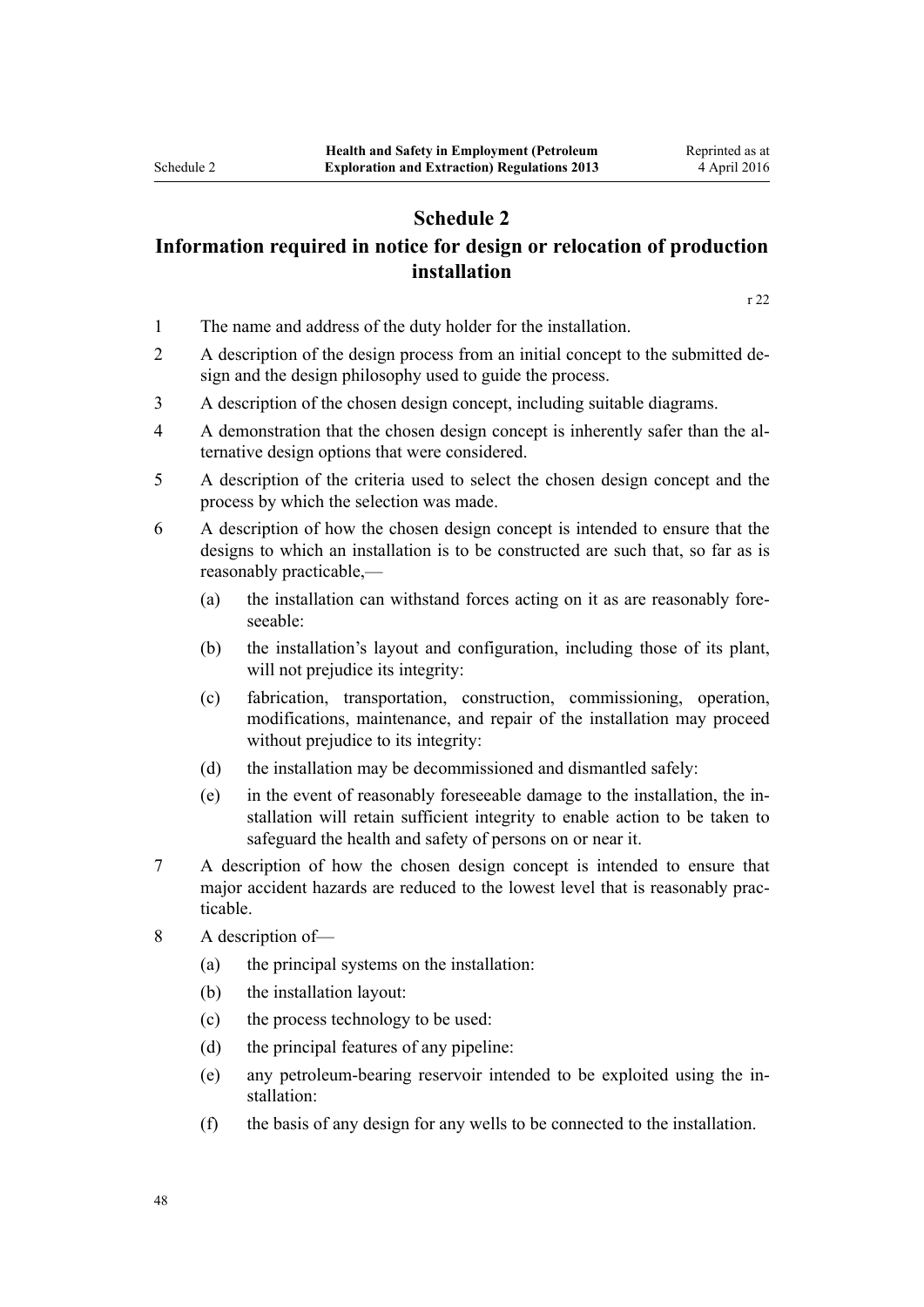- 9 A suitable plan of the intended location of the installation and of anything that may be connected to it.
- 10 Particulars of the operating and environmental conditions to which the installation may foreseeably be subject and, in the case of an offshore installation, the properties of the seabed and subsoil at its location.
- 11 Particulars of the types of operation, and activities in connection with an operation, that the installation may perform.
- 12 A general description of the means by which the management system of the duty holder will ensure that the structure and plant of the installation will be designed, selected, constructed, and commissioned in a way that will control major accident hazards to a level that is as low as is reasonably practicable.
- 13 A summary of the arrangements that will be put in place for verifying the safety-critical elements.
- 14 A summary of the arrangements that will be put in place for the periodic assessment of the installation's integrity.
- 15 Where a production installation is to be moved to a new location, an explanation of why the duty holder considers the installation suitable for the new location.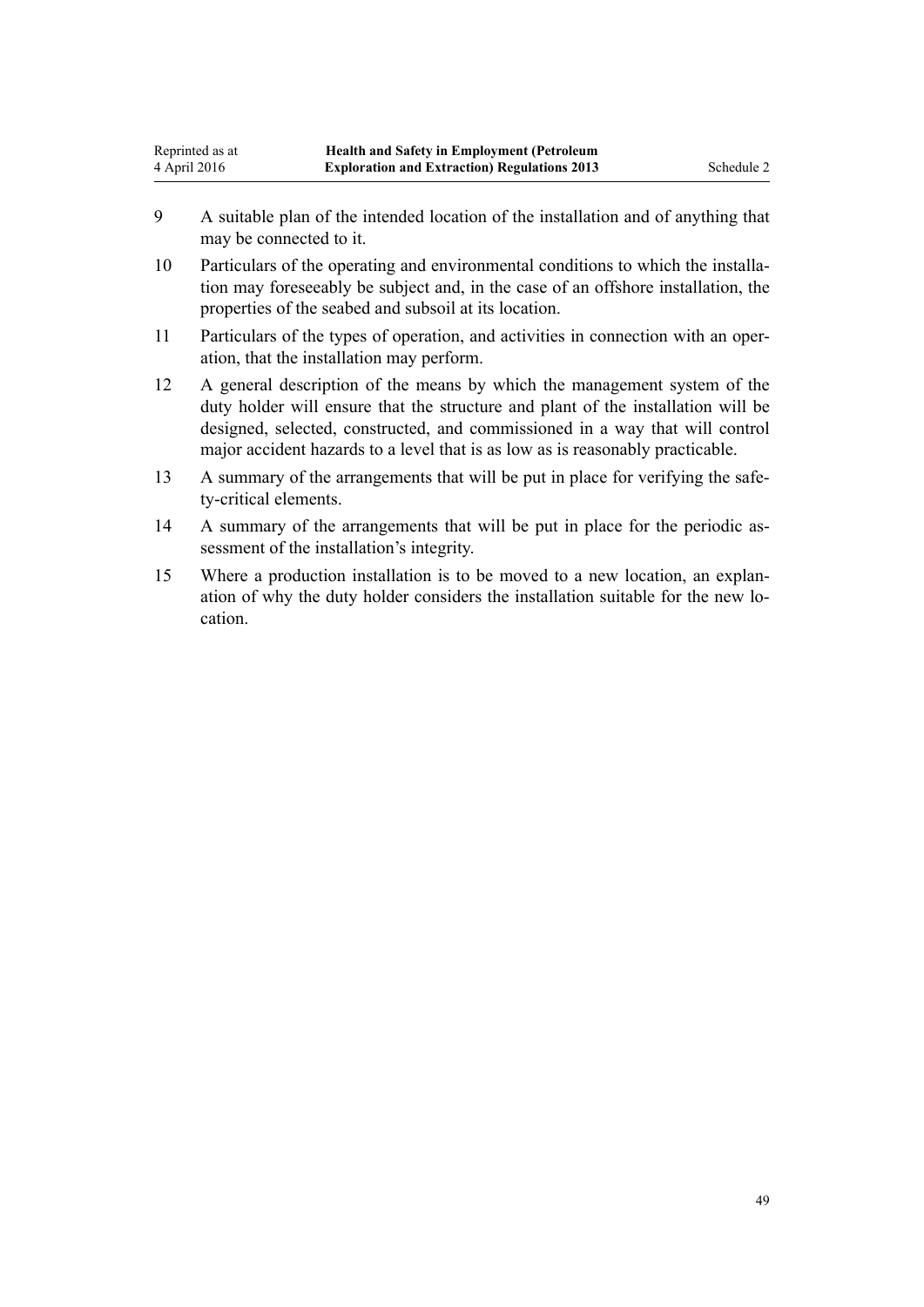# **Schedule 3**

# <span id="page-49-0"></span>**Information required in notice of combined operations**

[r 24](#page-15-0)

- 1 The name and address of each duty holder preparing the notice and a confirmation that every such duty holder has agreed to the contents of the notice.
- 2 The position held by the person in charge of the combined operation.
- 3 A description of how the management systems for the installations involved in the combined operation will be co-ordinated so as to reduce the risks from a major accident.
- 4 Particulars of any plant to be used in connection with the combined operation but which is not described in the current safety case for any of the installations involved in the combined operation.
- 5 A summary of the joint review carried out by all duty holders involved, including—
	- (a) a description of any activities during the combined operation that may involve major accident hazards on or in connection with an installation; and
	- (b) a description of any risk-control measures introduced as a result of that review.
- 6 A description of the combined operation and a programme of work, which must include the dates on which the combined operation is expected to commence and finish.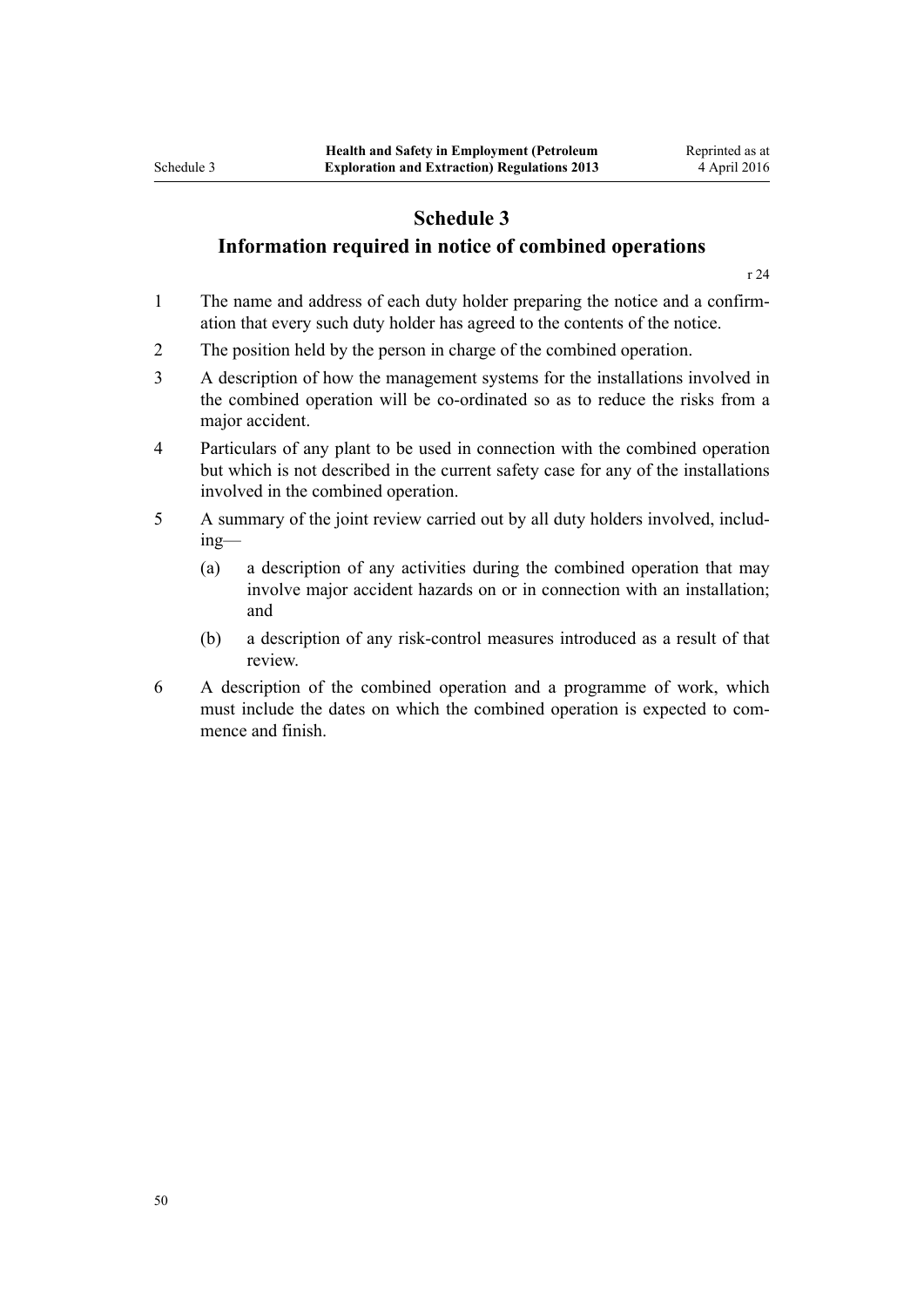# <span id="page-50-0"></span>**Schedule 4 Information required in safety case for installation**

[r 26](#page-16-0)

- 1 The name and address of the duty holder for the installation.
- 2 A description of how the duty holder has taken into account any matters raised by WorkSafe in relation to a notice provided under [regulation 22\(1\) or \(3\).](#page-15-0)
- 3 A summary of how the duty holder complied with [regulation 27](#page-17-0) in the preparation or revision of a safety case.

#### **Safety management system**

4 A detailed description of the safety management system that provides for all activities that will, or are likely to, take place on, or in connection with, the installation.

5 The safety management system must address the matters set out in [Schedule 1.](#page-45-0)

#### **Installation**

- 6 In relation to the installation,—
	- (a) particulars of all New Zealand and international standards that have been applied, or will be applied, in relation to the installation, or plant used on or in connection with the installation:
	- (b) a description, with scale diagrams, of,—
		- (i) in relation to a production installation, the intended location of the installation:
		- (ii) the main and secondary structure of the installation and its materials:
		- (iii) the plant and equipment of the installation:
		- (iv) the layout and configuration of its plant:
		- (v) any designated hazardous areas:
		- (vi) in relation to a production installation, the connections to any pipeline or installation:
		- (vii) in relation to a production installation, any wells to be connected to the installation:
	- (c) particulars of the types of operation, and activities in connection with any operation that the installation is capable of performing:
	- (d) in relation to an offshore installation, the maximum number of persons expected to be on the installation at any time and for whom accommodation is to be provided:
	- (e) particulars of the range of operating and environmental conditions within which the installation has been designed to operate and how the instal-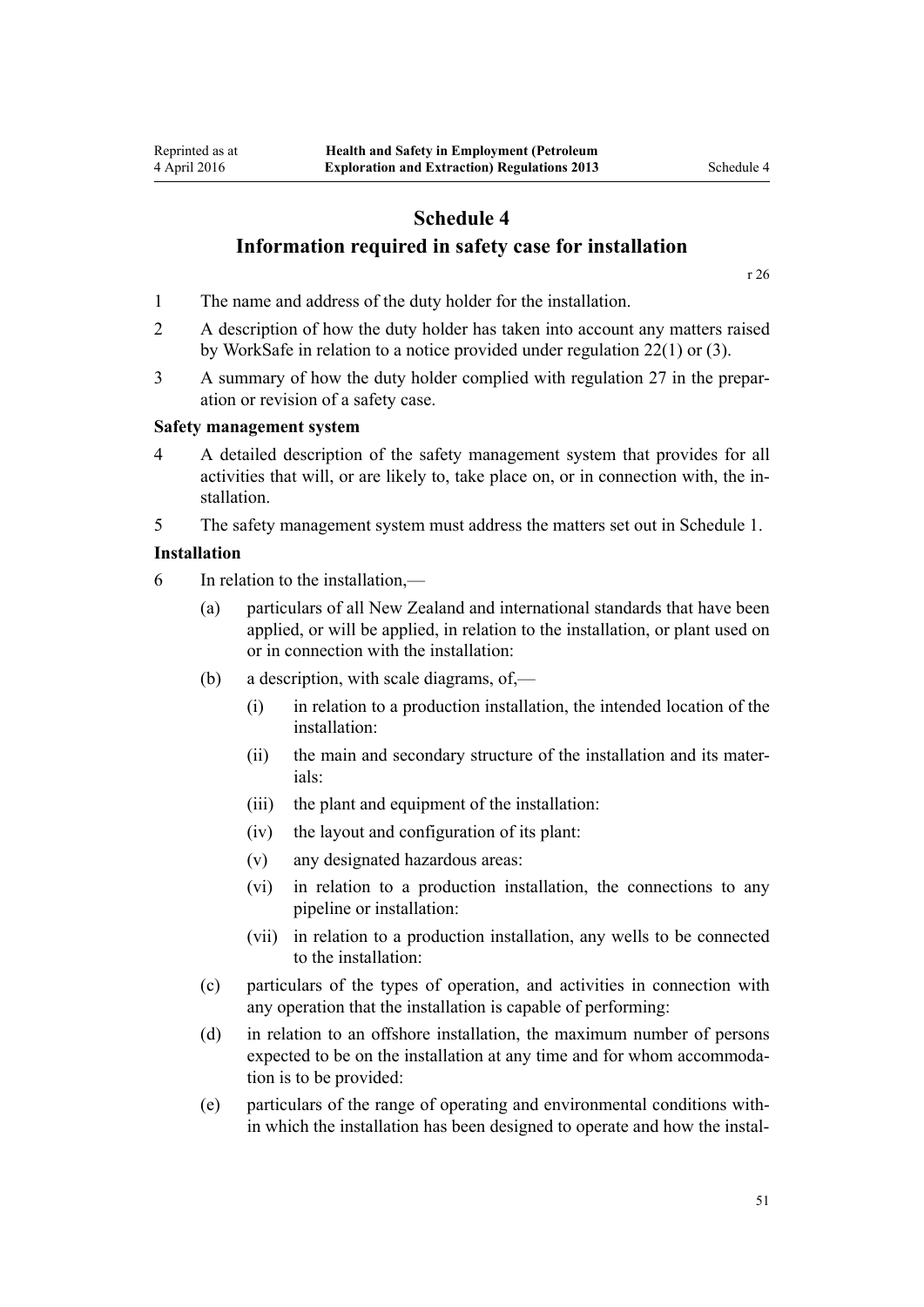lation's structures have been designed and are maintained for the stated operating and environmental conditions:

- (f) particulars of the plant and arrangements that will be used to control the pressure in the well and prevent the uncontrolled release of petroleum:
- (g) in relation to a production installation, a description of any pipeline with the potential to cause a major accident (where applicable), including details of—
	- (i) the fluid that it conveys:

Schedule 4

- (ii) its dimensions and layout:
- (iii) its contained volume at declared maximum allowable operating pressure:
- (iv) any apparatus and works intended to secure safety:
- (h) in relation to an offshore installation, particulars of plant, equipment, and procedures for diving support and hyperbaric rescue:
- (i) a description of the areas that have been classified as hazardous, including the rated classification:
- (j) a description of the systems available for early detection of smoke, fire, accumulations of flammable (and other hazardous) gases, leakages of flammable liquids, and other events that may require emergency response:
- (k) a description of the arrangements for giving warning of an emergency by audible, and where necessary, visual alarm systems to all petroleum workers on the installation:
- (l) a description of the arrangements for communication during an emergency—
	- (i) between persons on the installation:
	- (ii) in relation to an offshore installation, between the installation and other installations, supporting aircraft, and vessels:
	- (iii) between the installation and remote support locations and emergency services:
- (m) a description of the measures for limiting the extent of an emergency, including—
	- (i) measures to combat fire and explosion; and
	- (ii) emergency shutdown systems; and
	- (iii) facilities for the monitoring and control of the emergency and for organising evacuation:
- (n) a description of the measures taken for the protection of petroleum workers from hazards of explosions, fire, heat, smoke, hazardous gas, or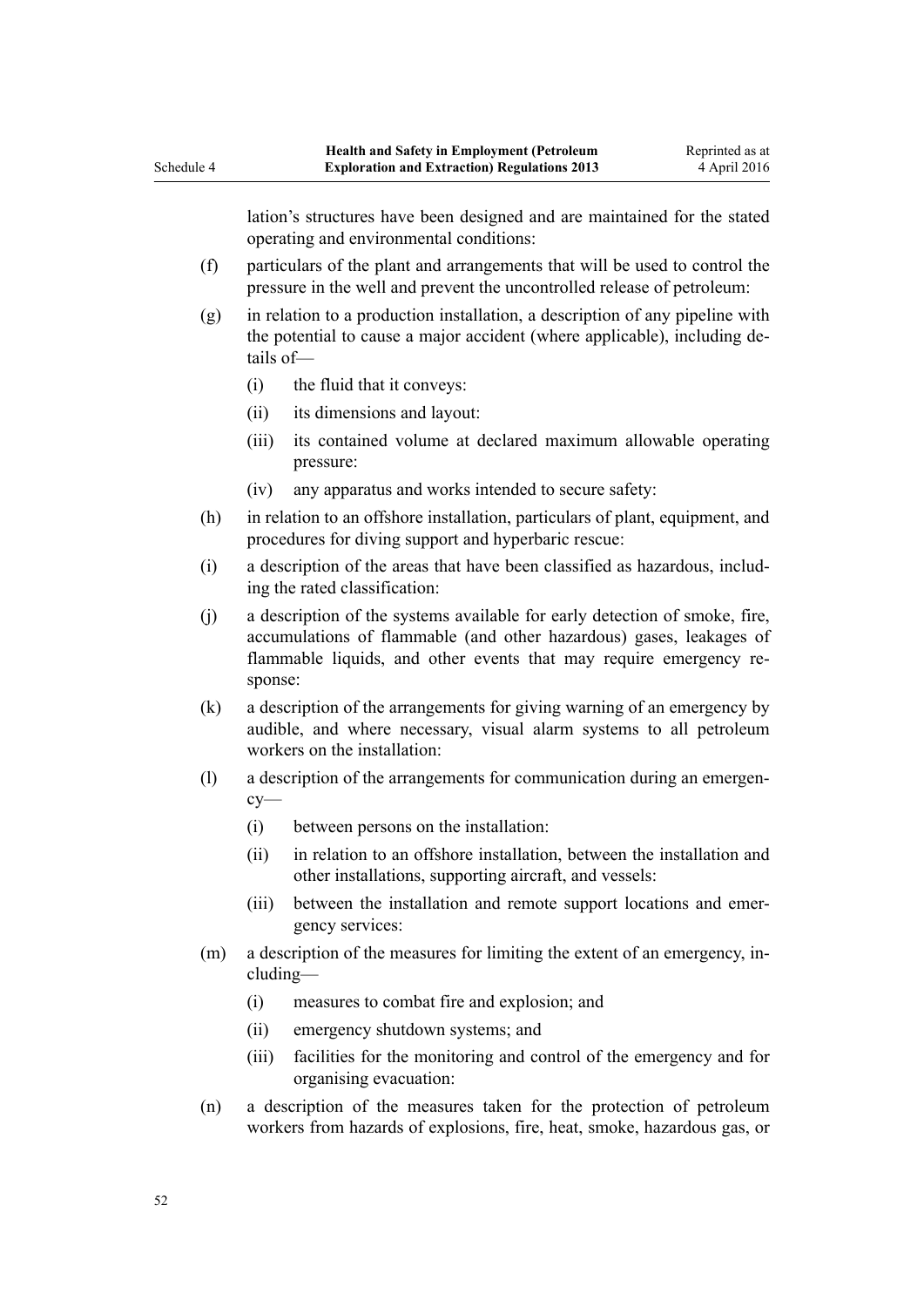fumes during any period while petroleum workers may need to remain on an installation during an emergency:

- (o) in relation to an offshore installation, a description of the temporary refuge arrangements that offer protection against an escalating major accident:
- (p) a description of the evacuation and escape systems.

#### **Management of major accident hazards**

- 7 A detailed description of the formal safety assessment for the installation, including a description of—
	- (a) all major accident hazards:
	- (b) an assessment of the risk associated with each major accident hazard:
	- (c) the elimination, prevention, reduction, and mitigation control measures that have been, or will be, taken to reduce the risks to a level that is as low as is reasonably practicable:
	- (d) the performance standards for each control measure:
	- (e) the assurance processes that will be put in place to confirm that the control measure remains fit for purpose:
	- (f) the process used to identify major accident hazards, assess the risks, identify the control measures, and set performance standards.

#### **Performance monitoring**

- 8 A description of—
	- (a) the arrangements in place for monitoring the management of major accident hazards and other workplace hazards:
	- (b) the arrangements for reporting, analysing, and learning from incidents and work-related illness:
	- (c) the arrangements for monitoring and measuring occupational health exposures:
	- (d) the arrangements in place for independent and competent persons to audit the management of major accident hazards and other workplace hazards:
	- (e) the arrangements in place for independent and competent persons to verify that safety-critical elements remain effective:
	- (f) the arrangements in place for the periodic assessment of the installation's integrity.

Schedule 4 item 2: amended, on 16 December 2013, by [section 22](http://prd-lgnz-nlb.prd.pco.net.nz/pdflink.aspx?id=DLM5302071) of the WorkSafe New Zealand Act 2013 (2013 No 94).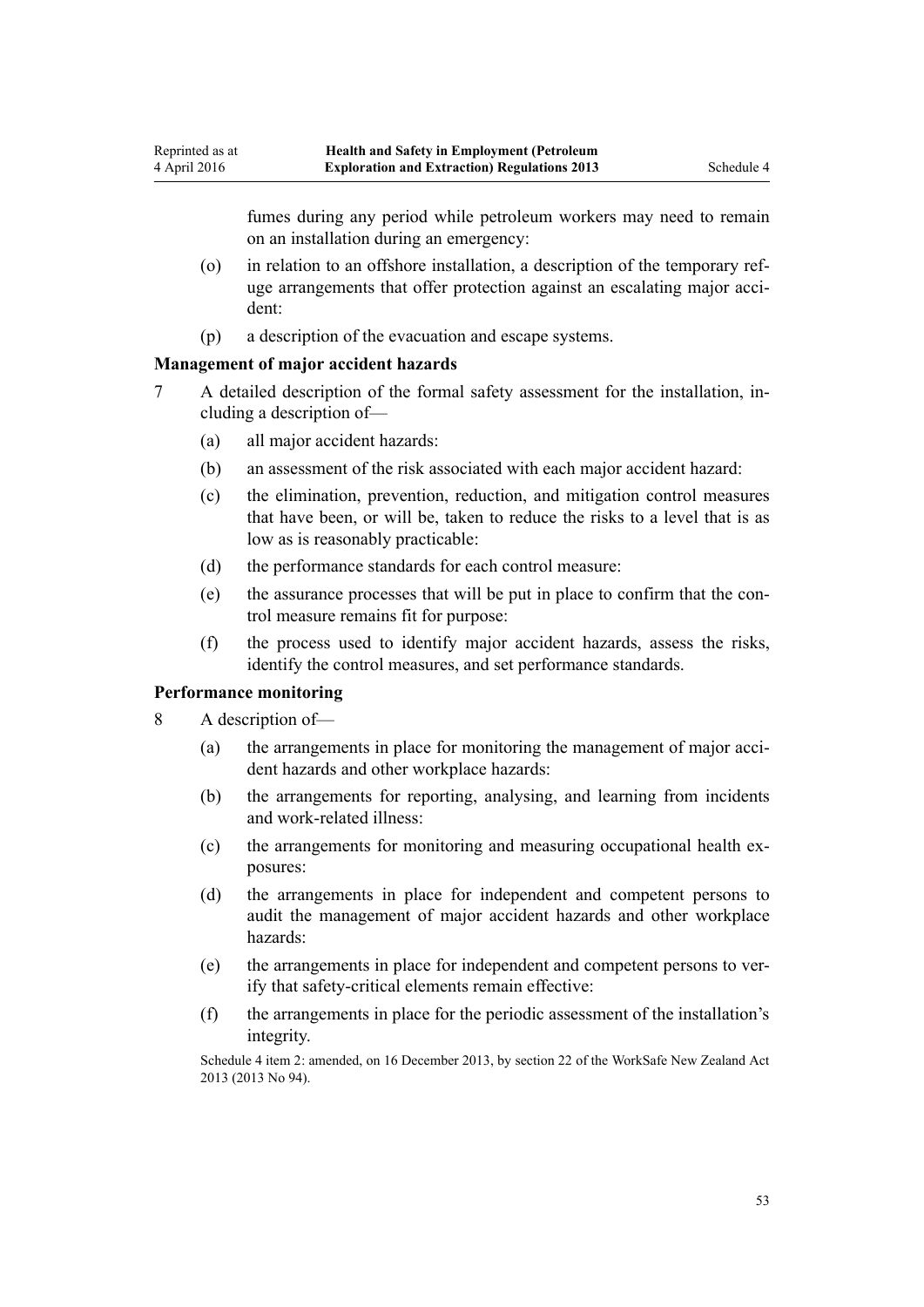# **Schedule 5 Form of certificate of fitness**

[r 52](#page-28-0)

Reprinted as at 4 April 2016

#### <span id="page-53-0"></span>*Name or description of installation*

I certify that all of the following parts of this installation have been designed, constructed, operated, maintained, or suspended or abandoned, as indicated below, in accordance with generally accepted and appropriate industry practice, as indicated by compliance with the appropriate part or parts of the codes of practice or standards specified:

#### **Part (description) Code of practice Action\***

The following parts of this installation have the following limitations:

#### **Part (description) Limitation**

This certificate of fitness expires on the close of [*date*] or, in respect of any part of this installation, on the date on which that part no longer complies with this certificate of fitness.

#### Signature:

(*inspection body*)

Date:

[*Name of inspection body*]\* is an inspection body recognised by WorkSafe, such recognition being notified in the *Gazette* on [*date*], at [*page number*].

\*Specify whether it has been Designed (D), Constructed (C), Operated (O), Maintained (MS), Abandoned (A).

Schedule 5: amended, on 16 December 2013, by [section 22](http://prd-lgnz-nlb.prd.pco.net.nz/pdflink.aspx?id=DLM5302071) of the WorkSafe New Zealand Act 2013 (2013 No 94).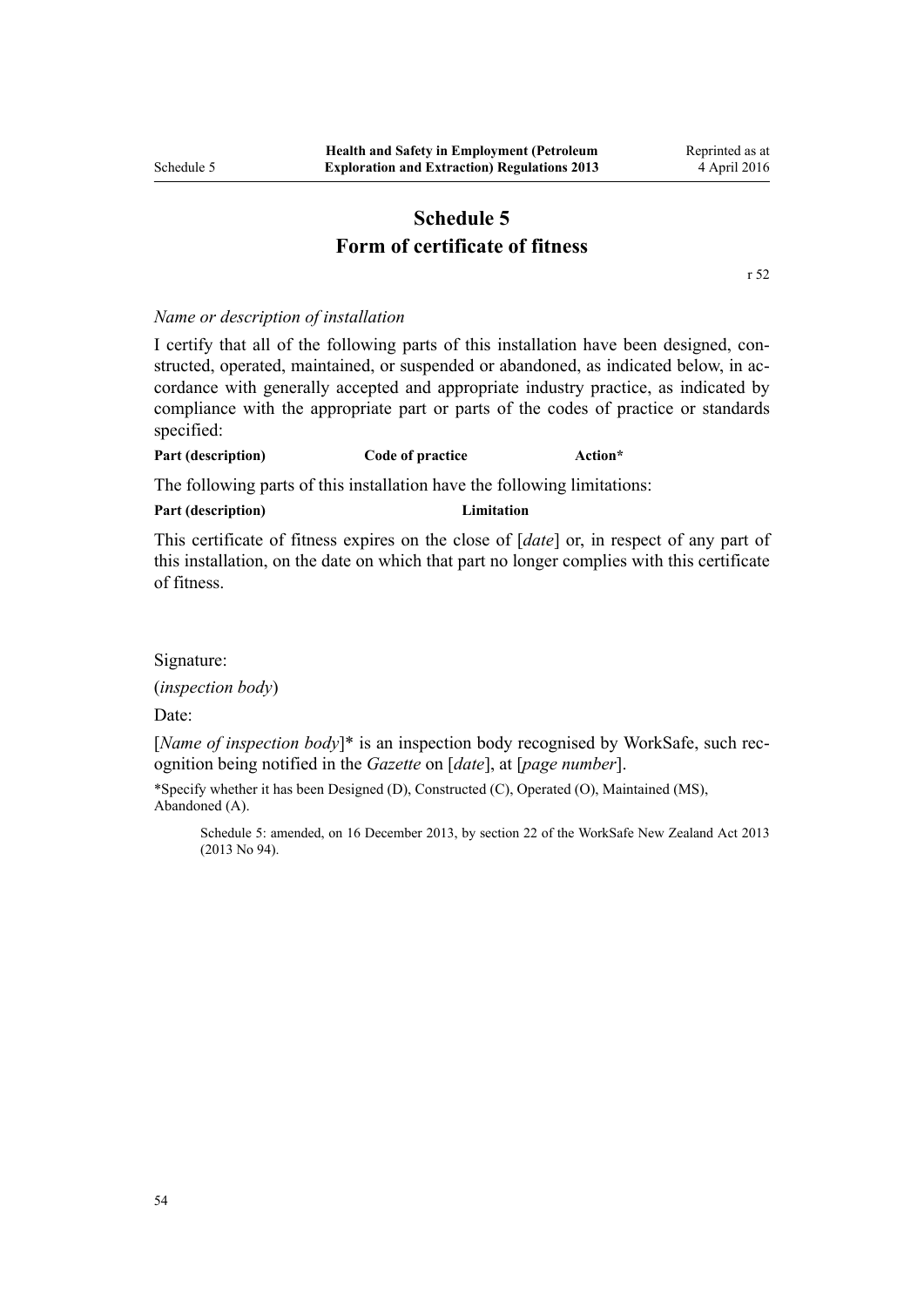# **Schedule 6 Information required for verification scheme**

[rr 54,](#page-29-0) [56](#page-30-0)

- <span id="page-54-0"></span>1 The principles to be applied by the duty holder for the installation in selecting persons—
	- (a) to perform functions under the scheme; and
	- (b) to keep the scheme under review.
- 2 Arrangements for the communication of information necessary for the proper implementation, or revision, of the scheme to the persons referred to in clause 1.
- 3 The nature and frequency of examination and testing, including—
	- (a) examination (including testing where appropriate) of the safety-critical elements; and
	- (b) examination of any design, specification, certificate, or other document, marking, or standard relating to those safety-critical elements; and
	- (c) examination of fabrication, construction, and repair work in progress.
- 4 Arrangements for review and revision of the scheme, including—
	- (a) review of the record of safety-critical elements; and
	- (b) review of the methods for examination of the safety-critical elements; and
	- (c) revision and issue of the documented scheme.
- 5 The arrangements for the making and preservation of records showing—
	- (a) the examination and testing carried out; and
	- (b) the findings; and
	- (c) remedial action recommended; and
	- (d) remedial action performed.
- 6 Arrangements for communicating the matters contained in clause 5 to an appropriate level in the management system of the duty holder for the installation.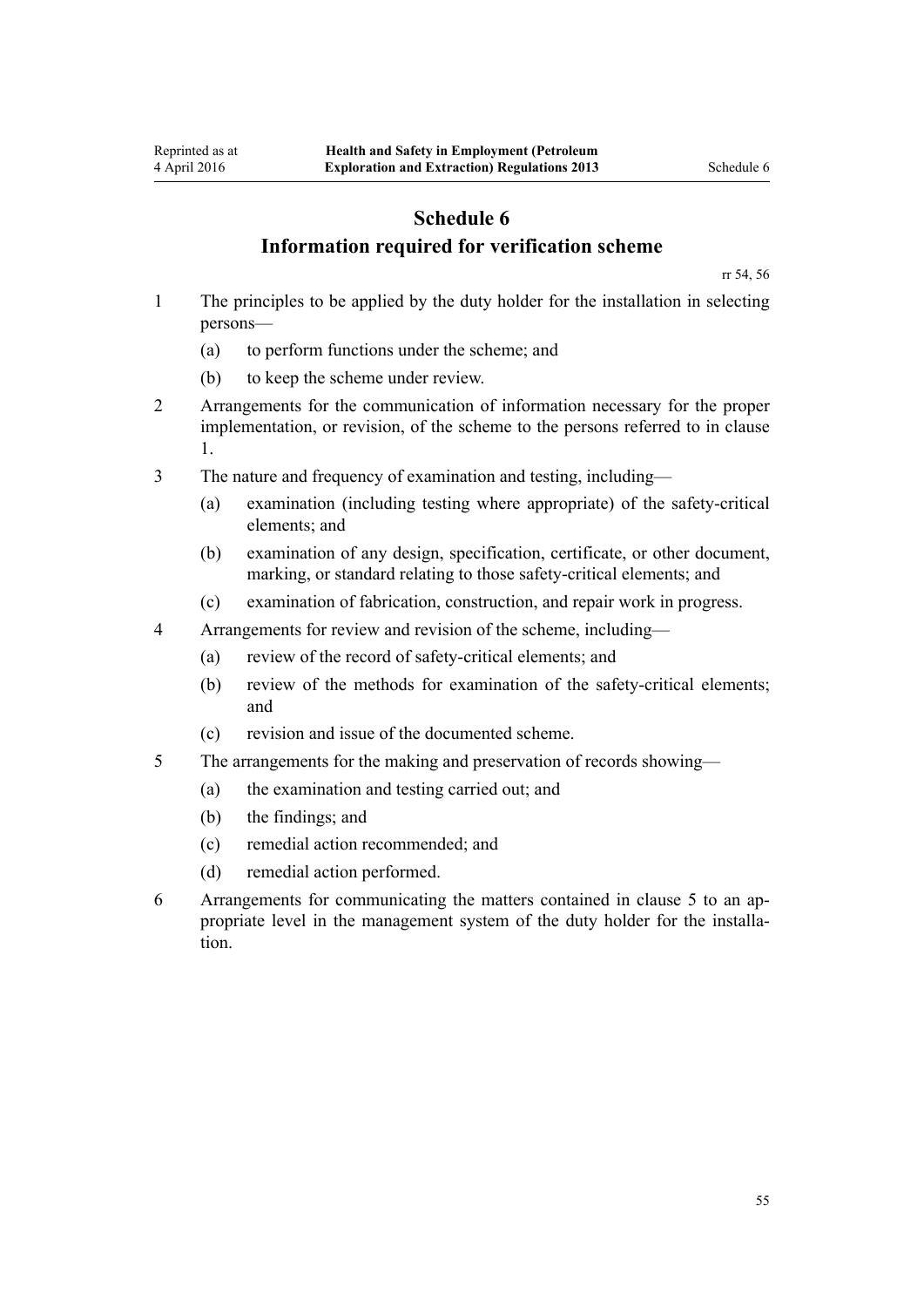# <span id="page-55-0"></span>**Schedule 7 Information required in notice of well operations**

[rr 73, 74](#page-36-0)

- 1 The name and address of the well operator.
- 2 The name of the installation from which the well operation is to be carried out, and the name and address of the duty holder for that installation.
- 3 Particulars of the fluids to be used to control the pressure of the well.
- 4 Particulars of any plant not described in the current safety case for the installation and that is to be used in connection with the well operation.
- 5 Particulars of the type of well, its number, and the name of any field development of which it may be part.
- 6 A description of the well operation and a programme of work which includes—
	- (a) the date on which each well operation is expected to commence and finish; and
	- (b) the intended operational state of the well at the end of each well operation.
- 7 A description of—
	- (a) any activities on or in connection with an installation during the well operation that may involve any major accident hazards; and
	- (b) any major accident hazards.
- 8 In the case of a well that is to be drilled,—
	- (a) particulars, with suitable diagrams, of—
		- (i) the location of the top of the well; and
		- (ii) the directional path of the well bore; and
		- (iii) its terminal depth and location; and
		- (iv) its position and that of nearby wells, relative to each other; and
	- (b) particulars of the geological strata and formations, and of fluids within the geological strata and formations, through which the well may pass, and of any major accident hazards that they may contain; and
	- (c) the methodology for effectively monitoring the direction of the well bore and for minimising the likelihood and effects of intersecting nearby wells; and
	- (d) a description of the design of the well, including—
		- (i) any standards that have been applied; and
		- (ii) the safe limits on its safe operation and use; and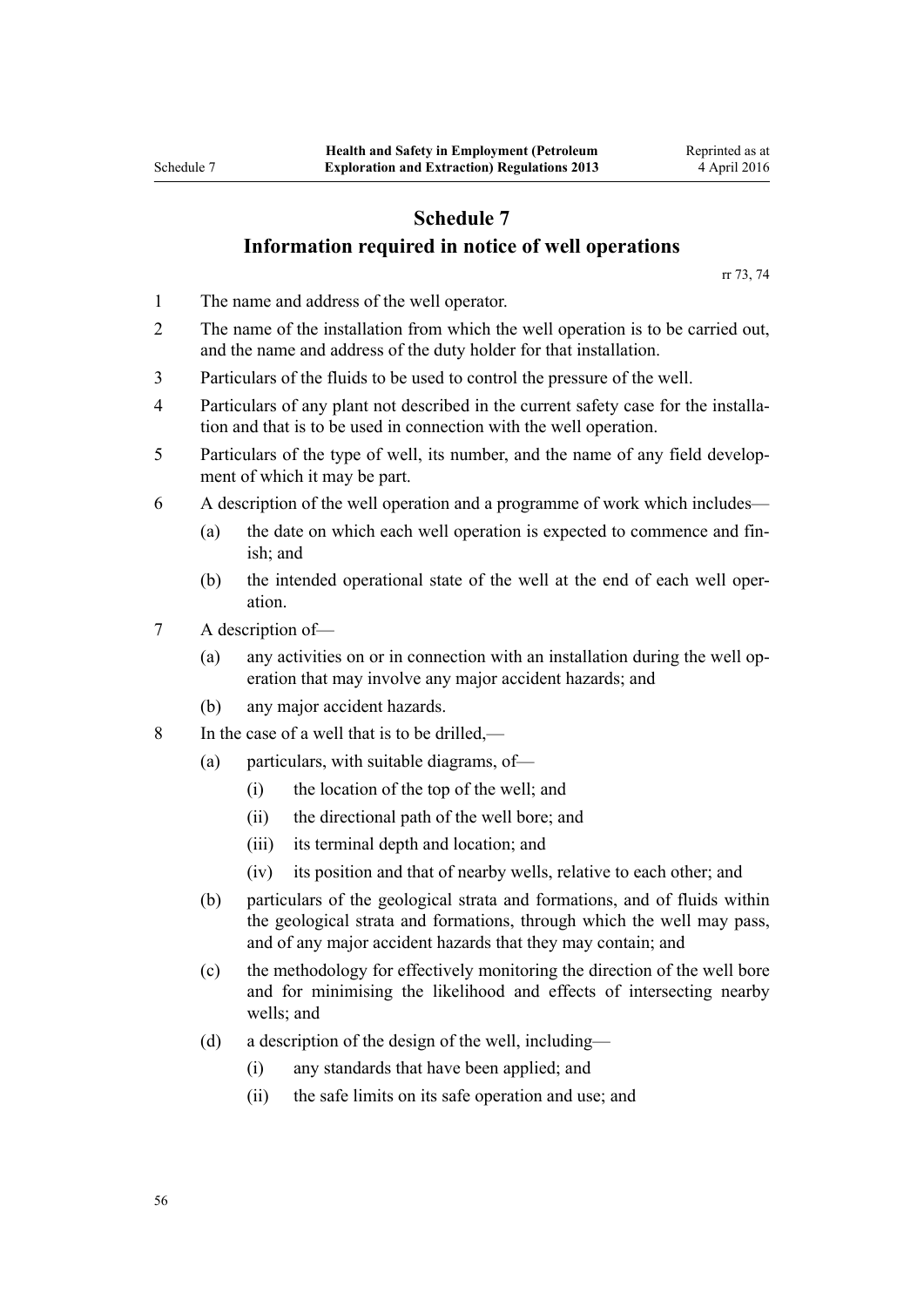- (e) verification by an independent and competent person (as part of the well examination scheme) of the well design and procedures or any material change to the well design or procedures.
- 9 In the case of an existing well,—
	- (a) a diagram of the well; and
	- (b) a summary of earlier operations in relation to it; and
	- (c) the purposes for which it has been used; and
	- (d) its current operational state; and
	- (e) its state of repair; and
	- (f) the physical conditions within it; and
	- (g) its production capacity.
- 10 In the case of a well that is to be suspended,—
	- (a) the anticipated period for which suspension is required; and
	- (b) the method of suspension; and
	- (c) the details of any standards that have been applied; and
	- (d) if the well is situated offshore, whether any seabed equipment will project above the seabed and, if so, how it will be marked at the surface of the sea; and
	- (e) verification by an independent and competent person (as part of the well examination scheme) of the well suspension design and procedures.
- 11 In the case of a well that is to be abandoned,—
	- (a) a detailed programme of abandonment, indicating:
		- (i) the sequence of operations; and
		- (ii) the positions of cement or bridge plugs; and
		- (iii) the method of emplacing and testing the integrity of plugs; and
		- (iv) the details of any intention to recover casing, tubing, surface or down-hole equipment; and
		- (v) the details of any debris to be left in the hole, and the plans for surface or seabed restoration; and
	- (b) the details of any standards that have been applied; and
	- (c) verification by an independent and competent person (as part of the well examination scheme) of the well abandonment design and procedures.
- 12 A description of how the well operator and the duty holder for the installation will co-ordinate their management systems so as to reduce the risks from a major accident.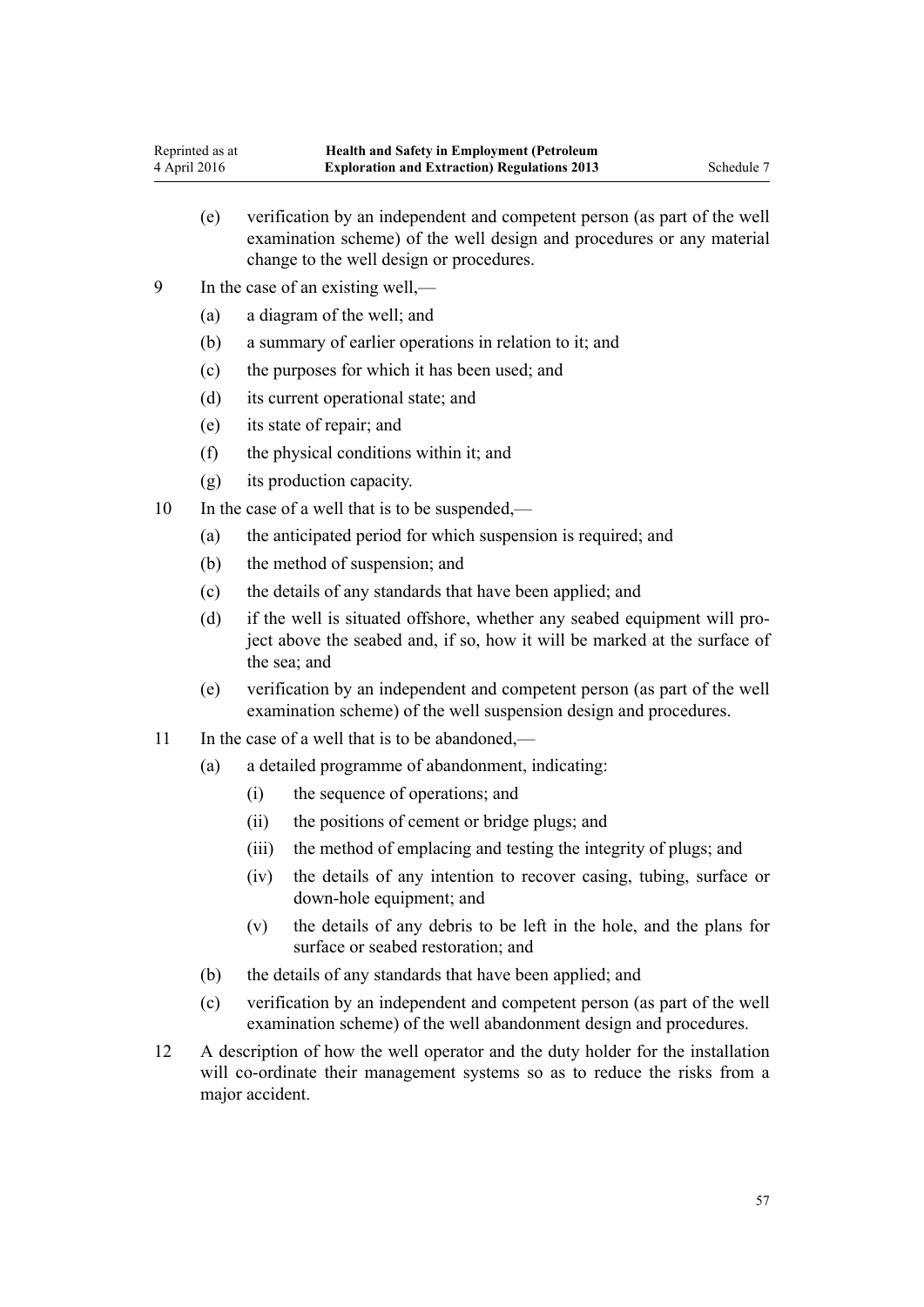# **Schedule 8**

# <span id="page-57-0"></span>**Information required in notice of dangerous occurrence**

[r 78](#page-38-0)

### **Part 1**

- 1 Name of the installation or location where the dangerous occurrence occurred.
- 2 Name and address of the duty holder or other person who controls the worksite.
- 3 Time and date of dangerous occurrence.
- 4 Names and contact details of any witnesses.
- 5 Brief description of dangerous occurrence.
- 6 Work or activity being undertaken at time of dangerous occurrence.
- 7 Action taken to make worksite safe, including details of any disturbance of the worksite.
- 8 Whether an emergency response was initiated.

#### *Injuries*

- 9 Name of employer of injured person(s) (if different from answer in clause 2).
- 10 Details of injured person(s), including name, date of birth, sex, residential address and telephone number, occupation or job title, details of injury, and details of job being undertaken.
- 11 Day of shift and hour of shift (for example, 5th day of 7, first hour of 12).

#### *Fluid escape*

- 12 Estimated quantity and composition of fluids that escaped or burned, including known toxicity.
- 13 Duration of escape.
- 14 Weather conditions.

#### *Serious damage*

- 15 Equipment damaged, and to what extent.
- 16 Whether the equipment or installation will be shut down.

#### *Immediate action/cause*

- 17 Immediate action taken or intended to be taken, if any, to prevent recurrence of incident.
- 18 Immediate cause analysis.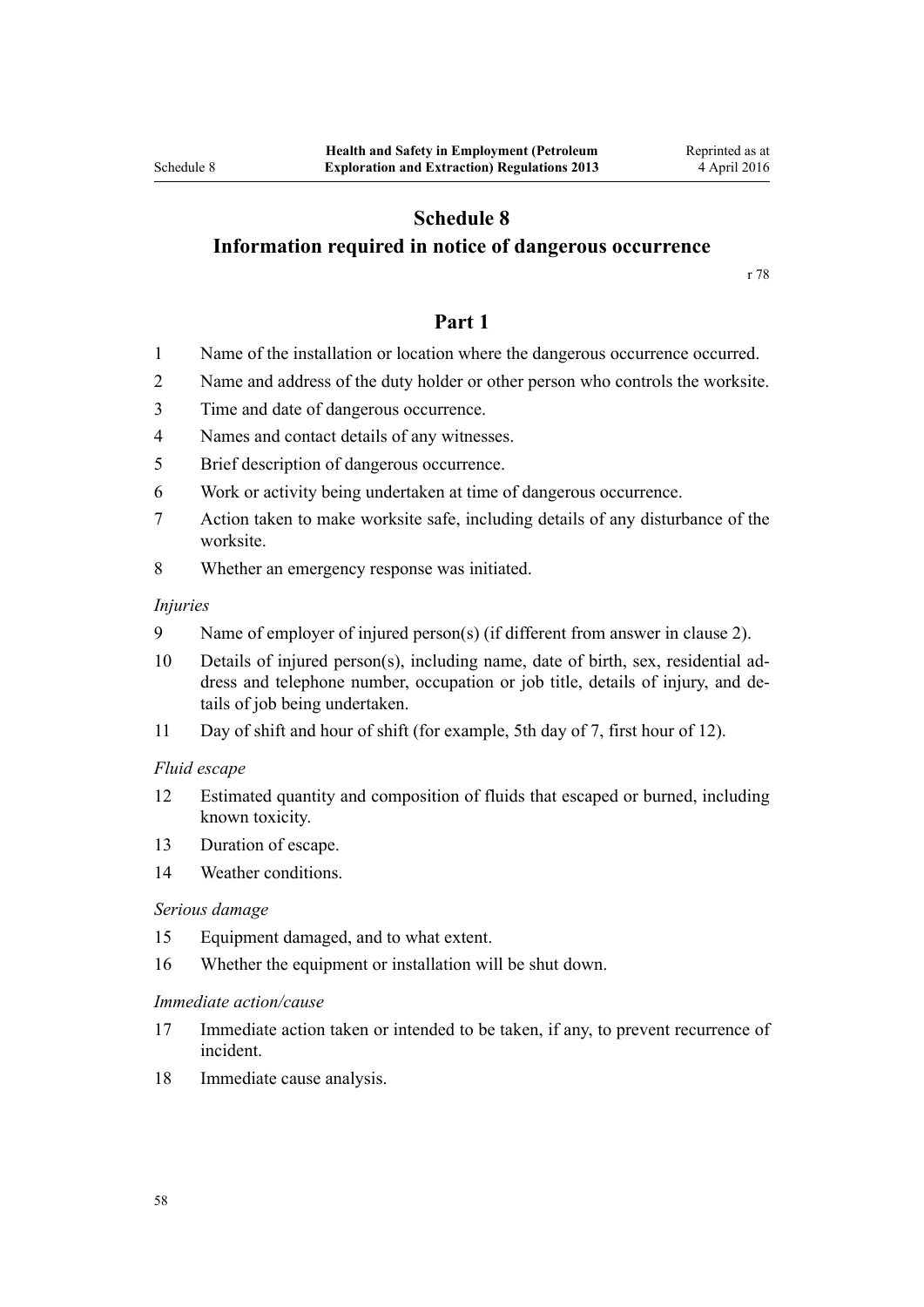# **Part 2 Analysis and remedial action**

- <span id="page-58-0"></span>1 Root cause analysis.
- 2 Actions to prevent recurrence of same or similar incident with responsible party and completion date.
- 3 Copies of all documentary material either referred to or relied on (or both) in preparing this notice, which may include, without limitation, as appropriate,—
	- (a) witness statements:
	- (b) safety management system documents:
	- (c) drawings, diagrams, and photographs:
	- (d) third-party reports (audit, inspection, material analysis, etc):
	- (e) internal records and correspondence.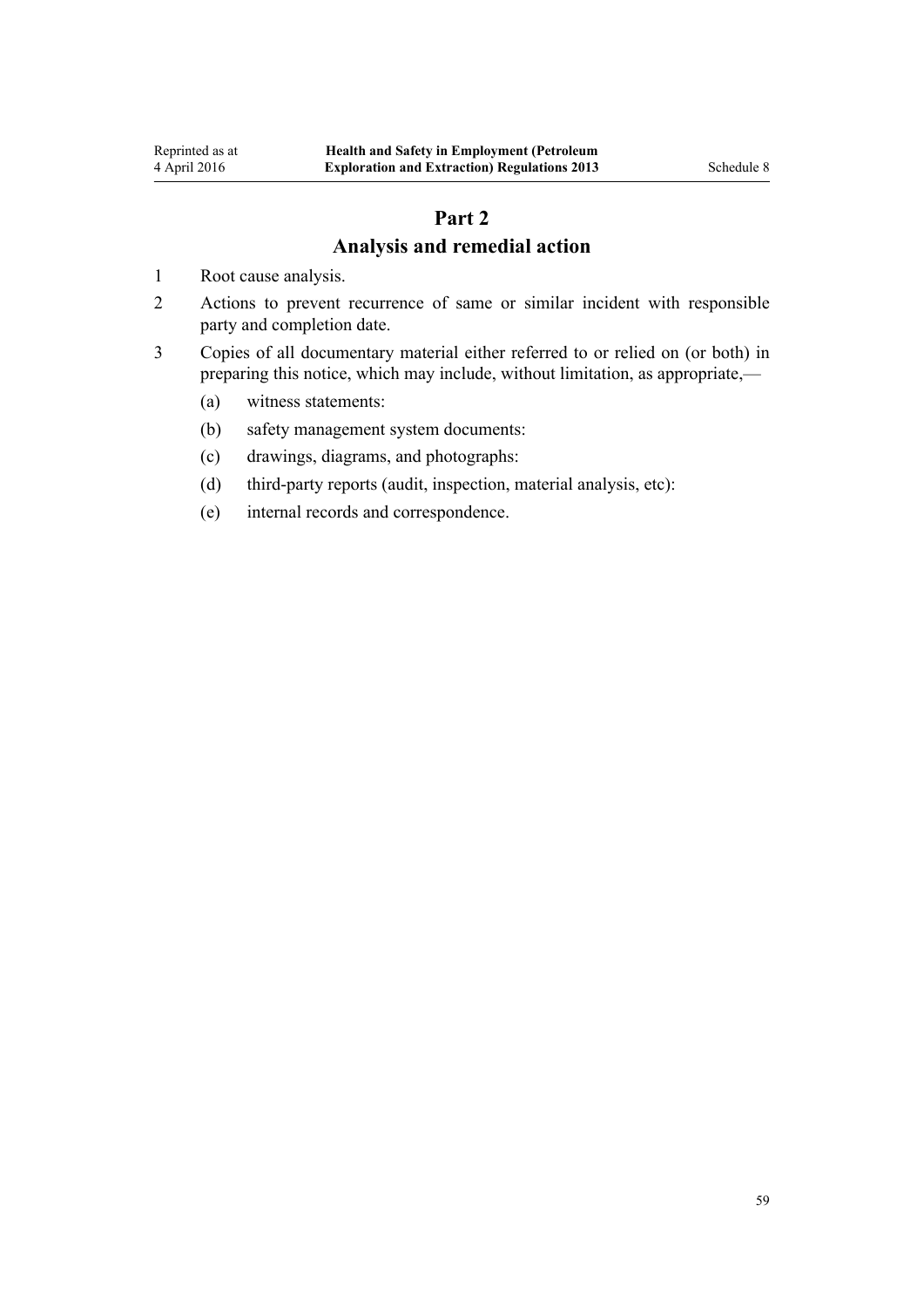# **Schedule 9 Fees**

<span id="page-59-0"></span>[r 85](#page-43-0) **Installation type Fees for assessment of new safety case (excl GST) (\$) Fees for assessment of revised safety case (excl GST) (\$)** *Non-production installation (offshore)* Mobile offshore drilling unit or drill ship 86,506 38,766 38,766 *Production installation (offshore)* Floating production, storage, and offloading unit 101,894 54,404 Production platform (with drilling or workover capability) 103,631 44,456 Production platform 37,047 Production platform (unmanned) 73,184 34,571 *Non-production installation (onshore)* Land drilling unit 24,667 *Production installation (onshore)* Production facilities  $71,306$   $34,071$ 

> Rebecca Kitteridge, Clerk of the Executive Council.

Issued under the authority of the [Legislation Act 2012](http://prd-lgnz-nlb.prd.pco.net.nz/pdflink.aspx?id=DLM2997643). Date of notice in *Gazette*: 23 May 2013.